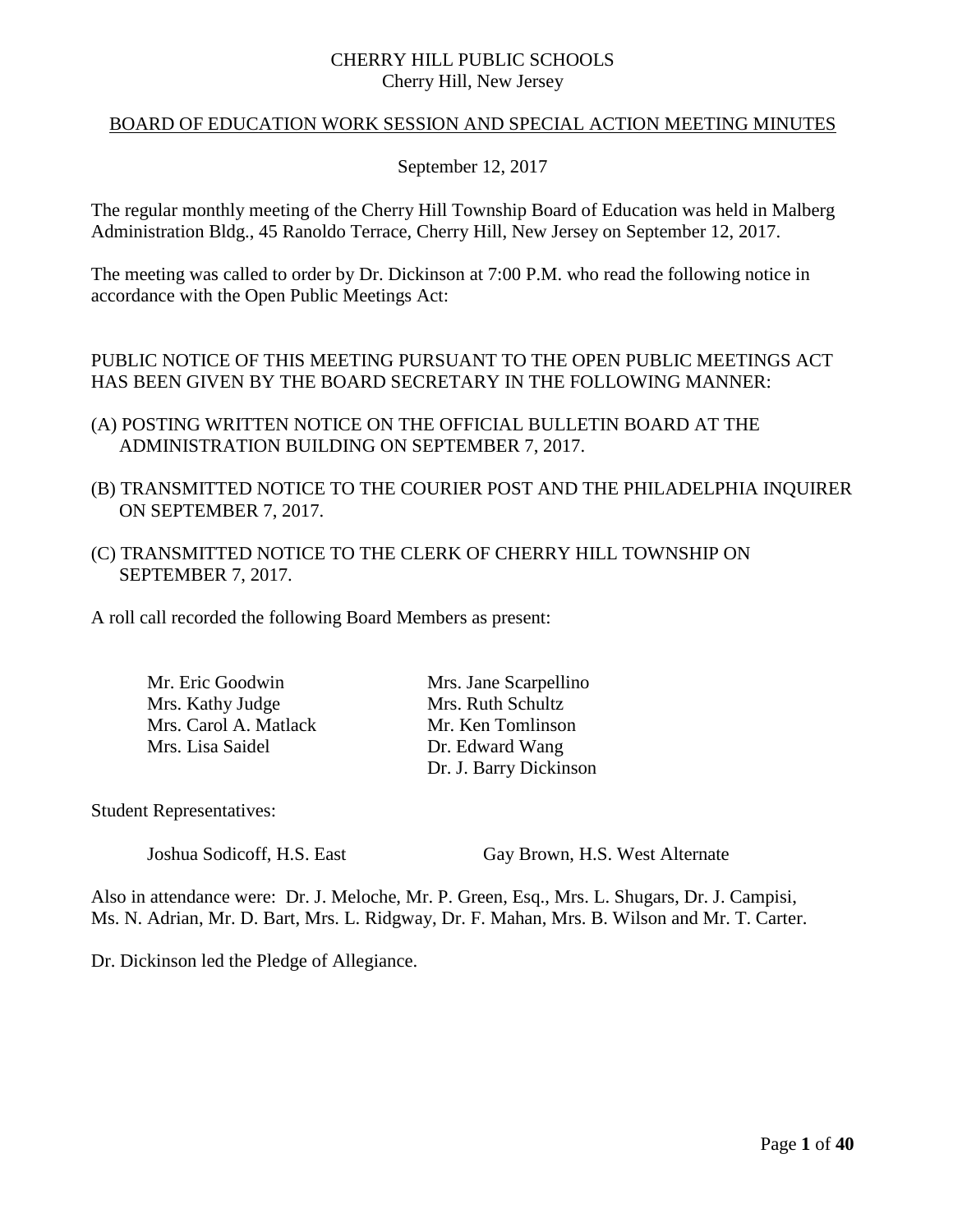## Presentations:

Ms. Marrella presented on the Rosa International Middle School National History Day "DuBois Group"

### Student Representative Reports:

The student representatives from High School East and High School West reported on the activities and events at their respective schools.

The floor was opened for public discussion. There being no public discussion, Dr. Dickinson called the meeting to order for the purpose of considering and voting on the items presented on the Special Action Agenda which is incorporated as part of the minutes.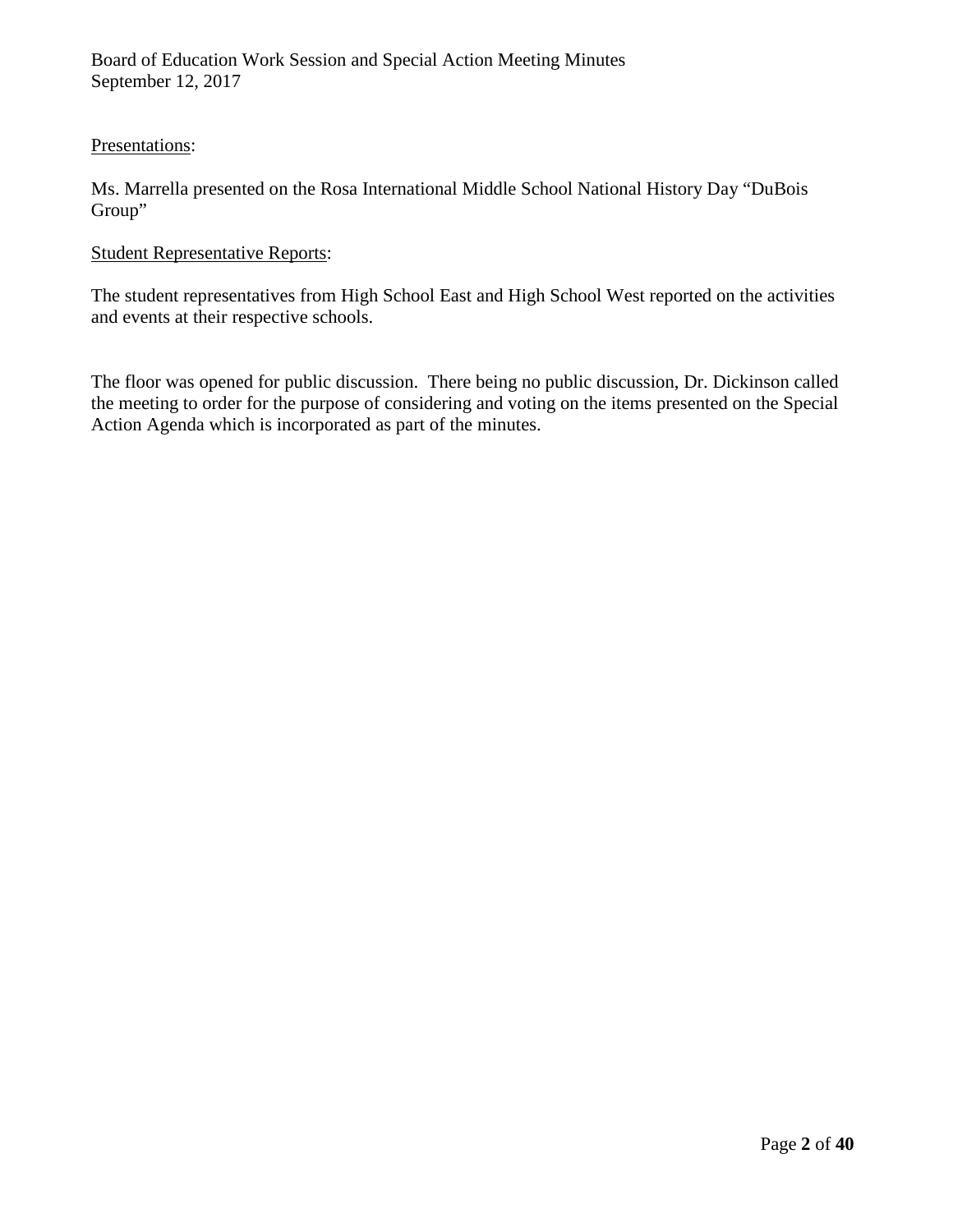#### **A. CURRICULUM & INSTRUCTION**

#### **Board Goals**

- **Continue to improve student achievement at all grade levels for all students and close achievement gaps where they exist.**
- **Create a cost-effective budget that provides for educational resources as well as preventive maintenance and ongoing facilities improvement in all schools.**
- **Enhance communication with and outreach to internal and external stakeholders.**
- **Create an actionable plan "Cherry Hill Public Schools 2020: A clear vision for the future," to encompass items to be included in a referendum.**

The Superintendent recommends the following:

- 1. Approval of Attendance at Conferences and Workshops for the 2017-2018 School Year
- 2. Resolution Approving Professional Service Agreement for the 2017-2018 School Year
- 3. Approval of Out of District Student Placements for 2017-2018
- 4. Approval of Services Contract with NJ Commission for the Blind and Visually Impaired 2017-2018
- 5. Approval of Special Education Tuition Student

#### **ITEM 1. APPROVAL OF ATTENDANCE AT CONFERENCES AND WORKSHOPS FOR THE 2017-2018 SCHOOL YEAR**

WHEREAS, certain Cherry Hill School District employees have requested authorization to attend the conference(s)/workshop(s) listed below, and

WHEREAS, the attendance of each employee at the specified conference/workshop is educationally necessary, fiscally prudent and 1) directly related to and within the scope of the employee's current responsibilities and the District's professional development plan, and 2) critical to the instructional needs of the District or furthers the efficient operation of the District;

NOW, THEREFORE, BE IT RESOLVED, that the Cherry Hill Board of Education authorizes the attendance of the employees at the specified conferences/workshops listed below, and be it

FURTHER RESOLVED, that the Board hereby determines that the estimated expenses related to the authorized travel listed below are justified and THEREFORE authorizes payment of any registration fees and reimbursement of statutorily authorized travel expenditures to the designated employees, not to exceed District budgetary limitations and to be in accordance with the provisions of *N.J.S.A.* 18A:11-12, the District's travel policy and procedures, State travel payment guidelines established by the Department of Treasury in NJOMB circular letter 08-13-OMB, and with guidelines established by the federal Office of Management and Budget:

| # | <b>NAME</b>                 | <b>CONFERENCE</b>            | <b>DATE</b>    | <b>COST</b><br><b>NOT TO EXCEED</b>                      |
|---|-----------------------------|------------------------------|----------------|----------------------------------------------------------|
| A | Farrah Mahan<br>Central     | NJPSAFEA, Long Branch,<br>NJ | 10/19-20, 2017 | \$249.36<br>Registration/Mileage<br><b>General Funds</b> |
| B | Violeta Katsikis<br>Central | NJPSAFEA, Long Branch,<br>NJ | 10/19-20, 2017 | \$249.36<br>Registration/Mileage<br><b>General Funds</b> |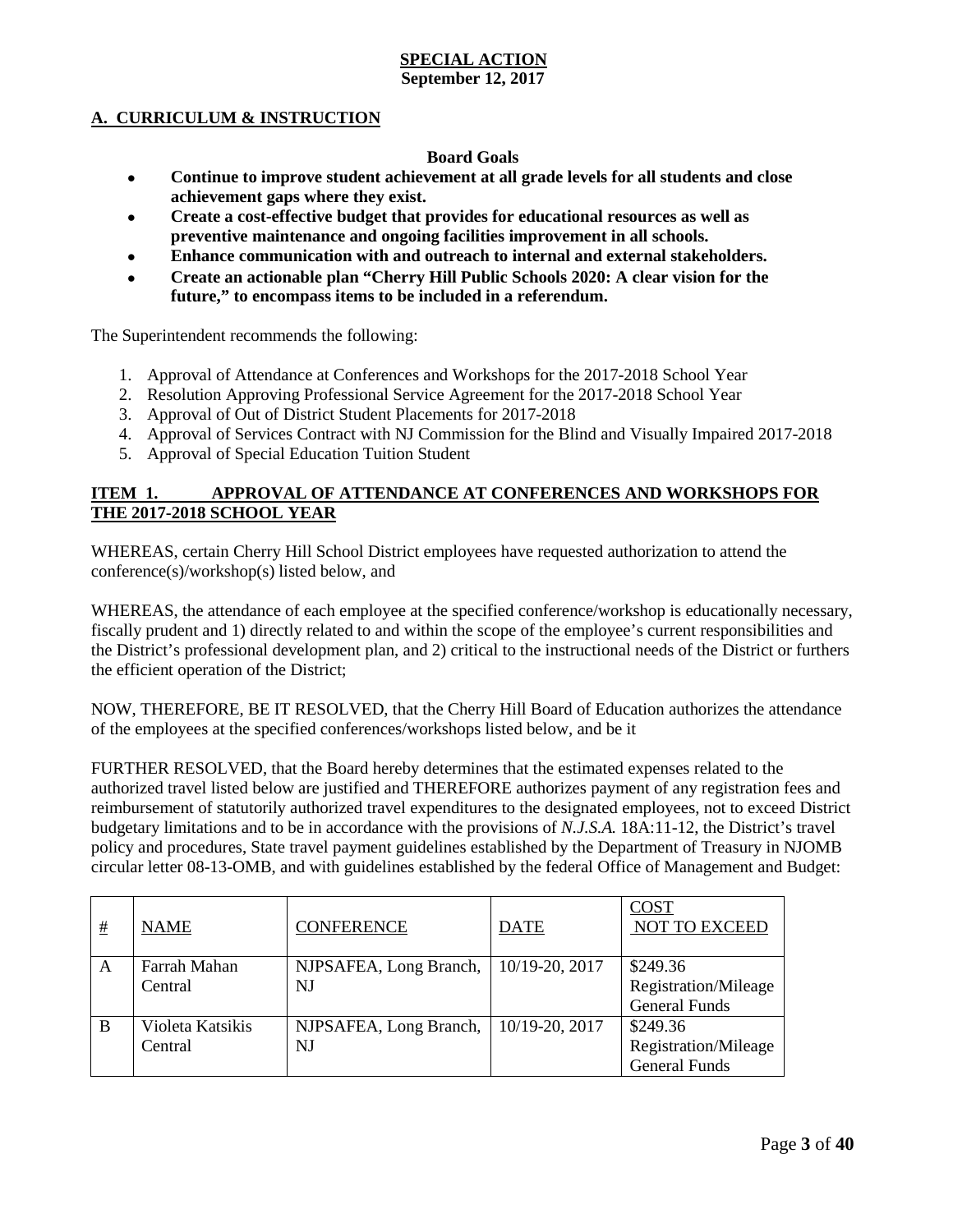## **A. CURRICULUM & INSTRUCTION**

## **ITEM 1. APPROVAL OF ATTENDANCE AT CONFERENCES AND WORKSHOPS FOR THE 2017-2018 SCHOOL YEAR-CONTINUED**

| #             | <b>NAME</b>                | <b>CONFERENCE</b>            | <b>DATE</b>    | <b>COST</b><br>NOT TO<br><b>EXCEED</b>                       |
|---------------|----------------------------|------------------------------|----------------|--------------------------------------------------------------|
| $\mathcal{C}$ | Scott Goldthorp<br>Central | NJPSAFEA, Long<br>Branch, NJ | 10/19-20, 2017 | \$249.36<br>Registration/Milea<br>ge<br><b>General Funds</b> |
| D             | Michelle Smith<br>Central  | NJPSAFEA, Long<br>Branch, NJ | 10/19-20, 2017 | \$249.36<br>Registration/Milea<br>ge<br><b>General Funds</b> |

## **ITEM 2. RESOLUTION APPROVING PROFESSIONAL SERVICE AGREEMENTS FOR THE 2017-2018 SCHOOL YEAR**

BETWEEN THE CHERRY HILL BOARD OF EDUCATION AND THE CAMDEN COUNTY EDUCATIONAL SERVICES COMMISSION

WHEREAS, the Board has determined, based upon the recommendation of its Administration, that it is in its best interests to enter into an agreement (the "Agreement") with the Camden County Educational Services Commission for the provision of instructional assistants and related services to nonpublic school students; and

WHEREAS, said services must be provided utilizing Federal IDEA Part B funding for the period beginning September 1, 2017 and ending June 30, 2018;

NOW, THEREFORE, BE IT RESOLVED, that the Cherry Hill Board of Education approves the Agreement with the Camden County Educational Services Commission for a term beginning September 1, 2017 and ending June 30, 2018, for the above-referenced services; and be it

FURTHER RESOLVED, that the Board authorizes its President and Secretary to execute a contract with the Commission upon final approval of the form of contract by the Board Solicitor.

**Resolution #34-9'17**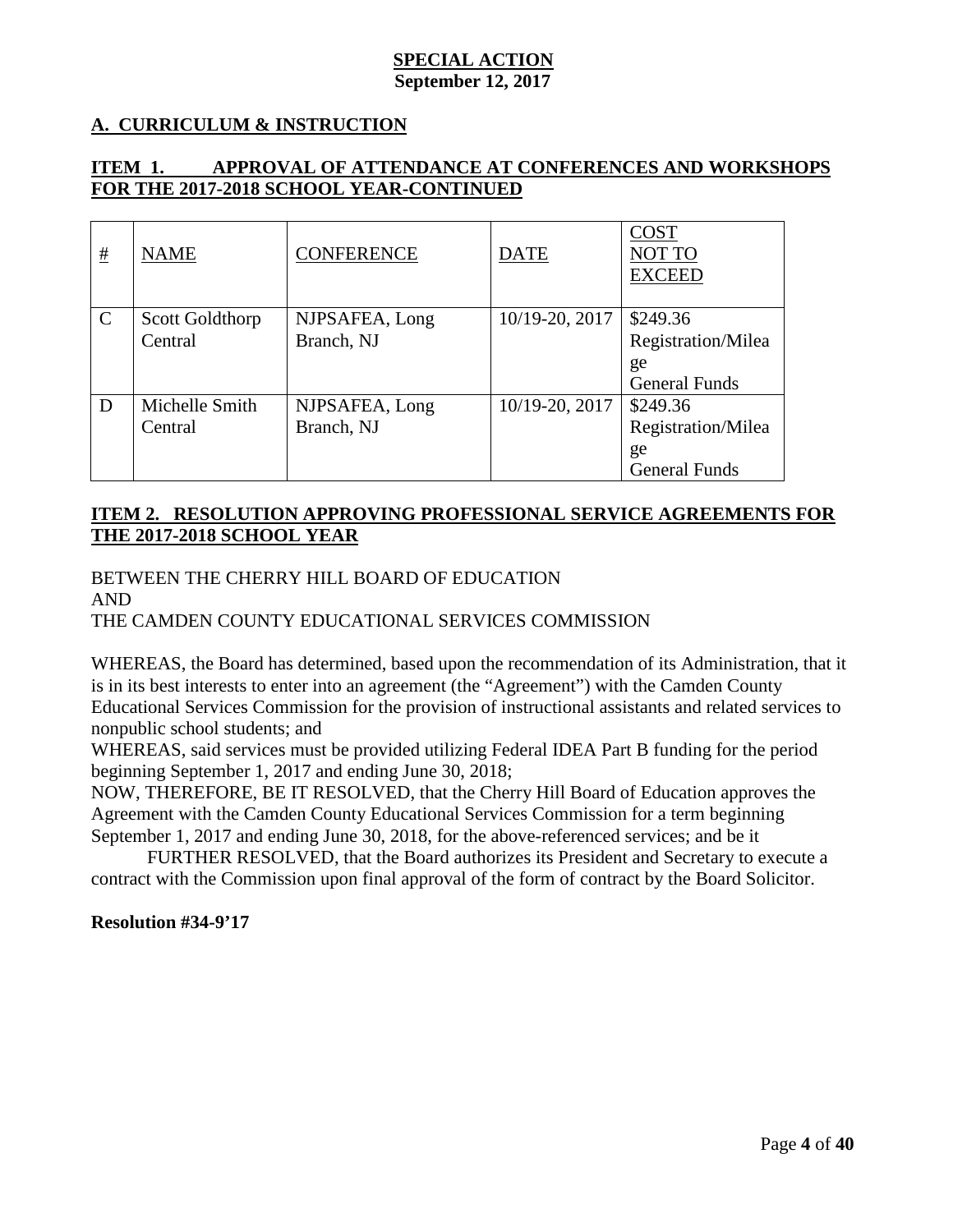## **A. CURRICULUM & INSTRUCTION**

## **ITEM 3. APPROVAL OF OUT OF DISTRICT STUDENT PLACEMENTS FOR 2017-2018 SCHOOL YEAR**

It is requested that the following out of district tuition contracts be submitted to the Board of Education for approval for the 2017-18 school year during the September 2017 cycle. There are 9 submissions.

|                   |         |             |            | <b>RSY</b>  |            | <b>ESY</b> |         |
|-------------------|---------|-------------|------------|-------------|------------|------------|---------|
| <b>Vendor</b>     | ID      | <b>Term</b> | <b>RSY</b> | <b>Aide</b> | <b>ESY</b> | Aide       | Amt     |
| <b>Brookfield</b> |         | $9/5/17-$   |            |             |            |            |         |
| Academy           | 3015281 | 6/29/18     | 58,320     |             |            |            | 58,320  |
|                   |         | $7/10/17$ - |            |             |            |            |         |
| <b>GCSSSD</b>     | 3018328 | 8/10/17     |            |             | 4,140      |            | 4,140   |
|                   |         | $7/10/17$ - |            |             |            |            |         |
| <b>GCSSSD</b>     | 3005692 | 8/10/17     |            |             | 4,140      |            | 4,140   |
|                   |         | $7/10/17$ - |            |             |            |            |         |
| <b>GCSSSD</b>     | 3005738 | 8/10/17     |            |             | 4,140      |            | 4,140   |
|                   |         | $7/10/17$ - |            |             |            |            |         |
| <b>GCSSSD</b>     | 3013420 | 8/10/17     |            |             | 4,140      | 3,400      | 7,540   |
|                   |         | $7/10/17$ - |            |             |            |            |         |
| <b>GCSSSD</b>     | 3007797 | 8/10/17     |            |             | 4,140      | 3,400      | 7,540   |
| New Hope          |         | $9/1/17$ -  |            |             |            |            |         |
| Academy           | 3002276 | 6/29/18     | 40,900     |             |            |            | 40,900  |
|                   |         | $9/7/17 -$  |            |             |            |            |         |
| <b>YALE</b>       | 2010255 | 6/29/18     | 57,966     |             |            |            | 57,966  |
|                   |         | $7/5/17-$   |            |             |            |            |         |
| YALE              | 3011498 | 6/29/18     | 53,671     | 34,200      | 8,946      | 5,700      | 102,517 |
|                   |         |             |            |             |            | Total      | 287,203 |

#### **Resolution #35-9'17**

## **ITEM 4 . APPROVAL OF SERVICES CONTRACT WITH NJ COMMISSION FOR THE BLIND AND VISUALLY IMPAIRED 2017-2018 ….\$1,900**

It is requested that the following Services Contract with NJ Commission for the Blind and Visually Impaired be submitted to the Board of Education for approval for the 2017-18 academic school year during the September 2017 cycle.

| <b>SCHOOL</b> | I.D.    | <b>LEVEL</b> | <b>COST</b>    | <b>DATES</b>       |
|---------------|---------|--------------|----------------|--------------------|
| Knight        | 3017625 |              | 1,900.00<br>\$ | $9/1/17 - 6/30/18$ |
| <b>TOTAL</b>  |         |              | 1,900.00<br>\$ |                    |

**Resolution #36-9'17**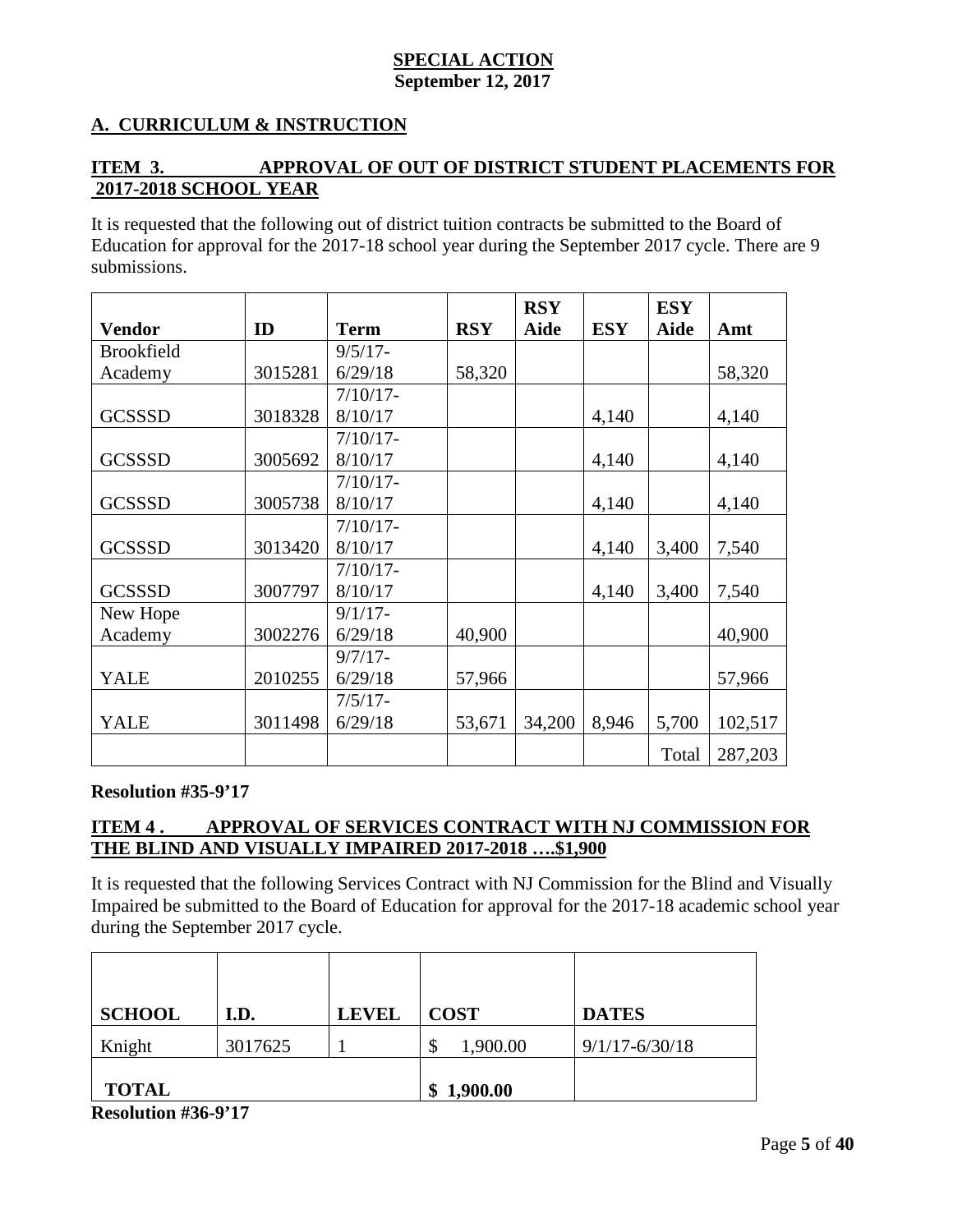## **A. CURRICULUM & INSTRUCTION**

## **ITEM 5. APPROVAL OF SPECIAL EDUCATION TUITION STUDENT**

Be it resolved the Board authorizes the enrollment of a tuition student from the Haddonfield Public School District for the 2017-2018 school year.

#### **Resolution #37-9'17**

Motion: Mrs. Saidel Second: Mr. Goodwin Vote: Ayes - 9 No - 0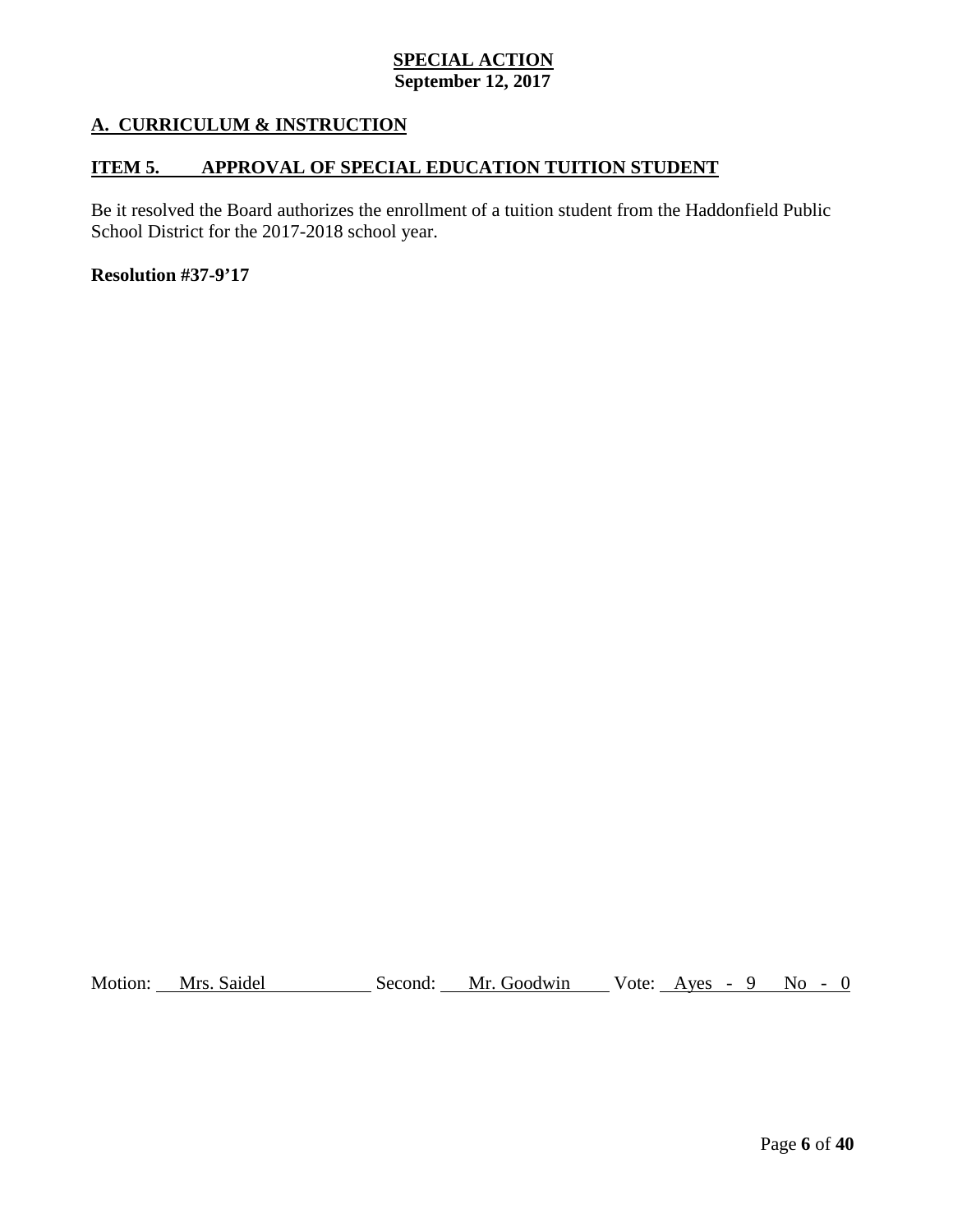#### **B. BUSINESS AND FACILITIES**

#### **Board Goals**

- **Continue to improve student achievement at all grade levels for all students and close achievement gaps where they exist.**
- **Create a cost-effective budget that provides for educational resources as well as preventive maintenance and ongoing facilities improvement in all schools.**
- **Enhance communication with and outreach to internal and external stakeholders.**
- **Create an actionable plan, "Cherry Hill Public Schools 2020: A clear vision for the future," to encompass items to be included in a referendum.**

*The Superintendent recommends the following:*

1. Approval of Bill List

#### **ITEM 1. APPROVAL OF BILL LIST**

It is recommended that the  $1<sup>st</sup>$  Bill List dated September 12, 2017 in the amount of  $$321,802.16$  and the  $2<sup>nd</sup>$  Bill List dated September 12, 2017 in the amount of  $$4,132,815.21$  be approved as submitted.

Motion: Mr. Goodwin Second: Mrs. Matlack Vote: Ayes - 9 No - 0

Exceptions:

Item #1 Approval of Bill List (Cooper Health Systems) Motion: Mr. Goodwin Second: Mrs. Matlack Vote: Ayes - 8 No - 0-1\* \*Mrs. Judge abstained due to a conflict of interest with Cooper Health Systems

Item #1 Approval of Bill List (CDW-G, Inc.) Motion: Mr. Goodwin Second: Mrs. Matlack Vote: Ayes - 8 No - 0-1\* \*Mrs. Saidel abstained due to a conflict of interest with CDW-G, Inc.

Item #1 Approval of Bill List (Bayada Home Health Care) Motion: Mr. Goodwin Second: Mrs. Matlack Vote: Ayes - 8 No - 0-1\* \*Mrs. Schultz abstained due to a conflict of interest with Bayada Home Health Care

Item #1 Approval of Bill List (Bancroft Neuro Health) Motion: Mr. Goodwin Second: Mrs. Matlack Vote: Ayes - 8 No - 0-1\* \*Mr. Tomlinson abstained due to a conflict of interest with Bancroft Neuro Health.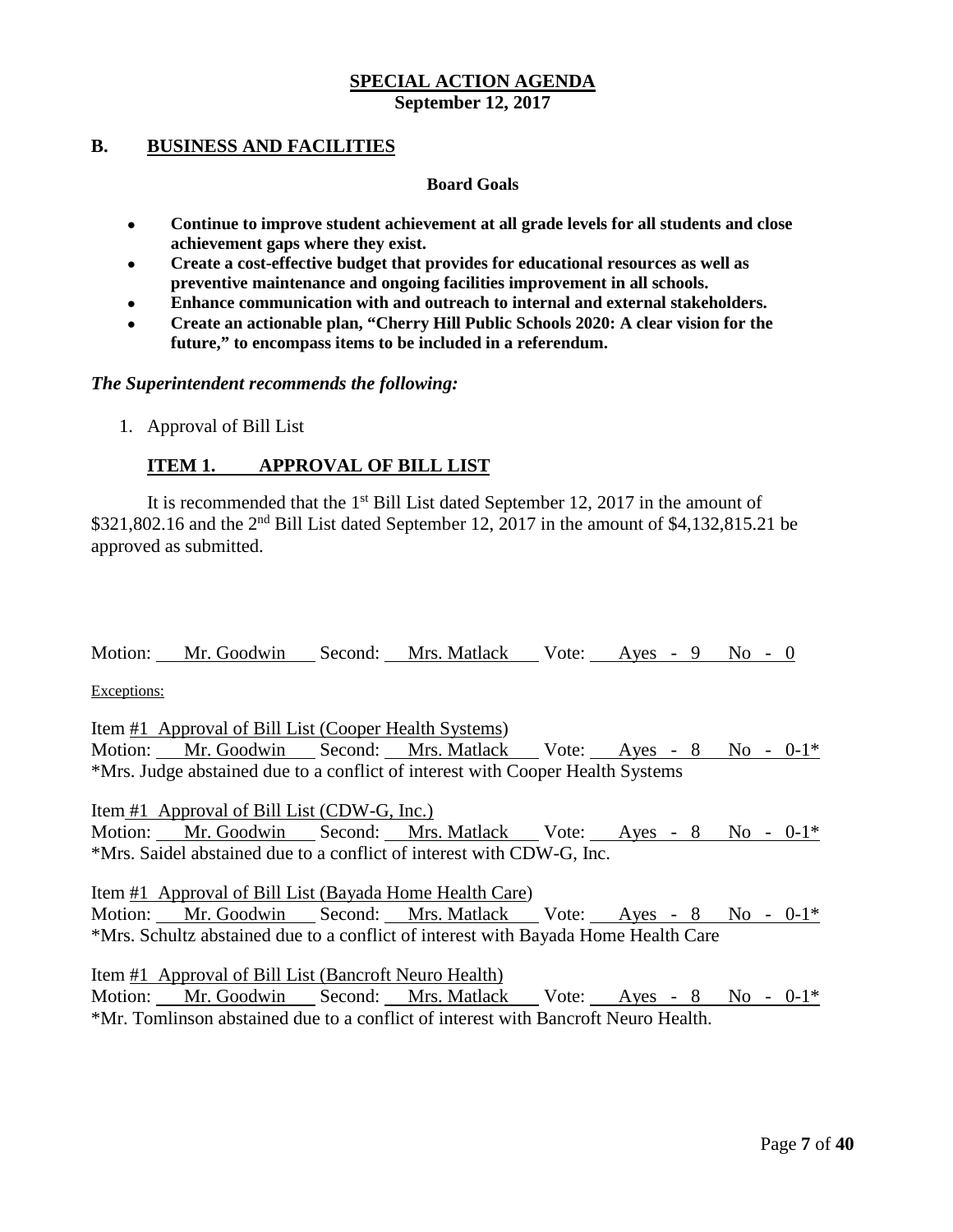# **C. HUMAN RESOURCES/NEGOTIATIONS**

## **Board Goals**

- **Continue to improve student achievement at all grade levels for all students and close achievement gaps where they exist.**
- **Create a cost-effective budget that provides for educational resources as well as preventive maintenance and ongoing facilities improvement in all schools.**
- **Enhance communication with and outreach to internal and external stakeholders.**
- **Create an actionable plan "Cherry Hill Public Schools 2020: A clear vision for the future," to encompass items to be included in a referendum**

The Superintendent recommends the following:

- 1. Termination of Employment—Certificated
- 2. Termination of Employment—Non-Certificated
- 3. Appointments—Certificated
- 4. Appointments—Non-Certificated
- 5. Assignment/Salary Change—Certificated
- 6. Assignment/Salary Change—Non-Certificated
- 7. Other Compensation—Certificated
- 8. Other Compensation—Non-Certificated
- 9. Other Motions
- 10. Other Motions

## **ITEM 1. TERMINATION OF EMPLOYMENT—CERTIFICATED**

(a) Resignations

#### **RECOMMENDATION:**

Be it resolved the separation from employment of the following employees be approved for the reasons listed and all resignations listed are hereby accepted on the dates listed below.

| Name                 | Location         | <b>Assignment</b>                        | Salary/<br>Stipend | Effective<br>Date | Reason                               |
|----------------------|------------------|------------------------------------------|--------------------|-------------------|--------------------------------------|
| <b>Sidney Dawson</b> | Beck             | Principal                                | \$125,330          | 10/02/17          | Personal                             |
| Melissa Glantz       | Stockton         | <b>Special Education</b>                 | \$61,407           | 9/01/17           | Resigned<br>without proper<br>notice |
| Elena Lattin         | <b>CHHS West</b> | Title I, Teacher                         | \$51,200           | 9/01/17           | Personal                             |
| Opal Minio           | Carusi           | Assistant Coach,<br><b>Cross Country</b> | \$3,538            | 9/01/17           | Personal                             |
| Michele Tadley       | Rosa             | World Language<br>(French)               | \$64,030           | 9/01/17           | Declined<br>Position                 |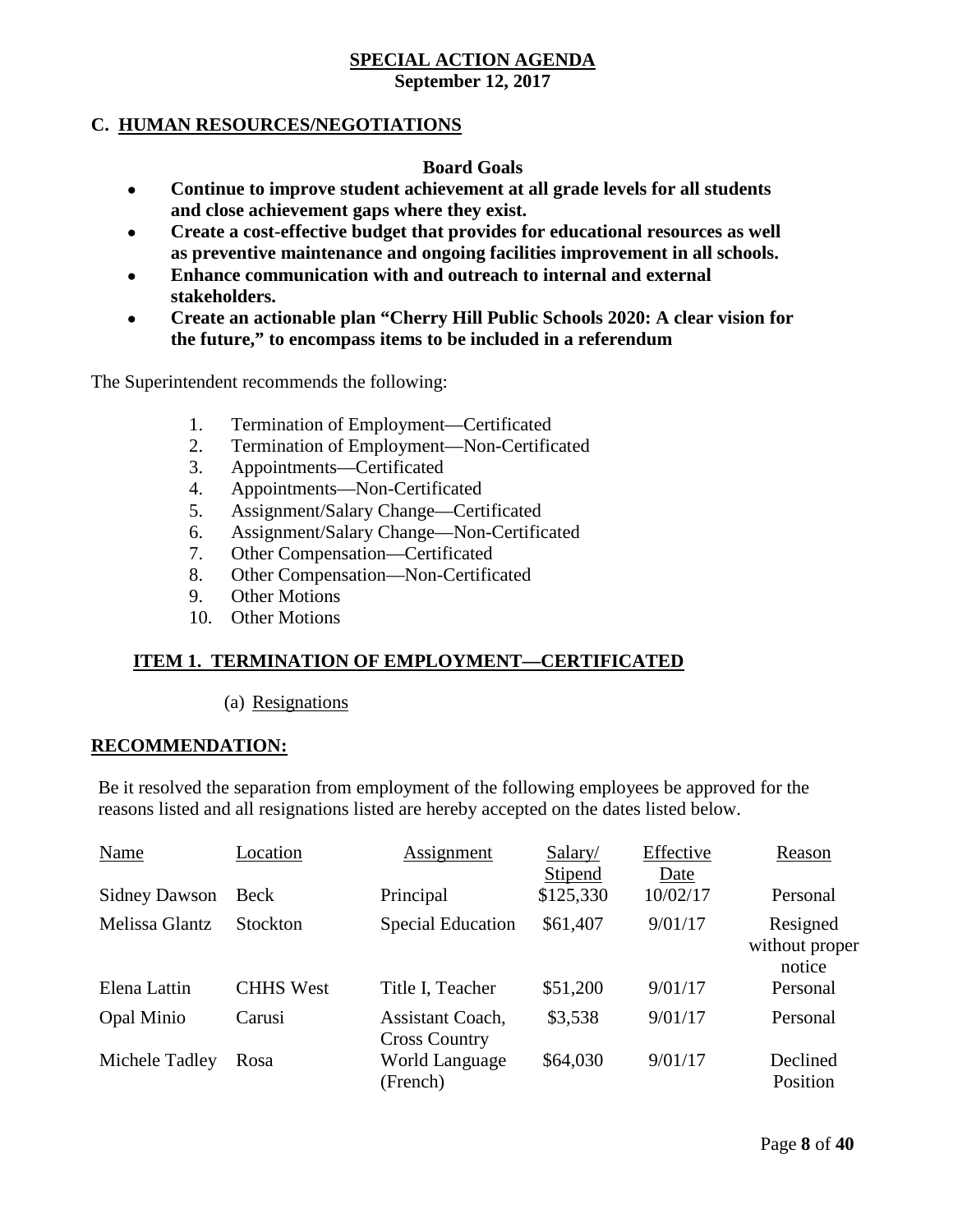## **C. HUMAN RESOURCES/NEGOTIATIONS**

## **ITEM 2. TERMINATION OF EMPLOYMENT—NON-CERTIFICATED**

#### (a) Resignations

#### **RECOMMENDATION:**

Be it resolved the separation from employment of the following employees be approved for the reasons listed and all resignations listed are hereby accepted on the dates listed below.

| <b>Name</b>            | Location    | Assignment                   | <b>Hourly</b> | Effective   | Reason   |
|------------------------|-------------|------------------------------|---------------|-------------|----------|
|                        |             |                              | Rate/         | <u>Date</u> |          |
|                        |             |                              | <b>Salary</b> |             |          |
| Donna Clark            | Cooper      | SACC, Teacher II             | \$15.90       | 6/30/17     | Personal |
| Anna Marie Fiore       | <b>Beck</b> | <b>Educational Assistant</b> | \$12,091      | 9/11/17     | Personal |
| Danielle Guernon       | Harte       | <b>Educational Assistant</b> | \$12,091      | 6/30/17     | Personal |
| Susan Loney            | Stockton    | SACC, Teacher II             | \$13.12       | 6/30/17     | Personal |
| <b>Allison Pezzner</b> | Kilmer      | <b>Educational Assistant</b> | \$11,270      | 6/30/17     | Personal |

#### **ITEM 3. APPOINTMENTS—CERTIFICATED**

## (a) Regular

#### **RECOMMENDATION:**

Be it resolved that the persons listed be approved for the 2017-18 school year in accord with the data presented.

| Name             | Assignment                                                                                                   | <b>Effective Date</b>              | Salary                                              |
|------------------|--------------------------------------------------------------------------------------------------------------|------------------------------------|-----------------------------------------------------|
| Natasha Serafini | <b>CHHS</b> West – Special Education<br>Teacher (Replacing H. Farnath - budget)<br>$#11-213-100-101-55-0100$ | On or about<br>$9/11/17 - 6/30/18$ | \$54,521<br>(Masters, Step)<br>3)                   |
| Dawn Fichera     | Carusi – Title I Teacher (New Position)                                                                      | On or about<br>$9/18/17 - 6/30/18$ | Prorated<br>\$54,121<br>(Masters, Step)<br>Prorated |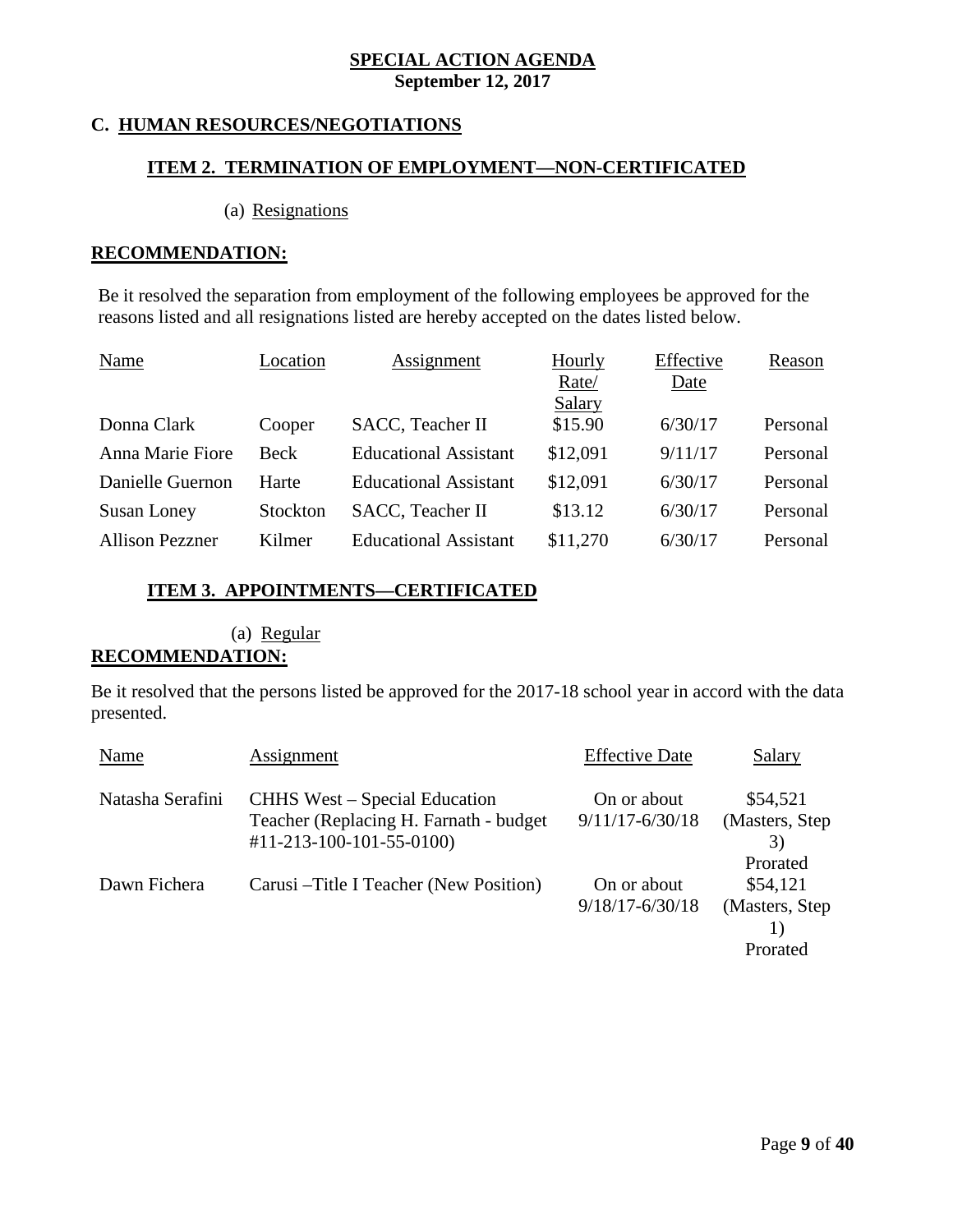## **C. HUMAN RESOURCES/NEGOTIATIONS**

## **ITEM 3. APPOINTMENTS—CERTIFICATED** -continued

(b) Co-Curricular

| Name                       | Assignment                                                                                        | <b>Effective Date</b> | <b>Stipend</b>                                    |  |  |  |
|----------------------------|---------------------------------------------------------------------------------------------------|-----------------------|---------------------------------------------------|--|--|--|
| Ramadan Bayyan*            | CHHS West-Volunteer Athletic Aide,<br><b>Boys Soccer</b>                                          | $9/01/17 - 6/30/18$   |                                                   |  |  |  |
| <b>Kevin Brake</b>         | Carusi – Co-Assistant Coach, Boys &<br><b>Girls Cross Country</b>                                 | $9/01/17 - 6/30/18$   | \$2,862<br>(Head Coach<br>Stipend<br>50+students) |  |  |  |
| Kellie Brining*            | CHHS West - Assistant Coach, Field<br>Hockey (budget #11-402-100-100-55-0101)                     | $9/01/17 - 6/30/18$   | \$3,452                                           |  |  |  |
| Daniel Feeley              | Rosa – Assistant Coach, Cross Country<br>Boys/Girls                                               | $9/01/17 - 6/30/18$   | \$5725<br>(Head Coach<br>Stipend<br>50+students)  |  |  |  |
| Nicholas Mitidieri*        | Carusi – Co-Assistant Coach, Boys &<br><b>Girls Cross Country</b>                                 | $9/01/17 - 6/30/18$   | \$2,862<br>(Head Coach<br>Stipend<br>50+students) |  |  |  |
| Erin Mleczko               | Beck – Co-Director, Winter Cheerleading<br>(budget #11-402-100-100-40-0101)                       | $9/01/17 - 6/30/18$   | \$1,199                                           |  |  |  |
| Kayla Snyder*              | <b>CHHS West - Assistant Coach, Girls</b><br>Fall Volleyball (budget #11-402-100-100-55-<br>0101) | $9/01/17 - 6/30/18$   | \$2,398                                           |  |  |  |
| <b>James Southard</b>      | Beck – Assistant Coach, Cross Country<br>Boys/Girls                                               | $9/01/17 - 6/30/18$   | \$5725<br>(Head Coach<br>Stipend<br>50+students)  |  |  |  |
| Caitlin Sullivan           | Beck – Co-Director, Winter Cheerleading<br>(budget #11-402-100-100-40-0101)                       | $9/01/17 - 6/30/18$   | \$1,199                                           |  |  |  |
| *Outside district employee |                                                                                                   |                       |                                                   |  |  |  |

(c) Substitute Teachers

#### **RECOMMENDATION:**

Be it resolved that the persons listed (district educational assistant) be approved as substitute teachers effective 9/01/17-6/30/18. Monies budgeted from account #11-120-100-101-98-0150/#11-130-100- 101-98-0150/#11-140-100-101-98-0150/#11-000-213-104-98-0150.

| Name                   | Name               | Name            |
|------------------------|--------------------|-----------------|
| Melissa Callahan       | Lauren Rothenstein | Daniel Shefer   |
| <b>Frank Troso</b>     | Donna Yokel        | Kelly Groeschel |
| <b>Annette Rainear</b> | Brianna Slivjak    |                 |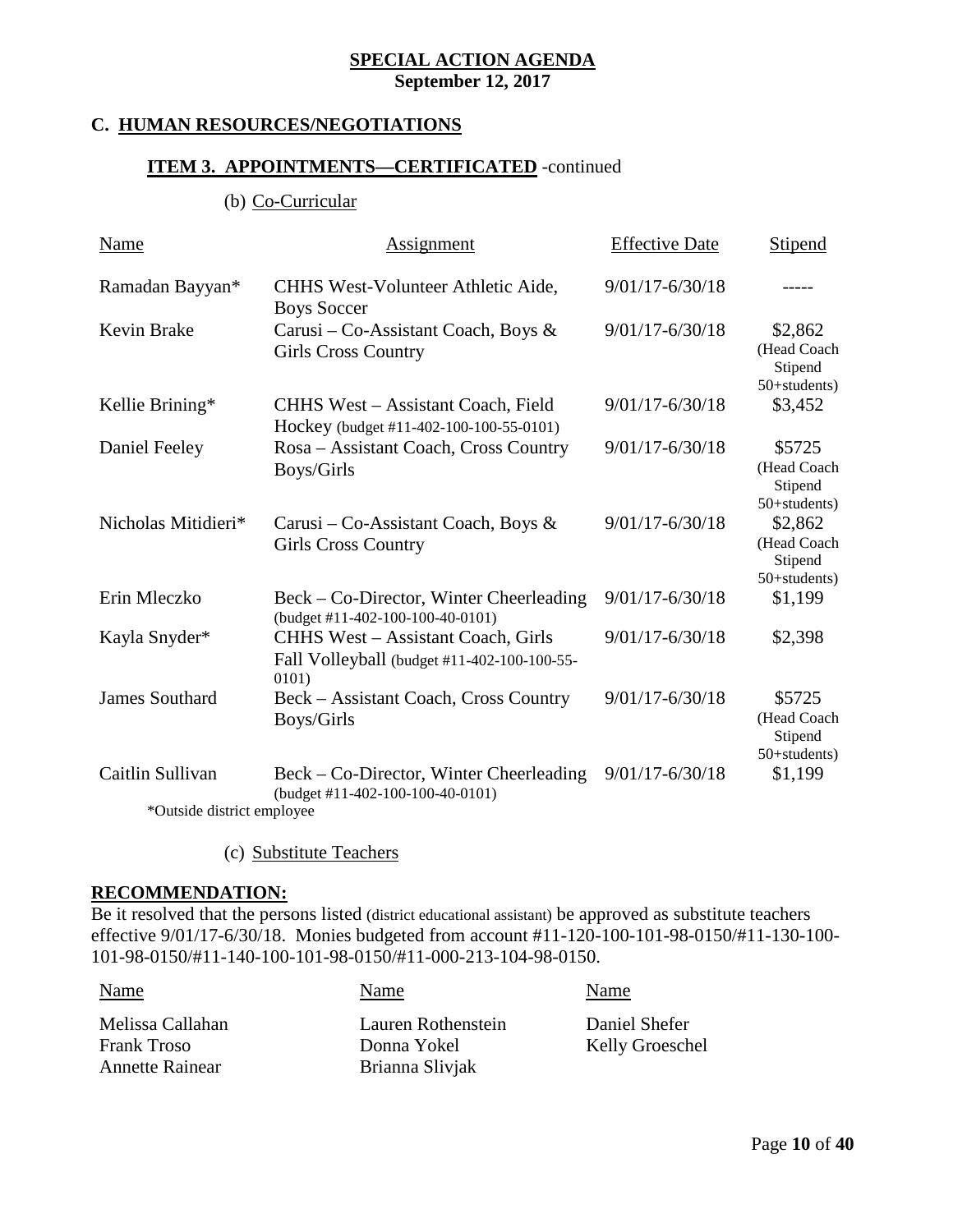## **C. HUMAN RESOURCES/NEGOTIATIONS**

## **ITEM 3. APPOINTMENTS—CERTIFICATED** -continued

(d) Student Teacher

#### **RECOMMENDATION:**

Be it resolved that the persons listed be approved for student teaching in accord with the data presented.

| Name                            | College/University                                   | <b>Effective Dates</b>                       | <b>Cooperating Teacher/School</b>                       |
|---------------------------------|------------------------------------------------------|----------------------------------------------|---------------------------------------------------------|
| Amanda Brandt<br>Melissa Cattai | <b>Fairleigh Dickinson</b><br><b>Franklin Pierce</b> | $9/05/17 - 12/15/17$<br>$9/05/17 - 10/20/17$ | Valerie Sweeten-Dippner/Cooper<br>Arielle Peralta/Harte |
| Kelsey Mahon                    | <b>Rider University</b>                              | $9/06/17 - 12/14/17$                         | Lisa Lebenstein-Lipman/Beck                             |
| Ryan McKeaney                   | <b>Rider University</b>                              | $9/06/17 - 12/14/17$                         | Eileen Steidle/Kingston                                 |
| Christina Russo                 | <b>Western Governors</b>                             | $9/05/17 - 12/20/17$                         | April Greenwood/Carusi &                                |
|                                 |                                                      |                                              | Kristina DiGirolamo/Kingston                            |

#### (e) Educational Administration Internship

## **RECOMMENDATION:**

Be it resolved that the persons listed be approved for an educational administration internship in accord with the data presented.

| <u>Name</u>   | College/University                                                | <b>Effective Dates</b> | Cooperating Teachers/School |
|---------------|-------------------------------------------------------------------|------------------------|-----------------------------|
| Dianna Morris | The College of New Jersey $9/01/17-12/22/17$ Dr. Shilpa Dave/Mann |                        |                             |

(f) Practicum in School Nursing

#### **RECOMMENDATION:**

Be it resolved that the persons listed be approved for a school nursing practicum in accord with the data presented.

| <b>Name</b>    | College/University | <b>Effective Dates</b> | Cooperating Nurse/School                   |
|----------------|--------------------|------------------------|--------------------------------------------|
| Jennifer Niven | Rowan University   |                        | $9/01/17 - 3/29/18$ Lynn Richter/Woodcrest |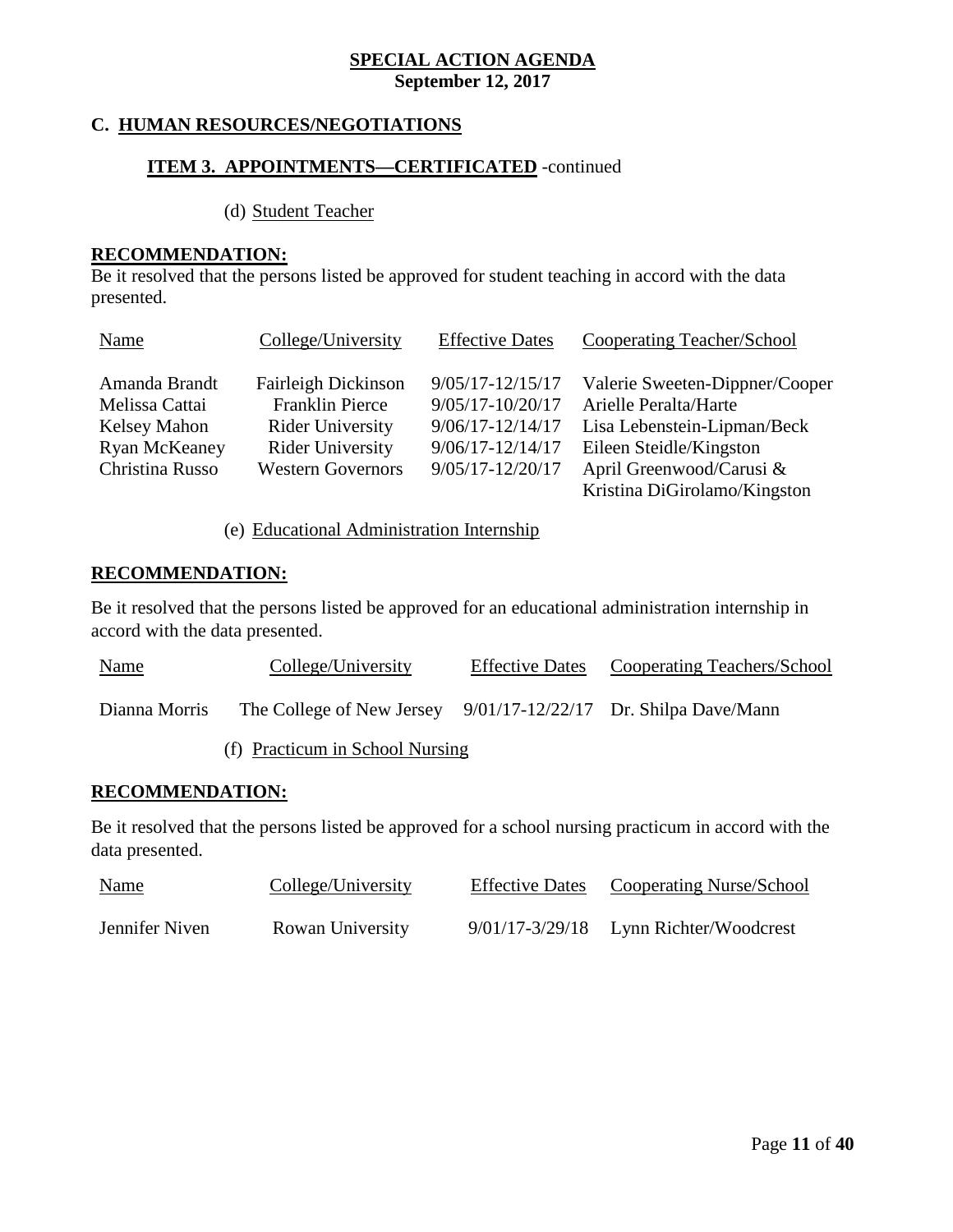## **C. HUMAN RESOURCES/NEGOTIATIONS**

## **ITEM 3. APPOINTMENTS—CERTIFICATED** -continued

(g) Field Experience

#### **RECOMMENDATION:**

Be it resolved that the persons listed be approved for field experience in accord with the data presented.

| Name               | College/University   | <b>Effective Dates</b> | <b>Cooperating Teachers/School</b>         |
|--------------------|----------------------|------------------------|--------------------------------------------|
| Daniel Condo       | Rowan University     | 10/30/17-12/11/17      | John Wade/Beck                             |
| Alyssa Cayabyab    | <b>Camden County</b> | $9/11/17 - 10/11/17$   | Jennifer Aristone/Rosa                     |
| Cheryl Frank       | <b>Camden County</b> | $9/11/17 - 10/11/17$   | Sherrilynn Buttenbaum<br>Adamson/CHHS West |
| <b>Kasey Hinds</b> | <b>Camden County</b> | $9/11/17 - 10/11/17$   | Lisa Gilbert/Sharp                         |
| Maria Marvasi      | <b>Camden County</b> | $9/11/17 - 10/11/17$   | Elizabeth Eagle/Barton                     |

(h) Practicum Experience

## **RECOMMENDATION:**

Be it resolved that the persons listed be approved for a practicum experience in accord with the data presented.

| Name              | College/University | <b>Effective Dates</b> | Cooperating Teachers/School  |
|-------------------|--------------------|------------------------|------------------------------|
| Marita Maccherone | Wilmington         | 9/06/17-12/15/17       | Michelle Kosmaczewski/Barton |

(i) Counseling Internship

#### **RECOMMENDATION:**

Be it resolved that the persons listed be approved for a counseling internship in accord with the data presented.

| <b>Name</b>    | College/University                | Effective Dates Cooperating Counselor/School |
|----------------|-----------------------------------|----------------------------------------------|
| Angela Stewart | The University of<br>Pennsylvania | $9/05/17 - 6/20/18$ Eileen Lynch/CHHS East   |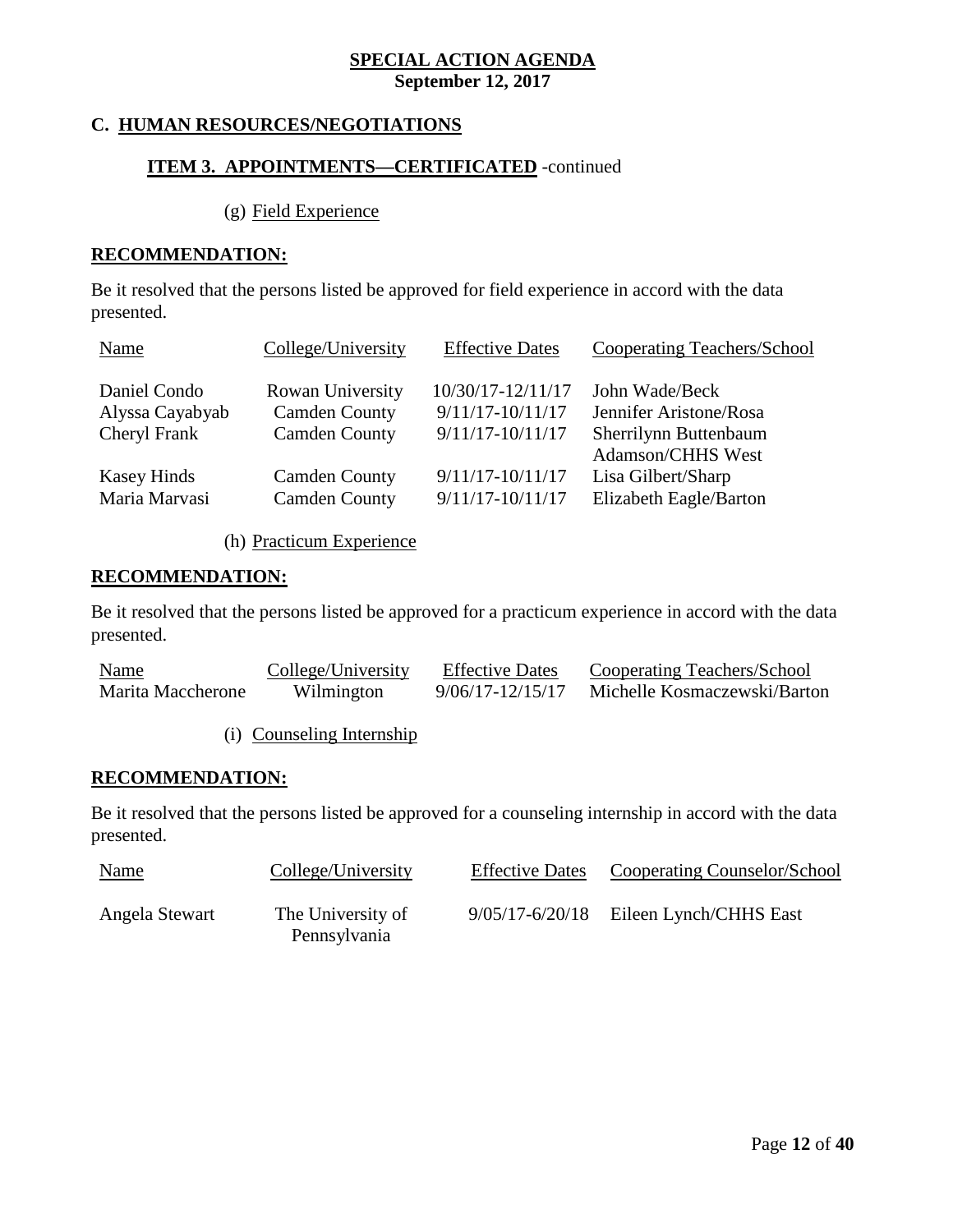## **C. HUMAN RESOURCES/NEGOTIATIONS**

## **ITEM 3. APPOINTMENTS—CERTIFICATED** –continued

#### (j) Curriculum Writing Middle School ELA

#### **RECOMMENDATION:**

Be it resolved that the persons listed be approved as members of the middle school ELA curriculum writing committee to develop and revise existing 6-8 ELA curriculum effective 9/13/17-9/29/17 at the rate of \$35.71/hr. Monies budgeted from account #11-000-221-110-72-0101.

| Name           | Name                    | Name            | Name            |
|----------------|-------------------------|-----------------|-----------------|
| Ann Allen      | Jennifer Aristone       | Karen Barry     | Michelle Corona |
| Lillian Halden | Joyce Humpert-Nece      | Jenna McCoy     | Donna Morocco   |
| Rosaria Norkus | <b>Kimberly Pennock</b> | Denise Santucci | Carolyn Strasle |

(k) Anti-Bullying Specialist

#### **RECOMMENDATION:**

Be it resolved that the persons listed be appointed as the Anti-Bullying Specialist for the 2017-18 school year.

| Name                     | School                  | <u>Assignment</u>         |
|--------------------------|-------------------------|---------------------------|
| Toni Tomei Culleton      | Barclay                 | Psychologist              |
| Diane Bonanno            | Barton                  | <b>Guidance Counselor</b> |
| Melissa Santiago         | Cooper                  | Guidance Counselor        |
| Sara Egan                | Harte                   | <b>Guidance Counselor</b> |
| Shanelle Minaya          | Johnson                 | <b>Guidance Counselor</b> |
| Jennifer Tomasetti       | Kilmer                  | <b>Guidance Counselor</b> |
| Judith Kelly             | Kingston                | <b>Guidance Counselor</b> |
| Harriet Jane Rickansrud  | Knight                  | <b>Guidance Counselor</b> |
| <b>Sarah Thomas</b>      | Mann                    | <b>Guidance Counselor</b> |
| Christina Robertson      | Paine                   | Guidance Counselor        |
| <b>Brittany Dwyer</b>    | Sharp                   | <b>Guidance Counselor</b> |
| Alicia Lomba             | Stockton                | <b>Guidance Counselor</b> |
| Kara La Gamba            | Woodcrest               | Guidance Counselor        |
| Eileen Conover           | Beck                    | S.A.C.                    |
| <b>Constance Spencer</b> | Carusi                  | S.A.C.                    |
| Gina DeMonte             | Rosa                    | S.A.C.                    |
| Jennifer DiStefano       | <b>CHHS</b> East        | S.A.C.                    |
| Barbara Rakoczy          | <b>CHHS West</b>        | S.A.C.                    |
| Mollie Crincoli          | Alternative High School | S.A.C.                    |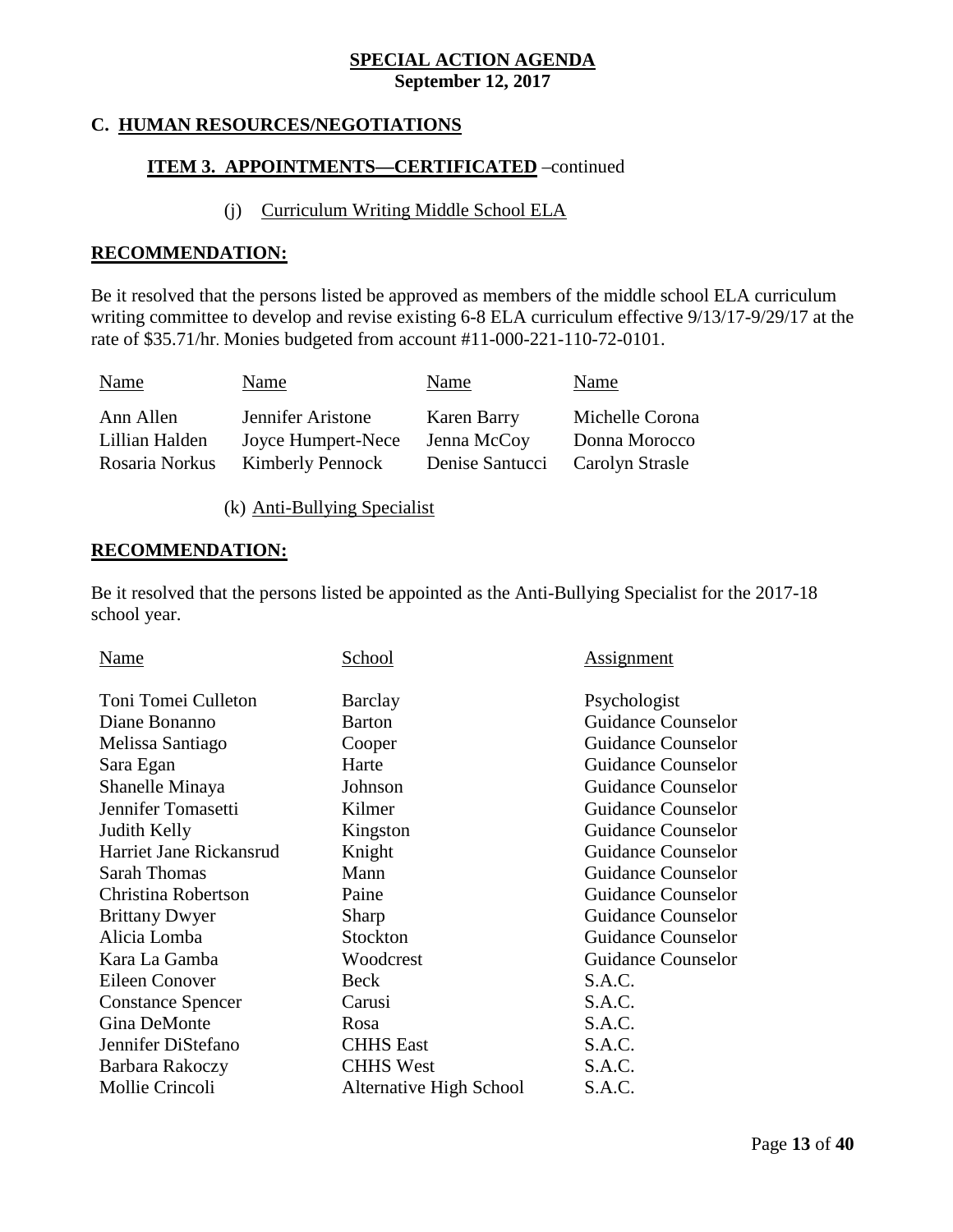## **C. HUMAN RESOURCES/NEGOTIATIONS**

## **ITEM 3. APPOINTMENTS—CERTIFICATED** –continued (l) Mentors

#### **RECOMMENDATION:**

Be it resolved that the persons listed be approved as mentors in accord with the data presented.

| Name                  | Protégé                | School           | <b>Effective Date</b> | Amount         |
|-----------------------|------------------------|------------------|-----------------------|----------------|
| Benjamin Acquesta     | <b>Elizabeth Ayres</b> | Carusi           | $9/01/17 - 6/30/18$   | \$550          |
| Denise Augustyn       | <b>Eveling Hondros</b> | Carusi           | $9/01/17 - 6/30/18$   | \$550          |
| <b>Susanne Casey</b>  | Jacob Winegrad         | <b>CHHS</b> East | $9/01/17 - 6/30/18$   | \$550          |
| Maria Hafner          | Arielle Simon          | Paine            | $9/01/17 - 6/30/18$   | \$550          |
| Megan Langman         | <b>Ashley Ball</b>     | <b>CHHS</b> West | $9/01/17 - 6/30/18$   | \$550          |
| <b>Timothy Querns</b> | <b>Taylor Warne</b>    | <b>CHHS West</b> | $9/01/17 - 11/30/17$  | \$550 Prorated |
| Jennifer Woolston     | Amy Giampoala          | <b>CHHS</b> West | 9/01/17-11/30/17      | \$550 Prorated |

(m) Homework Club

#### **RECOMMENDATION:**

Be it resolved that Nina Israel-Zucker be approved to conduct the ELL homework club at Barton Elementary School effective 10/01/17-3/31/18 at the rate of \$42.60/hr. Monies budgeted from Title III account #20-245-100-101-99-0101.

(n) Curriculum Committee – K-12 Science

#### **RECOMMENDATION:**

Be it resolved that the persons listed be approved as members of the Science curriculum writing committee effective 9/13/17-6/30/18 at the rate of \$35.71/hr. Monies budgeted from account #11- 000-221-110-72-0101.

| Name                | Name                  | Name                 | Name                  |
|---------------------|-----------------------|----------------------|-----------------------|
| Rachel Amsden       | Karen Block           | <b>Katelyn Bower</b> | Kristopher Broadbelt  |
| <b>Susan Casey</b>  | Aileen Constans       | <b>Stacie Dykes</b>  | <b>Teresa Fox</b>     |
| Michelle Freundlich | Jacqueline Frockowiak | Gary Haaf            | Nancy Hinrichsen      |
| Kimberly Keyack     | Mary Powelson         | Angela Sablich       | Alexandra Romano      |
| Sukhpreet Singh     | Maureen Smith         | Kristina Weigel      | Jennifer Wojs-Robbins |
| Nicholas Wright     | <b>Susan Young</b>    |                      |                       |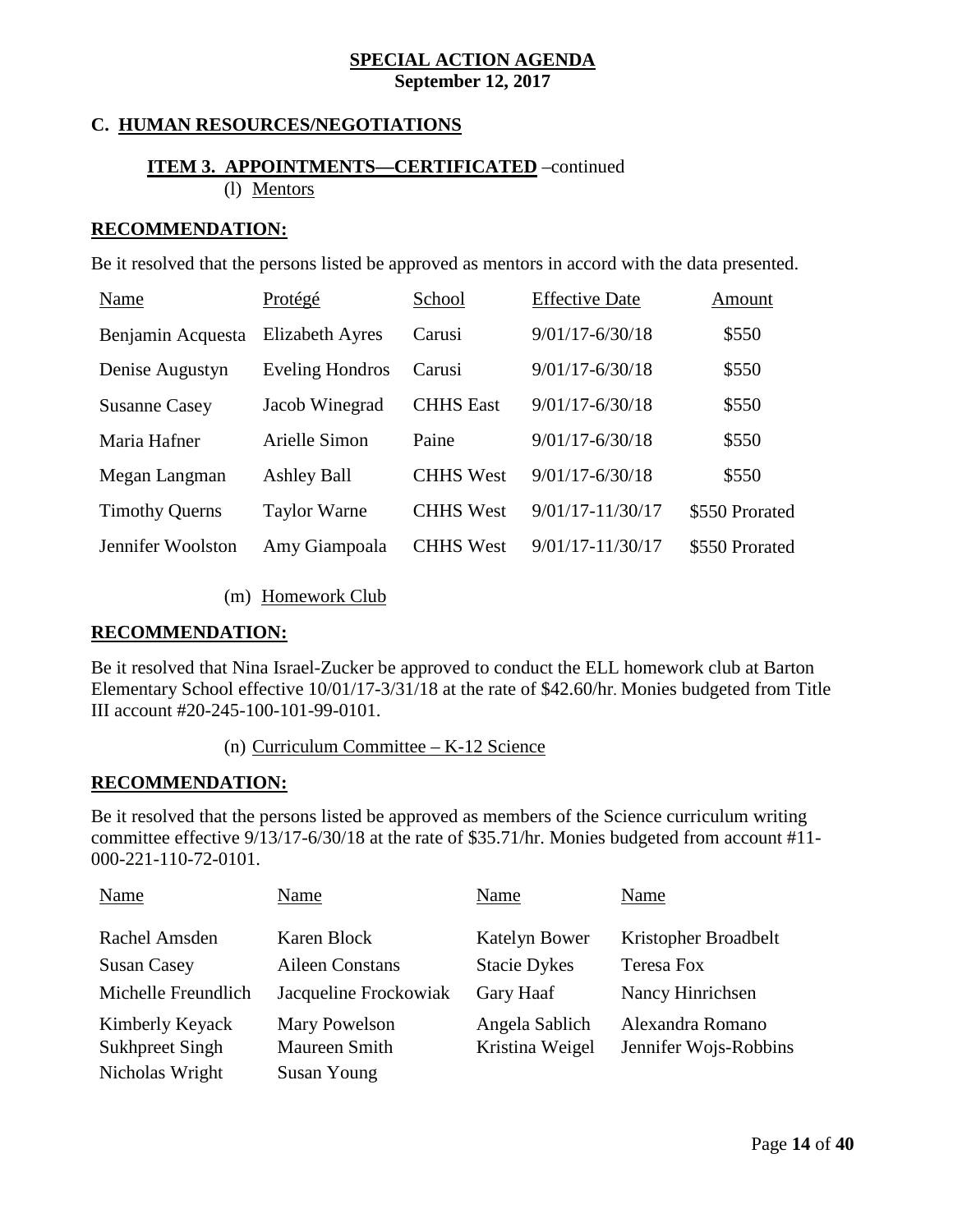## **C. HUMAN RESOURCES/NEGOTIATIONS**

## **ITEM 3. APPOINTMENTS—CERTIFICATED** –continued (o) Family Friendly Program

#### **RECOMMENDATION:**

Be it resolved that the persons listed be approved for the Family Friendly program effective 9/27/17- 6/15/18. Monies budgeted from account #60-990-320-102-56-0040.

| Name                | <u>Assignment</u>                | <b>Hourly Rate</b> |
|---------------------|----------------------------------|--------------------|
|                     |                                  |                    |
| Michael Cheeseman   | <b>Supervising Teacher/Paine</b> | \$28.08            |
| Deana Deller        | Supervising Teacher/Kilmer       | \$28.08            |
| Laura Barker        | Teacher/Kilmer                   | \$22.46            |
| Maureen DiVietro    | Teacher/Kilmer                   | \$22.46            |
| Jennifer Green      | Teacher/Kilmer                   | \$22.46            |
| Michael Jankaitis   | Teacher/Kilmer                   | \$22.46            |
| Candace Keenan      | Teacher/Paine                    | \$22.46            |
| April Kon           | Teacher/Kilmer                   | \$22.46            |
| Maryellen MacLeon   | Teacher/Kilmer                   | \$22.46            |
| Jenna Martin        | Teacher/Kilmer                   | \$22.46            |
| Myra Nicoletti      | Teacher/Kilmer                   | \$22.46            |
| Kristina Potter     | Teacher/Paine                    | \$22.46            |
| Denise Roskey       | Teacher/Kilmer                   | \$22.46            |
| Karla Smith         | Teacher/Paine                    | \$22.46            |
| Nicole Schopfer     | Teacher/Kilmer                   | \$22.46            |
| Caroline Speakman   | Teacher/Paine                    | \$22.46            |
| Andrea Tortu        | Teacher/Kilmer                   | \$22.46            |
| Kimyen Tran         | Teacher/Kilmer                   | \$22.46            |
| <b>Jasmine Vale</b> | Teacher/Paine                    | \$22.46            |
| Linda Weiss         | Teacher/Paine                    | \$22.46            |
| Ilene Windreich     | Teacher/Kilmer                   | \$22.46            |
|                     |                                  |                    |

(p) Environmental Residency Program

#### **RECOMMENDATION:**

Be it resolved that the persons listed from Carusi Middle School be approved to participate in the environmental residency program at Mt. Misery effective 9/26/17-9/29/17; 10/10/17-10/13/17; and 10/17/17-10/20/17, at the overnight rate of \$190.98/night, per teacher for a total cost of \$1145.88/teacher.

| <b>Name</b>    | Name            | Name                  | Name          |
|----------------|-----------------|-----------------------|---------------|
| Nina Anastasia | Paula Antonelli | Rosemarie Blumenstein | Robert Bonnet |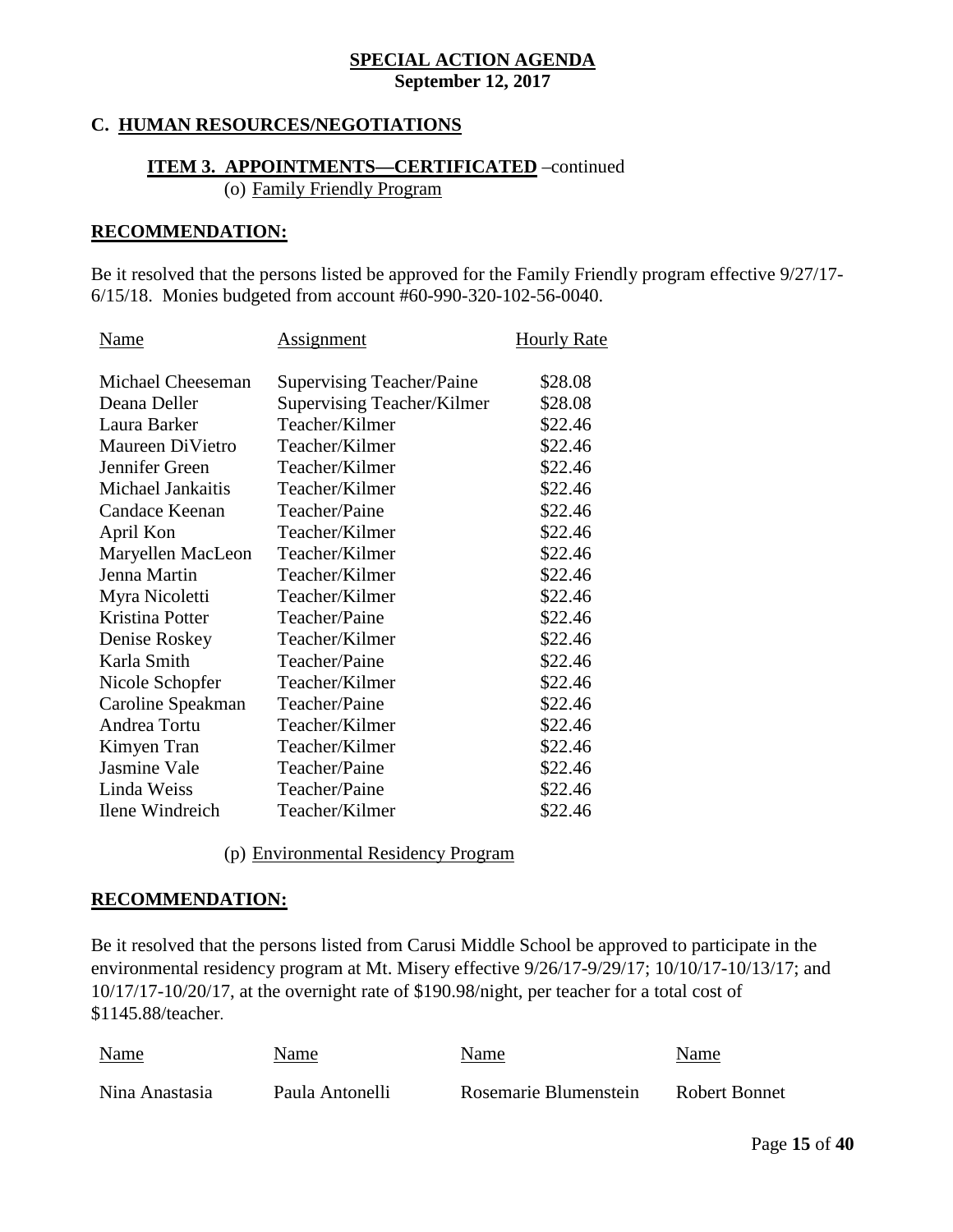## **C. HUMAN RESOURCES/NEGOTIATIONS**

## **ITEM 3. APPOINTMENTS—CERTIFICATED** –continued

## **(p)** Environmental Residency Program - continued

| Name                | Name                                                      | Name                 | Name                      |
|---------------------|-----------------------------------------------------------|----------------------|---------------------------|
| Kevin Brake         | Joanna Browne                                             | Lindsay Ciemiengo    | Alfredo Corona            |
| Joseph Davidson     | Jamie Grayson                                             | Jamie Grenier        | Joshua Hare               |
| Lucia Ibanez Torres | Deborah Jacobs                                            | Justin James         | Lydia Krupa               |
| Kevin Krutoff       | Nicholas Lampe                                            | Gregory Louie        | Opal Minio                |
| Abbe Morris         | <b>Joyce Humpert Nece</b>                                 | Kevin Owens          | <b>Susanne Pitzorella</b> |
| Denise Santucci     | <b>William Segrest</b>                                    | Rachel Solomon       | Alex Tedesco              |
| Kimberly Wolozen    | <b>Richard Worrell</b>                                    | Brian Zaun           | John Deitelbaum           |
|                     | No Monetary Compensation – Principal/Assistant Principals |                      |                           |
| Name                | Name                                                      | Name                 |                           |
| John Cafagna        | Julie Benavides                                           | Kelly Hands-McKenzie |                           |

## **ITEM 4. APPOINTMENTS—NON-CERTIFICATED**

(a) Regular

#### **RECOMMENDATION:**

Be it resolved that the persons listed be approved for the 2017-18 school year in accord with the data presented.

| Name                       | Assignment                                                                                                 | <b>Effective Date</b>              | Hourly Rate/<br><b>Salary</b> |
|----------------------------|------------------------------------------------------------------------------------------------------------|------------------------------------|-------------------------------|
| Aubrey<br><b>Baveghems</b> | Harte – SACC, Teacher II (13.75 hrs/wk-<br>budget #60-990-320-101-58-0001)                                 | On or about<br>$9/15/17 - 6/30/18$ | \$11.00                       |
| <b>Susan Blaker</b>        | Woodcrest – EDCC, Teacher II $(35)$<br>hrs/wk-budget #60-990-320-101-58-0002)                              | On or about<br>$9/11/17 - 6/30/18$ | \$11.00                       |
| <b>Shelly Brown</b>        | Paine – Exceptional Educational<br>Assistant (New Position-30 hrs/wk)                                      | On or about<br>$9/18/17 - 6/30/18$ | \$11.53                       |
| <b>Kevin Clark</b>         | Kingston – Title I, Educational<br>Assistant (New Position 32.5 hrs/wk-budget)<br>#20-233-100-106-18-0140) | 10/02/17-6/30/18                   | \$10.22                       |
| <b>Stephanie Connors</b>   | Beck – Educational Assistant (Replacing<br>S. Jastrzembski-32.5 hrs/wk-budget #11-209-<br>100-106-40-0100) | On or about<br>$9/11/17 - 6/30/18$ | \$10.22                       |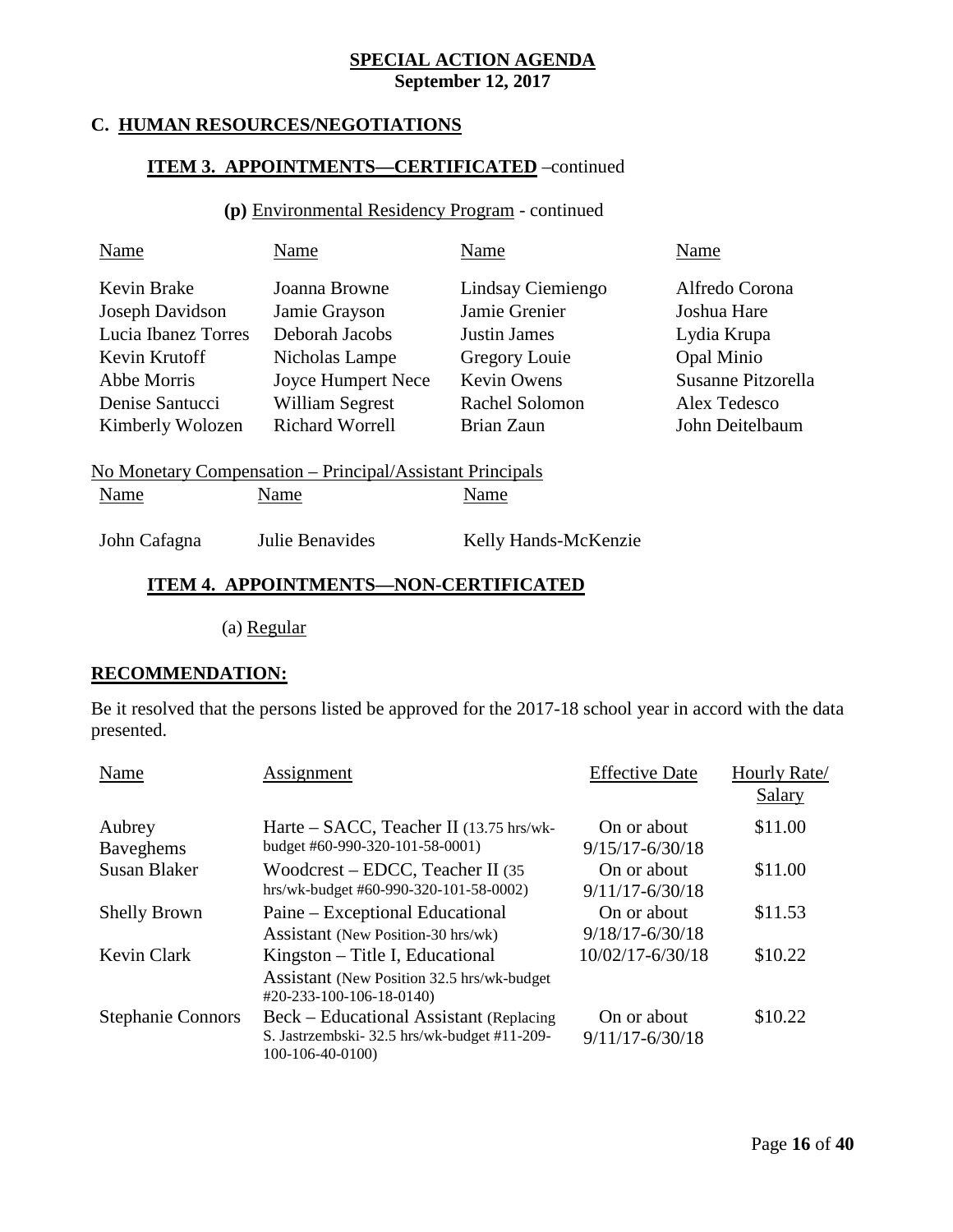## **SPECIAL ACTION AGENDA**

**September 12, 2017**

## **C. HUMAN RESOURCES/NEGOTIATIONS**

## **ITEM 4. APPOINTMENTS—NON-CERTIFICATED** – continued

## (a)  $Regular$  – continued

| Name                            | Assignment                                                                                                           | <b>Effective Date</b>              | <b>Hourly Rate</b><br><b>Salary</b> |
|---------------------------------|----------------------------------------------------------------------------------------------------------------------|------------------------------------|-------------------------------------|
| William DiMedio                 | Paine – Title I, Educational Assistant<br>(30 hrs/wk-budget #20-232-100-106-27-0100)                                 | On or about<br>$9/11/17 - 6/30/18$ | \$10.22                             |
| Meaghan<br><b>Flemming Buck</b> | Paine – Educational Assistant<br>(Replacing A. Pondexter-27.5 hrs/wk-budget<br>#11-212-100-106-27-0100)              | On or about<br>$9/11/17 - 6/30/18$ | \$10.22                             |
| Doris Giuffre                   | Stockton – SACC, Teacher II (7.5)<br>hrs/wk-budget #60-990-320-101-58-0001)                                          | $9/05/17 - 6/30/18$                | \$11.00                             |
| <b>Kelly Groeschel</b>          | Sharp – Educational Assistant<br>(Replacing M. Harms-30 hrs/wk-budget #11-<br>204-100-106-30-0100)                   | On or about<br>$9/11/17 - 6/30/18$ | \$10.22                             |
| <b>Mark Harrison</b>            | Carusi – Educational Assistant (New<br>Position-32.5 hrs/wk)                                                         | On or about<br>$9/11/17 - 6/30/18$ | \$10.22                             |
| <b>Alexis Hayes</b>             | Rosa – Educational Assistant (Replacing<br>L. O'Rourke-32.5 hrs/wk-budget #11-209-100-<br>106-48-0100)               | On or about<br>$9/11/17 - 6/30/18$ | \$10.22                             |
| Jacqueline Heenan               | Johnson – SACC, Teacher II (13.75<br>hrs/wk-budget #60-990-320-101-58-0001)                                          | On or about<br>$9/13/17 - 6/30/18$ | \$11.00                             |
| <b>Austin Johnson</b>           | Johnson - SACC, Teacher II (13.75)<br>hrs/wk-budget #60-990-320-101-58-0001)                                         | On or about<br>$9/15/17 - 6/30/18$ | \$11.00                             |
| William Lalli                   | Carusi – Title I, Educational Assistant<br>(New Position-32.5 hrs/wk)                                                | On or about<br>$9/11/17 - 6/30/18$ | \$10.22                             |
| <b>Martin Pells</b>             | Beck – Educational Assistant (Replacing<br>A. Fiore - 32.5 hrs/wk-budget #11-204-100-<br>106-40-0100)                | $9/11/17 - 6/30/18$                | \$10.22                             |
| Rachelle Quinn                  | Carusi – Educational Assistant<br>(Replacing F. Battee- 32.5 hrs/wk)                                                 | On or about<br>$9/11/17 - 6/30/18$ | \$10.22                             |
| <b>Annette Rainear</b>          | Sharp – Educational Assistant<br>(Replacing L. Harasaki - 30 hrs/wk)                                                 | On or about<br>9/18/17-6/30/18     | \$10.22                             |
| Joleen Raup                     | <b>Stockton - Educational Assistant</b><br>(Replacing J. Jagust-Weiss-32.5 hrs/wk-budget<br>#11-190-100-106-33-0100) | 9/01/17-6/30/18                    | \$10.22                             |
| Michael Reed                    | Harte – Educational Assistant<br>(Replacing A. Rodriguez-30 hrs/wk-budget<br>#11-209-100-106-09-0100)                | On or about<br>$9/11/17 - 6/30/18$ | \$10.22                             |
| Donna Rossetti                  | Woodcrest – SACC, Teacher II (10)<br>hrs/wk-budget #60-990-320-101-58-0001)                                          | On or about<br>$9/15/17 - 6/30/18$ | \$11.00                             |
| Lauren Rothenstein              | Paine – Title I, Educational Assistant<br>(Replacing L. Lewin-30 hrs/wk-budget #20-<br>232-100-106-27-0100)          | $9/01/17 - 6/30/18$                | \$10.22                             |
| Lauren Rothenstein              | Paine – SACC, Teacher II (10 hrs/wk-<br>budget #60-990-320-101-58-0001)                                              | $9/05/17 - 6/30/18$                | \$11.00                             |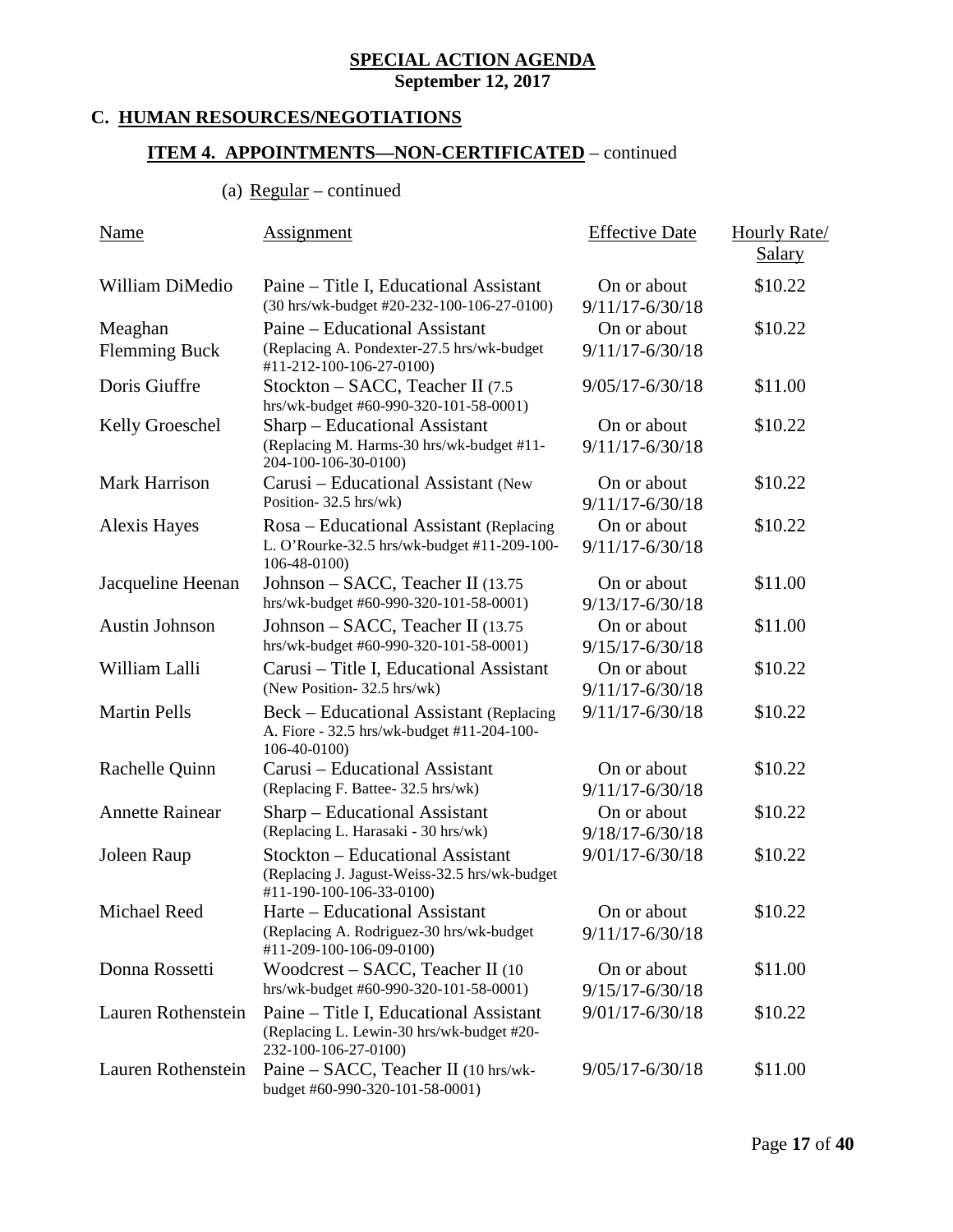## **C. HUMAN RESOURCES/NEGOTIATIONS**

## **ITEM 4. APPOINTMENTS—NON-CERTIFICATED** – continued

(a)  $Regular – continued$ </u>

| Name                                  | Assignment                                                                                                     | <b>Effective Date</b>              | Hourly Rate/         |
|---------------------------------------|----------------------------------------------------------------------------------------------------------------|------------------------------------|----------------------|
|                                       |                                                                                                                |                                    | <b>Salary</b>        |
| Lawrence Sankey                       | Carusi – Title I, Educational Assistant<br>(New Position-32.5 hrs/wk)                                          | On or about<br>$9/11/17 - 6/30/18$ | \$10.22              |
| <b>Allison Schwarz</b>                | Carusi – Educational Assistant<br>(Replacing L. Caporaletti - 35 hrs/wk)                                       | On or about<br>$9/11/17 - 6/30/18$ | \$10.22              |
| Ellen Schwerin                        | Rosa - Educational Assistant (Replacing<br>L. Shepard-32.5 hrs/wk-budget #11-209-100-<br>106-48-0100)          | On or about<br>$9/15/17 - 6/30/18$ | \$10.22              |
| Brianna Slivjak                       | Sharp – Educational Assistant<br>(Replacing J. Good-30 hrs/wk-budget #11-<br>213-100-106-30-0100)              | On or about<br>$9/11/17 - 6/30/18$ | \$10.22              |
| Stephanie Smith                       | Kingston - Title I, Educational<br>Assistant (New Position 32.5 hrs/wk-budget)<br>#20-233-100-106-18-0140)     | 10/02/17-6/30/18                   | \$10.22              |
| Nancy Stevenoski                      | <b>Barclay</b> – Educational Assistant<br>(Replacing D. Graffeo -30 hrs/wk-budget #11-<br>216-100-106-61-0100) | On or about<br>$9/01/17 - 6/30/18$ | \$10.22              |
| Michelle<br>Thompson                  | Harte – Educational Assistant (Replacing<br>D. Guernon-32.5 hrs/wk-budget #11-213-100-<br>106-09-0100)         | $9/07/17 - 6/30/18$                | \$10.22              |
| <b>Frank Troso</b>                    | Paine – Educational Assistant (Replacing<br>D. DiTore-Tabbata-30 hrs/wk-budget #11-212-<br>100-106-27-0100)    | $9/01/17 - 6/30/18$                | \$10.22              |
| James Wyckoff                         | Marlkress – Assistant Shift Manager<br>(Replacing T. Moore- budget #11-000-262-<br>100-86-0100)                | $9/05/17 - 6/30/18$                | \$50,400<br>Prorated |
| Francisca Lebron                      | CHHS East – Cleaner (Replacing J.<br>Lopez- budget #11-000-262-100-50-0100)                                    | On or about<br>$9/18/17 - 6/30/18$ | \$28,000<br>Prorated |
| <b>Yesamin Paredes</b><br><b>Dias</b> | Stockton – Cleaner (Replacing C.<br>Hernandez- budget #11-000-262-100-33-0100)                                 | On or about<br>$9/18/17 - 6/30/18$ | \$28,000<br>Prorated |
| Sandra Suarez De<br>Irizarry          | CHHS East – Cleaner (Replacing R.<br>Espinal-budget #11-000-262-100-50-0100)                                   | On or about<br>9/18/17-6/30/18     | \$28,000<br>Prorated |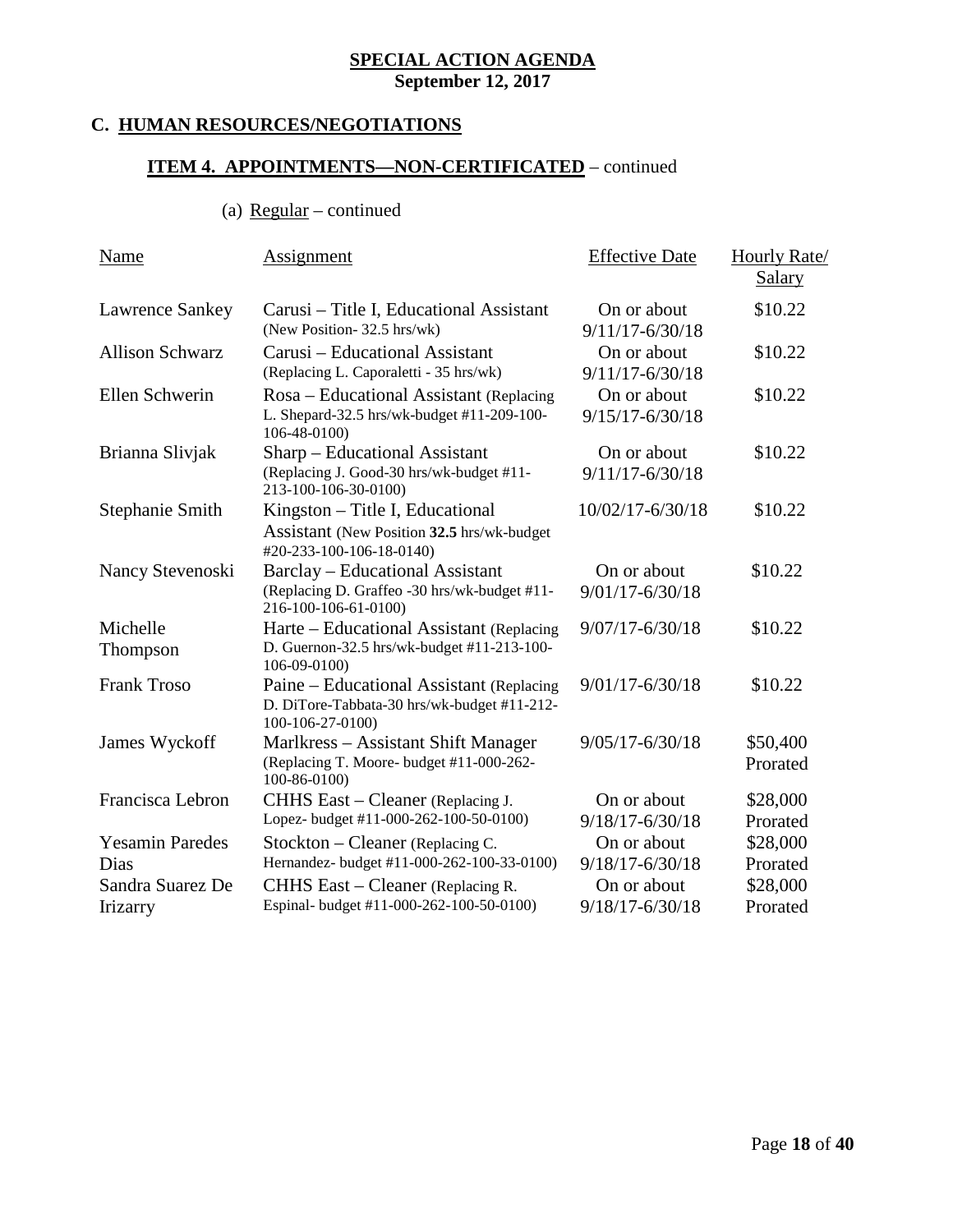## **C. HUMAN RESOURCES/NEGOTIATIONS**

## **ITEM 4. APPOINTMENTS—NON-CERTIFICATED** – continued

#### (b) Family Friendly Program

#### **RECOMMENDATION:**

Be it resolved that the persons listed be approved as Educational Assistants for the Family Friendly program effective 9/27/17-6/15/18. Monies budgeted from account #60-990-320-106-56-0040.

| Assignment | <b>Hourly Rate</b> |
|------------|--------------------|
| Kilmer     | \$14.56            |
| Kilmer     | \$19.36            |
| Paine      | \$113.21           |
| Kilmer     | \$10.70            |
| Kilmer     | \$21.10            |
|            |                    |

(c) Environmental Residency Program

#### **RECOMMENDATION:**

Be it resolved that the persons listed from Carsui Middle School be approved to participate in the district's environmental education residency program at Mt. Misery effective 9/26/17-9/29/17; 10/10/17-10/13/17; 10/17/17-10/20/17, at the overnight rate of \$22.50 per 24 hour period in addition to their regular hourly rate. Additional hours above 40 shall be compensated at 1.5 times the regular hourly rate. Monies budgeted from account #11-190-100-106-72-0000.

| Name                           | <b>Hourly Rate</b> | Name                     | <b>Hourly Rate</b> |
|--------------------------------|--------------------|--------------------------|--------------------|
|                                |                    |                          |                    |
| <b>Mildred Hairston Denker</b> | \$10.22            | Christine Kempf          | \$10.42            |
| <b>Mark Harrison</b>           | \$10.22            | Carrie Mastowski         | \$10.32            |
| William Lally                  | \$10.22            | Mindy Norlian            | \$16.78            |
| <b>Barbara Meyers</b>          | \$15.66            | <b>Christopher Puche</b> | \$13.76            |
| Lieren Pfannenstein            | \$10.32            | Marilyn Radbill          | \$15.66            |
| Rachelle Quinn                 | \$10.22            | Lisa Sagan               | \$16.78            |
| Diana Gambacorta Rosati        | \$10.42            | <b>Allison Schwarz</b>   | \$10.22            |
| Lawrence Sankey                | \$10.22            | Cindy Velazquez          | \$17.40            |
| Lynn Silverstein               | \$16.78            | Rosa Zayas               | \$16.78            |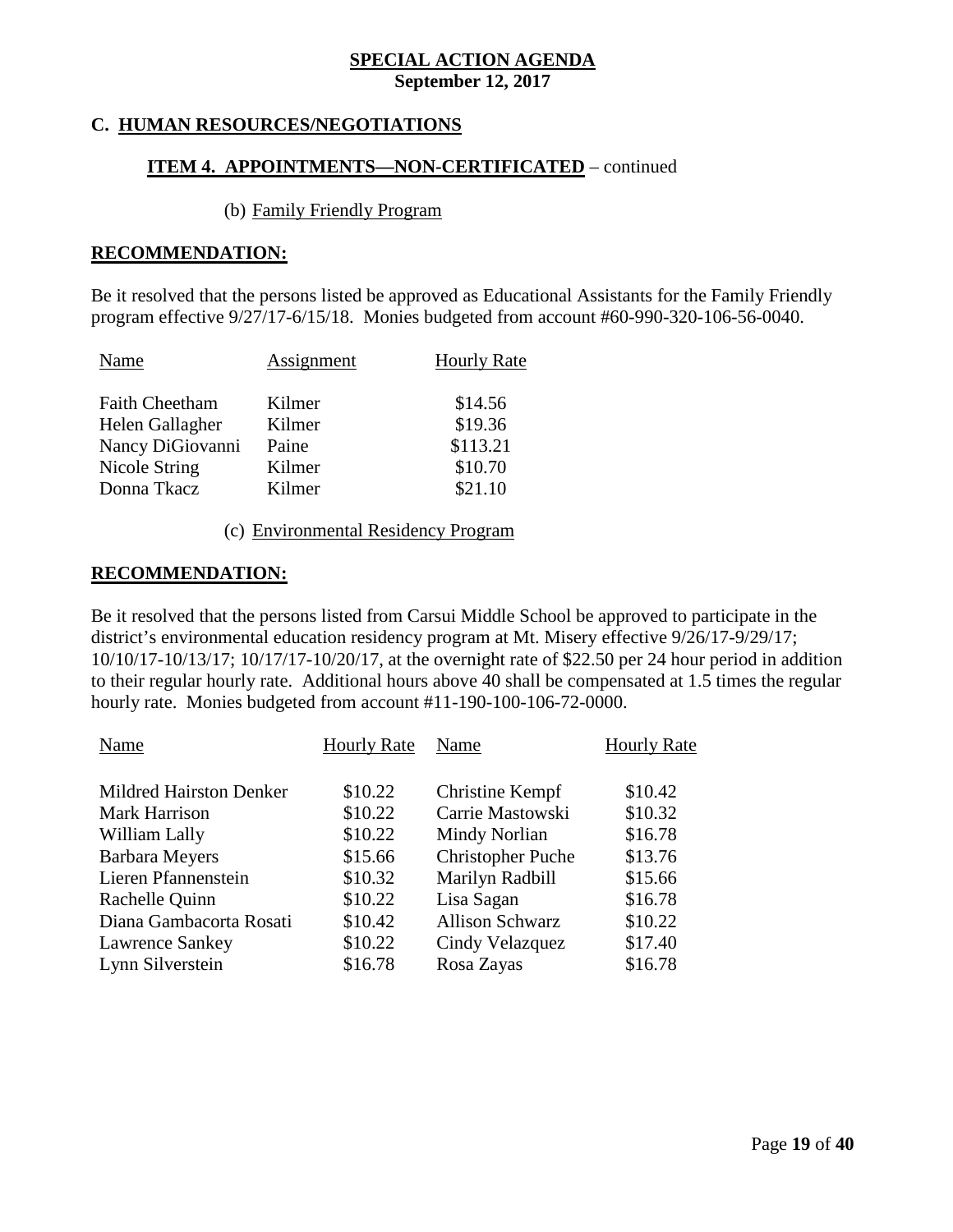## **C. HUMAN RESOURCES/NEGOTIATIONS**

#### **ITEM 5. ASSIGNMENT/SALARY CHANGE—CERTIFICATED**

(a) Reassignment

#### **RECOMMENDATION:**

Be it resolved that the persons listed be reassigned for the 2017-18 school year effective 9/01/17- 6/30/18 at the same salaries previously approved for the 2017-18 school year.

| Name               | From                                                                                                  | Гo                                                                   |
|--------------------|-------------------------------------------------------------------------------------------------------|----------------------------------------------------------------------|
| Beth Inez<br>Korff | Sharp/Kilmer/Barton/Kingston-World<br>Language (Spanish)<br>(budget #11-120-100-101-30/15/03/18-0100) | Beck - World Language (French)<br>$(budget #11-130-100-101-40-0100)$ |

#### **ITEM 6. ASSIGNMENT/SALARY CHANGE—NON-CERTIFICATED**

(a) Reassignment

#### **RECOMMENDATION:**

Be it resolved that the persons listed be reassigned for the 2017-18 school year in accord with the data presented.

| Name            | From                                            | To                                                             | <b>Effective Date</b> | <b>Hourly Rate</b> |
|-----------------|-------------------------------------------------|----------------------------------------------------------------|-----------------------|--------------------|
| Maureen         | Cooper – EDCC, Teacher                          | Cooper – EDCC,                                                 | $9/01/17 - 6/30/18$   | \$12.62            |
| <b>Barreras</b> | II $(\$12.62/hr., 30 hrs/wk)$                   | Teacher II (30 hrs/wk)                                         |                       |                    |
| Suzanne         | $Stockton - SACC,$                              | $Stockton - SACC,$                                             | $9/05/17 - 6/30/18$   | \$11.55            |
| <b>Bohus</b>    | Teacher II (\$11.55/hr., 10)<br>hrs/wk)         | Teacher II $(7.5 \text{ hrs/wk})$                              |                       |                    |
| David           | <b>CHHS West-Educational</b>                    | <b>CHHS West-</b>                                              | $9/05/17 - 6/30/18$   | \$12.09            |
| <b>Bolanos</b>  | Assistant (\$9.76/hr., 35)                      | <b>Exceptional Educational</b>                                 |                       |                    |
|                 | $hrs/wk. - budget #11-212-$<br>100-106-55-0100) | Assistant (35 hrs/wk. -<br>budget #11-000-217-106-55-<br>0100) |                       |                    |
| Mona            | <b>CHHS West-Educational</b>                    | <b>CHHS West-</b>                                              | $9/05/17 - 6/30/18$   | \$12.09            |
| Elmowitz        | Assistant (\$9.34/hr., 32.5)                    | <b>Exceptional Educational</b>                                 |                       |                    |
|                 | $hrs/wk. - budget #11-000-$<br>217-106-55-0100) | Assistant (35 hrs/wk. -<br>budget #11-213-100-106-55-<br>0100) |                       |                    |
| Jessica         | Cooper – EDCC, Teacher                          | Cooper–EDCC,                                                   | $9/01/17 - 6/30/18$   | \$17.77            |
| Filipponi       | (\$17.77/hr., 32.5 hrs/wk)                      | <b>Teacher/Site Leader</b><br>$(32.5 \text{ hrs/wk})$          |                       |                    |
| Clare           | Rosa – Educational                              | $Rosa - Exceptional$                                           | $9/08/17 - 6/30/18$   | \$11.53            |
| Gillooly        | Assistant (\$10.22/hr., 32.5)                   | <b>Educational Assistant</b>                                   |                       |                    |
|                 | hrs/wk)                                         | $(32.5 \text{ hrs}/\text{wk})$                                 |                       |                    |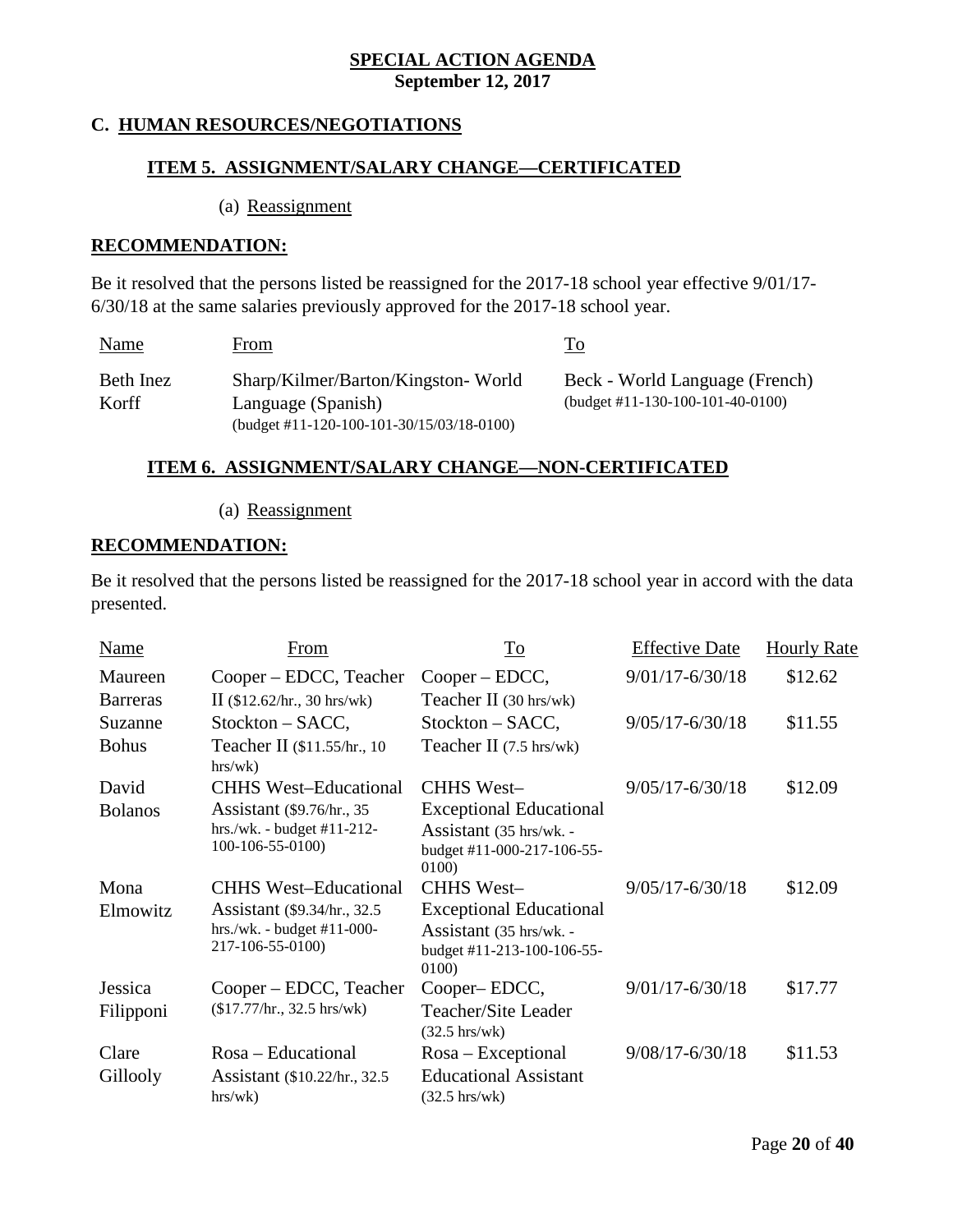## **C. HUMAN RESOURCES/NEGOTIATIONS**

## **ITEM 6. ASSIGNMENT/SALARY CHANGE—NON-CERTIFICATED** - continued

#### (a) Reassignment – continued

| <b>Name</b>          | <b>From</b>                                                                                                               | To                                                                                                                      | <b>Effective Date</b> | <b>Hourly Rate</b>   |
|----------------------|---------------------------------------------------------------------------------------------------------------------------|-------------------------------------------------------------------------------------------------------------------------|-----------------------|----------------------|
| Sharen<br>Hoffman    | Cooper/Paine -<br>EDCC/SACC, Teacher II<br>$$13.12/hr.$ , 23.75 hrs/wk -                                                  | Cooper-EDCC,<br>Teacher II/Substitute<br>Teacher II (30 hrs/wk -                                                        | $9/01/17 - 6/30/18$   | \$13.12              |
| James                | budget #60-990-320-101-58-<br>0002)<br><b>CHHS West-Exceptional</b>                                                       | budget #60-990-320-101-58-<br>0002)<br><b>CHHS West-</b>                                                                | $9/05/17 - 6/30/18$   | \$19.36              |
| Hoyle                | <b>Educational Assistant</b><br>(\$19.36/hr., 35 hrs/wk. -<br>budget #11-000-217-106-55-<br>0100)                         | <b>Educational Assistant</b><br>(35 hrs./wk. - budget #11-<br>212-100-106-55-0100)                                      |                       |                      |
| Nadine<br>Lamanna    | Knight – SACC, Aide<br>$(\$8.93/hr., 10 hrs/wk)$                                                                          | District – SACC,<br>Substitute Aide                                                                                     | $9/11/17 - 6/30/18$   | \$8.93               |
| Dorothy<br>Nicoletto | $Sharp - Exceptional$<br><b>Educational Assistant</b><br>(\$17.40/hr., 30 hrs/wk. -<br>budget #11-000-217-106-30-<br>0100 | Sharp - Exceptional<br><b>Educational Assistant</b> (<br>32.5 hrs/wk. - budget #11-<br>000-217-106-30-0100)             | $9/05/17 - 6/30/18$   | \$17.40              |
| Kathleen<br>Shevlin  | Stockton – SACC, Aide<br>$($12.06/hr., 23.75 hrs/wk -$<br>budget #60-990-320-101-58-<br>0001)                             | Stockton – SACC,<br>Teacher II/Site Leader<br>$(25 \text{ hrs}/\text{wk} - \text{budget} \#60-990-$<br>320-101-58-0001) | $9/01/17 - 6/30/18$   | \$12.13              |
| <b>Janet Sippel</b>  | Harte-Educational<br>Assistant (\$10.32/hr., 30)<br>$hrs/wk. - budget #11-213-$<br>100-106-09-0100)                       | Harte-Educational<br>Assistant 32.5 hrs/wk. -<br>budget #11-213-100-106-09-<br>0100                                     | $9/01/17 - 6/30/18$   | \$10.32              |
| Aysheen<br>Allen     | Carusi – Cleaner (budget<br>#11-000-262-100-45-0100)                                                                      | <b>CHHS East – Cleaner</b><br>(budget #11-000-262-100-50-<br>0100                                                       | $9/01/17 - 6/30/18$   | \$31,993<br>Prorated |
| Ricardo<br>Rivera    | <b>CHHS East – Cleaner</b><br>(budget #11-000-262-100-50-<br>0100)                                                        | Carusi – Cleaner (budget<br>#11-000-262-100-45-0100)                                                                    | $9/01/17 - 6/30/18$   | \$32,337<br>Prorated |

## **ITEM 7. OTHER COMPENSATION—CERTIFICATED**

(a) Before and After School Supervision

### **RECOMMENDATION:**

Be it resolved that the certificated staff members at CHHS West (revised for school) be approved for Before and After School Supervision for the 2017-18 school at the rate of \$22.46/hr. effective 9/01/17-6/30/18. Monies budgeted from account #11-140-100-101-55-0101.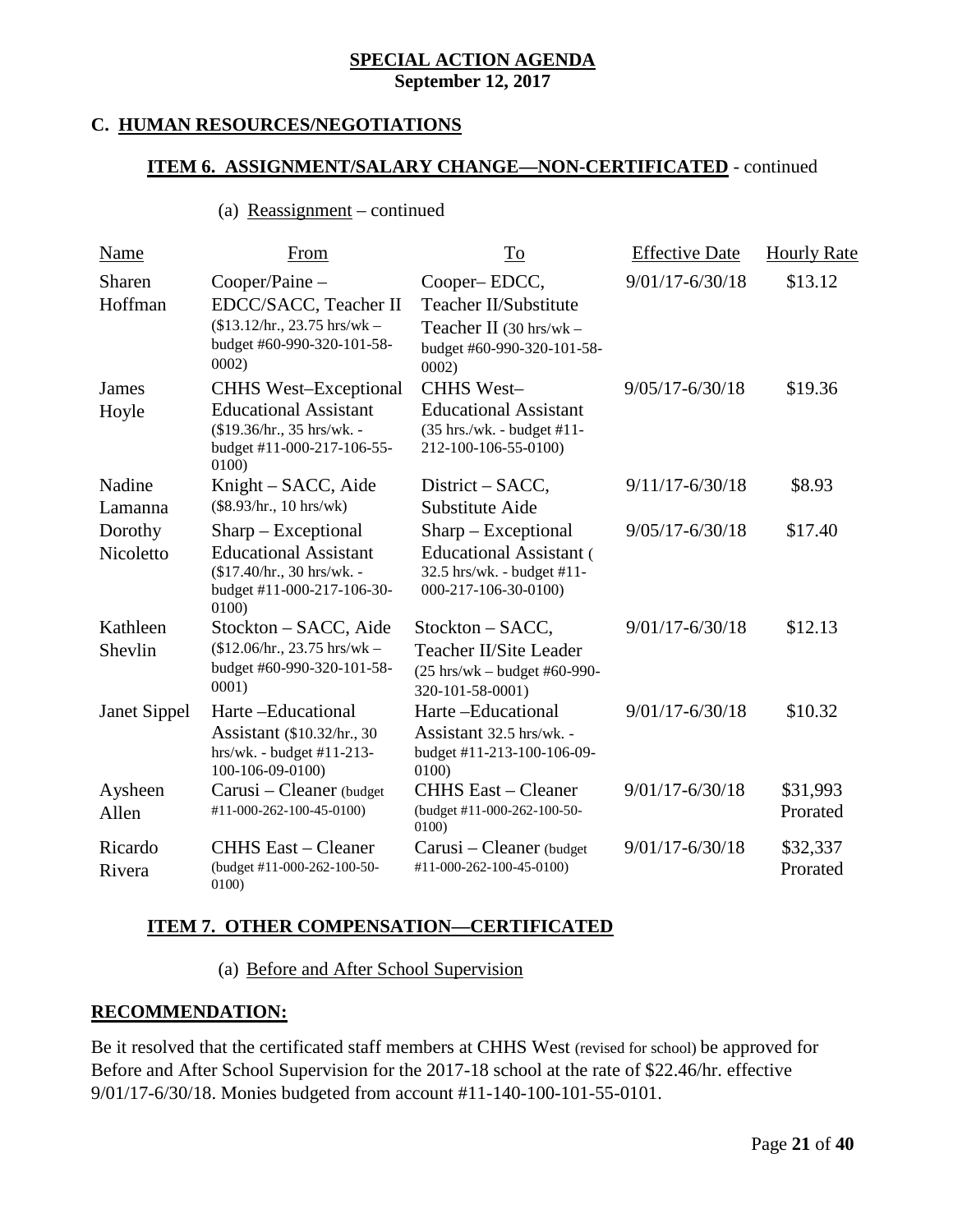## **C. HUMAN RESOURCES/NEGOTIATIONS**

## **ITEM 7. OTHER COMPENSATION—CERTIFICATED -** continued

#### (b) Light & Sound Management

#### **RECOMMENDATION:**

Be it resolved that the following staff be approved for Light & Sound management for theater rentals at CHHS East/West on an as needed basis effective 9/01/17-6/30/18 at the rate of \$22.46/hr.

| <u>Name</u>                 | Name | <u>Name</u> | Name                                                                        | <b>Name</b>   |
|-----------------------------|------|-------------|-----------------------------------------------------------------------------|---------------|
|                             |      |             | Burjis Cooper David Martin Jonathan Hunt Christopher E. Miller <sup>*</sup> | Paul Paulson* |
| *Outside district employees |      |             |                                                                             |               |

(c) Payment for Additional Class

#### **RECOMMENDATION:**

Be it resolved that the persons listed be approved for teaching an additional class in accord with the data presented.

| Name                               | Assignment   | School                               | <b>Effective Dates</b>                   | Amount             |
|------------------------------------|--------------|--------------------------------------|------------------------------------------|--------------------|
| Dayna Morris<br>Michael Mancinelli | Math<br>Math | <b>CHHS East</b><br><b>CHHS East</b> | 9/01/17-10/31/17<br>$9/01/17 - 10/31/17$ | \$3,418<br>\$2,430 |
| <b>Beverly Vallies</b>             | Math         | <b>CHHS East</b>                     | $9/01/17 - 10/31/17$                     | \$3,564            |
| William Semus                      | Math         | <b>CHHS East</b>                     | $9/01/17 - 10/31/17$                     | \$2,569            |
| <b>Susan Dollarton</b>             | Math         | <b>CHHS East</b>                     | $9/01/17 - 10/31/17$                     | \$3,564            |
| Jonathan Blum                      | English      | <b>CHHS</b> East                     | 9/01/17-9/29/17                          | \$883              |
| Chiarina Dorety                    | English      | <b>CHHS East</b>                     | 9/01/17-9/29/17                          | \$852              |
| Erika Schultes                     | English      | <b>CHHS</b> East                     | 9/01/17-9/29/17                          | \$875              |
| <b>Anthony Maniscalco</b>          | English      | <b>CHHS</b> East                     | 9/01/17-9/29/17                          | \$1,013            |
| <b>Karen Simeonides</b>            | English      | <b>CHHS</b> East                     | 9/01/17-9/29/17                          | \$1,013            |
|                                    |              |                                      |                                          |                    |

(d) Payment to Presenter

#### **RECOMMENDATION:**

Be it resolved that the persons listed be approved to present after school new teacher workshops effective 9/13/17-12/22/17 at the rate of \$53.56/hr. Monies budgeted from account #20-273-200-101-99-0101.

Name Name

Brian Grillo Megan Langman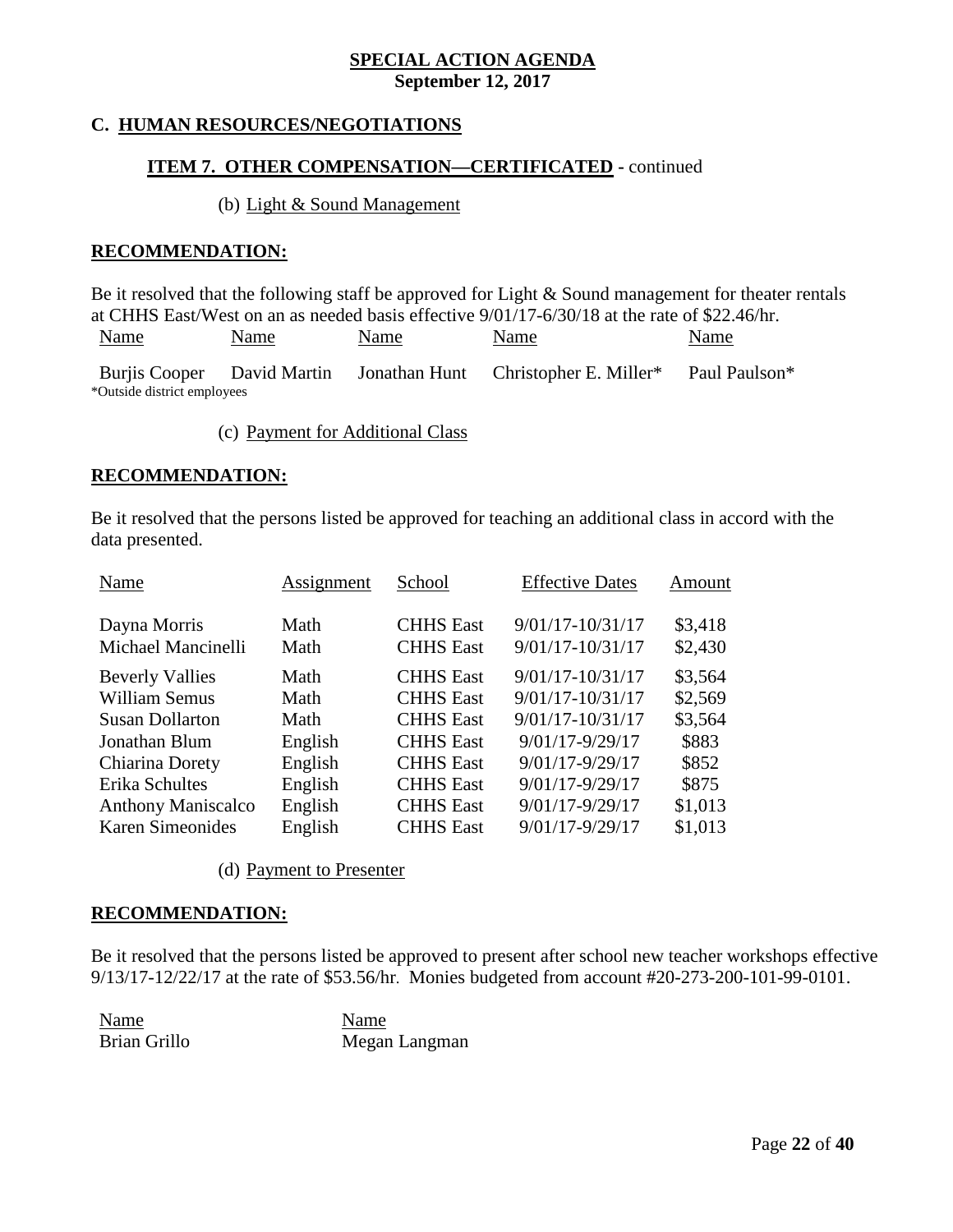## **C. HUMAN RESOURCES/NEGOTIATIONS**

## **ITEM 8. OTHER COMPENSATION—NON—CERTIFICATED**

#### (a) In Service/Classroom Set-up - SACC Staff

#### **RECOMMENDATION:**

Be it resolved that the persons listed be added to the previously approved list for an in-service meeting and/or set-up time on 8/29/17 and 8/30/17 (not to exceed 10 hrs/each). New total amount not to exceed \$10,778.15. Monies budgeted from account #60-990-320-101-58-0010/#60-990-320-106-58- 0010/#60-990-320-101-58-0020.

| Name                          | <b>Hourly Rate</b> | Not to Exceed |
|-------------------------------|--------------------|---------------|
| Nadine Lamanna                | \$8.93             | \$89.30       |
| Cheryl Little                 | \$11.55            | \$115.50      |
| Katherine Margiotti           | \$13.92            | \$139.20      |
| Michael Roney                 | \$8.93             | \$89.30       |
| <b>Susan Stoots-Dickinson</b> | \$8.93             | \$89.30       |
| Barbara S. Wilson             | \$8.93             | \$89.30       |

#### **ITEM 9. OTHER MOTIONS**

#### **RECOMMENDATION:**

Be it resolved that the total not to exceed amount for the 2017 ESY Program teacher salaries be adjusted from \$245,000 to \$264,000 to include the cost of \$19,000 for the teacher setup day.

#### **ITEM 10. OTHER MOTIONS**

#### (a) Appointment of Interim Principal

#### **RECOMMENDATION:**

Be it resolved that Bernard O'Connor, Assistant Principal at CHHS East be assigned as Interim Principal at Beck Middle School from 10/02/17-6/30/18 receiving a stipend of \$250/week as outlined in the CHASA Contract. Monies budgeted from account #11-000-240-103-40-0100.

Motion Mrs. Judge Second Mrs. Scarpellino Vote Ayes - 9 No - 0

Exceptions:

Item # 3f) and 3g) Appointments—Certificated (Rowan University) Motion Mrs. Judge Second Mrs. Scarpellino Vote Ayes - 8 No - 0-1\* \*Dr. Wang abstained due to a conflict of interest with Rowan University.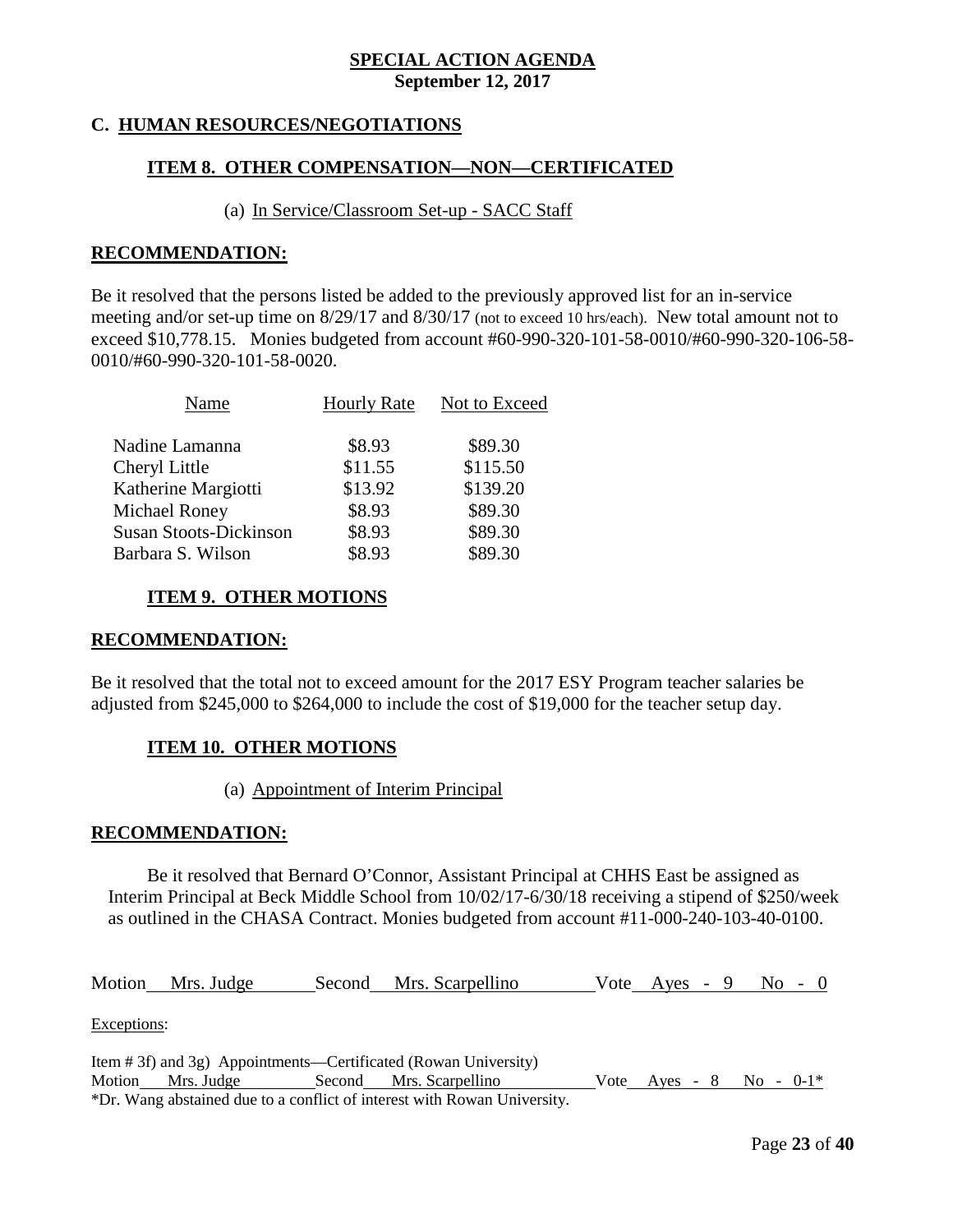# **SPECIAL ACTION AGENDA**

## **September 12, 2017**

#### **D. POLICIES & LEGISLATION COMMITTEE**

#### **Board Goals**

- **Continue to improve student achievement at all grade levels for all students and close achievement gaps where they exist.**
- **Create a cost-effective budget that provides for educational resources as well as preventive maintenance and ongoing facilities improvement in all schools.**
- **Enhance communication with and outreach to internal and external stakeholders.**
- **Create an actionable plan "Cherry Hill Public Schools 2020: A clear vision for the future," to encompass items to be included in a referendum.**

The Superintendent recommends the following:

1. Approval of Cherry Hill Public Schools' HIB Self Assessments and Statements of Assurances

## **ITEM 1 . APPROVAL OF CHERRY HILL PUBLIC SCHOOLS' HIB SELF-ASSESSMENTS AND STATEMENTS OF ASSURANCES**

#### **RECOMMENDATION:**

It is recommended that each Cherry Hill Public Schools' Self Assessments for Determining Grades under the Anti-Bullying Bill of Rights Act (ABR) and Statements of Assurances for the period of July 1, 2016 through June 30, 2017 be submitted to the New Jersey Department of Education as required in N.J.S.A. 18: 17-46.

| <b>SCHOOL</b>   | $16-17$ | <b>SCHOOL</b>      | $16-17$ |
|-----------------|---------|--------------------|---------|
|                 | Grades  |                    | Grades  |
|                 |         |                    |         |
| <b>BARCLAY</b>  | 60      | <b>KNIGHT</b>      | 60      |
| <b>BARTON</b>   | 56      | <b>MANN</b>        | 62      |
| <b>COOPER</b>   | 60      | <b>PAINE</b>       | 65      |
| <b>HARTE</b>    | 62      | <b>SHARP</b>       | 62      |
| <b>JOHNSON</b>  | 60      | <b>STOCKTON</b>    | 61      |
| <b>KILMER</b>   | 63      | <b>WOODCREST</b>   | 67      |
| <b>KINGSTON</b> | 62      |                    |         |
|                 |         |                    |         |
| <b>BECK</b>     | 69      | <b>EAST</b>        | 71      |
| <b>CARUSI</b>   | 69      | <b>WEST</b>        | 67      |
| <b>ROSA</b>     | 70      | <b>ALTERNATIVE</b> | 62      |

#### SCHOOL SELF-ASSESSMENT SUMMARY

Motion: Mrs. Scarpellino Second: Mrs. Saidel Vote: Ayes - 9 No - 0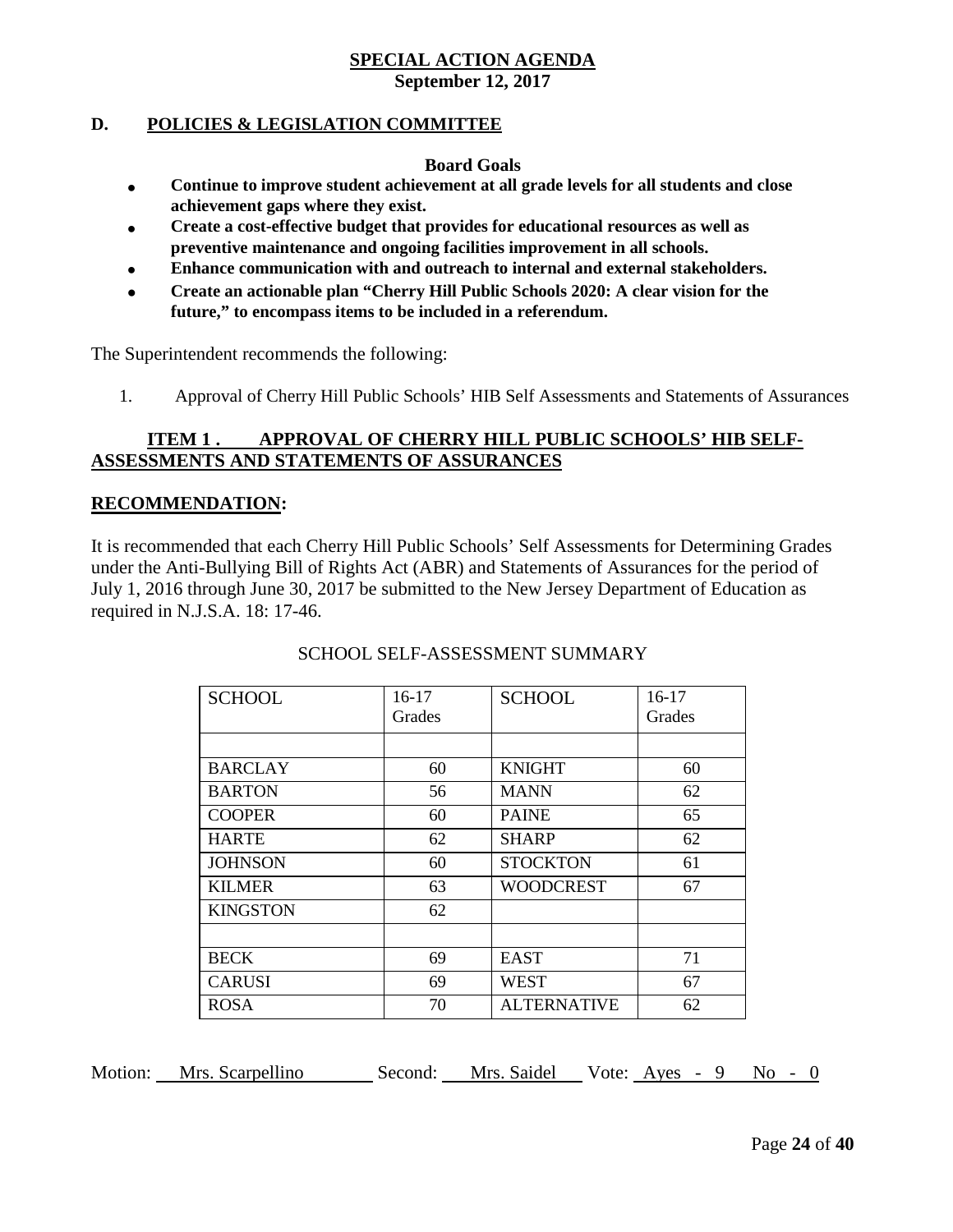## **E. STRATEGIC PLANNING COMMITTEE**

#### **Board Goals**

- **Continue to improve student achievement at all grade levels for all students and close achievement gaps where they exist.**
- **Create a cost-effective budget that provides for educational resources as well as preventive maintenance and ongoing facilities improvement in all schools.**
- **Enhance communication with and outreach to internal and external stakeholders.**
- **Create an actionable plan, "Cherry Hill Public Schools 2020: A clear vision for the future," to encompass items to be included in a referendum.**

**NO ITEMS**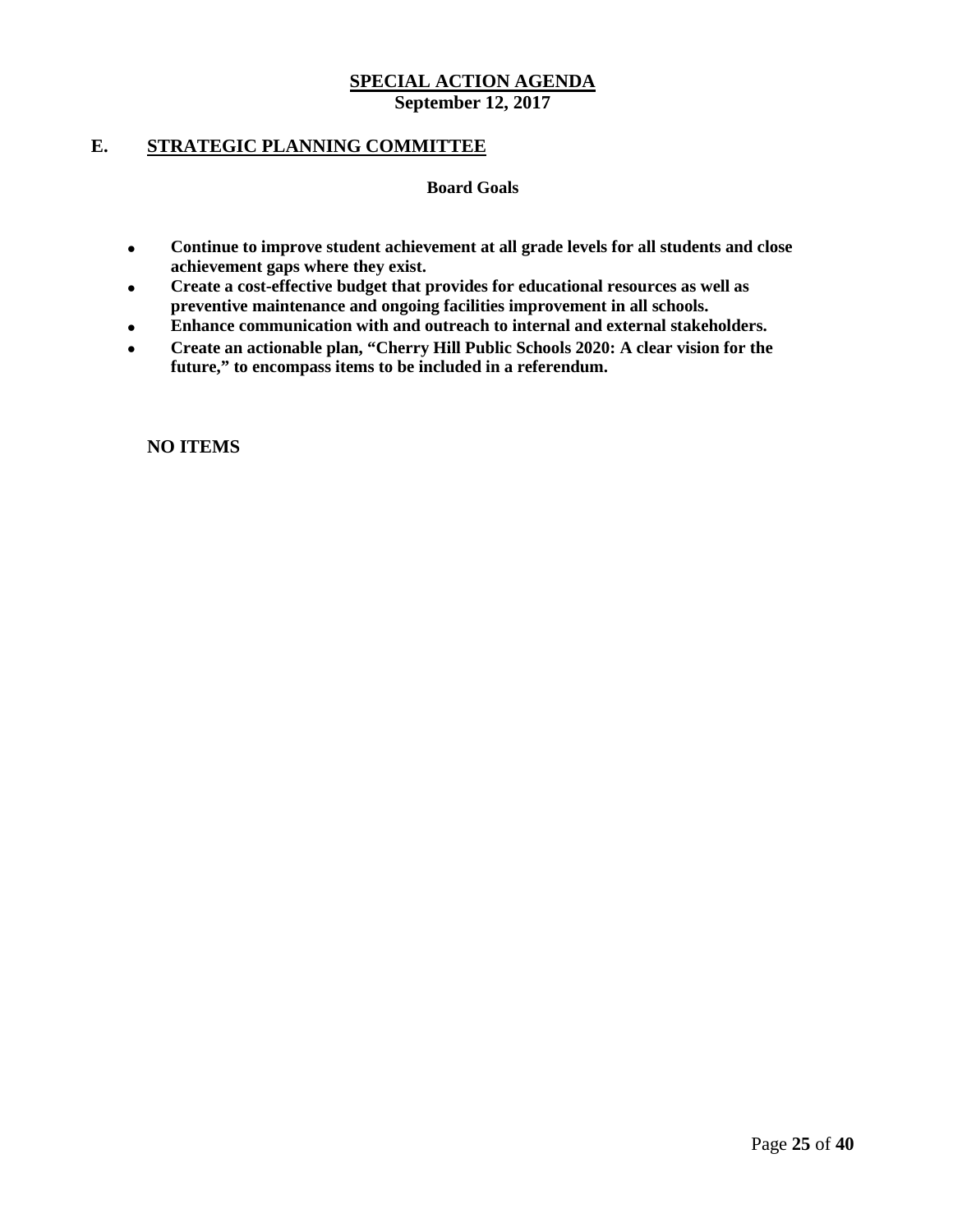# memorandum

## **Date: September 6, 2017**

**To:** Members, Board of Education

**From:** Dr. Joseph Meloche, Superintendent

## **AGENDA**

#### **EXECUTIVE SESSION 6:45 PM**

#### **SPECIAL ACTION MEETING—7:00 PM**

**BOARD WORK SESSION—Immediately following Special Action**

#### **September 12, 2017 - Malberg Board Room**

#### **BOARD OF EDUCATION COMMITTEES**

#### **Curriculum & Instruction Committee Members (yellow)**

Chairperson: Lisa Saidel Administrative Liaison: Farrah Mahan Committee Members: Carol Matlack, Ruth Schultz, Ken Tomlinson, Jr.

#### **Business & Facilities Committee Members (blue)**

Chairperson: Eric Goodwin Administrative Liaison: Lynn E. Shugars Committee Members: J. Barry Dickinson, Ken Tomlinson, Jr., Edward Wang

**Negotiations, Human Resources & Litigation Committee Members (pink)** Chairperson: Kathy Judge Administrative Liaison: Nancy Adrian

Committee Members: Eric Goodwin, Jane Scarpellino, Edward Wang

#### **Policy & Legislation Committee Members (green)**

Chairperson: Jane Scarpellino Administrative Liaisons: Joe Campisi, Donald Bart Committee Members: J. Barry Dickinson, Jane Scarpellino

**Strategic Planning (buff)** Chairperson: Carol Matlack Administrative Liaison: Joe Meloche, Lynn E. Shugars Committee Members: J. Barry Dickinson, Kathy Judge, Lisa Saidel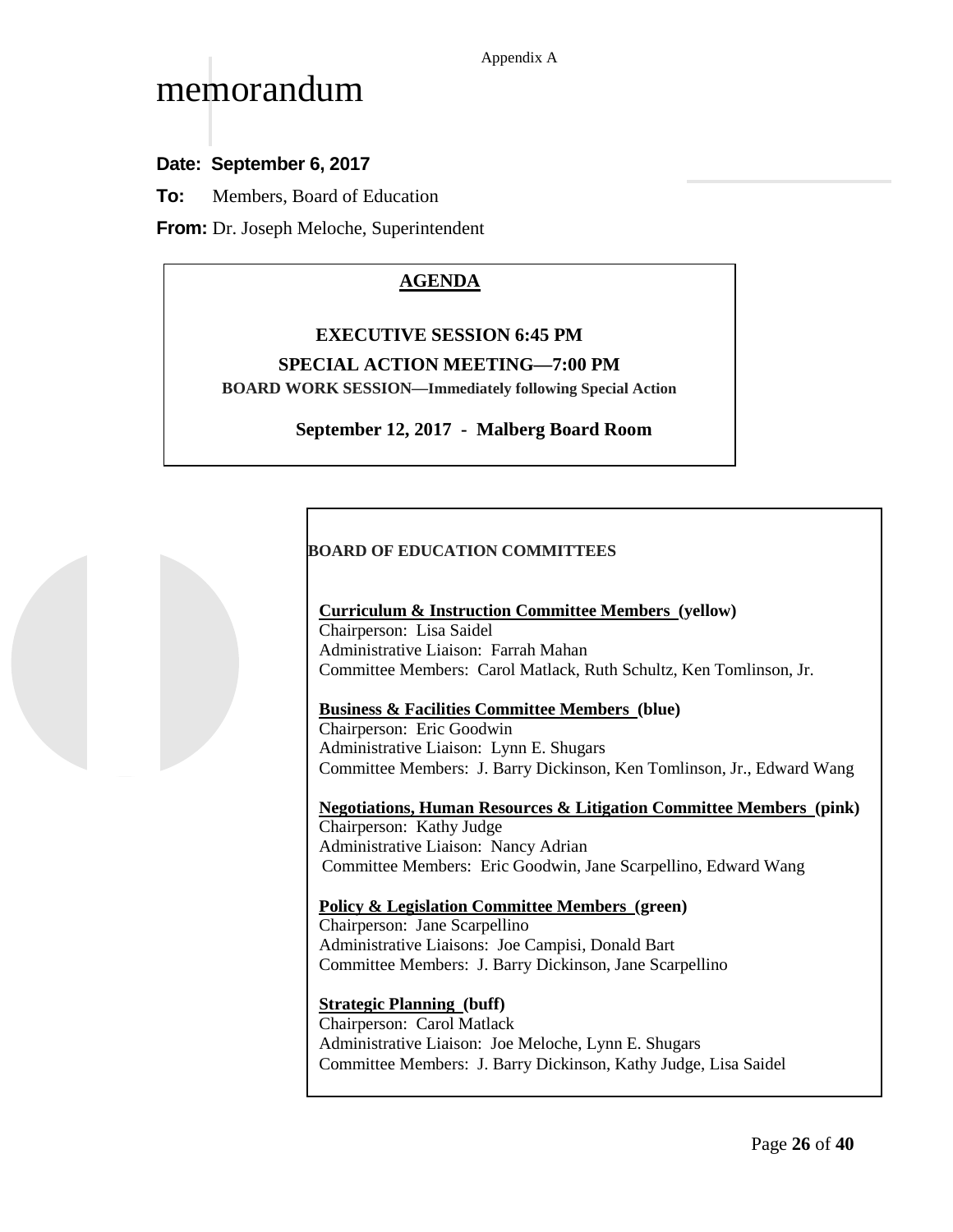## **BOARD WORK SESSION**

• First Public Discussion (Agenda Items -up to three minutes per person)

## **NEW BUSINESS**

• Second Public Discussion (up to three minutes per person)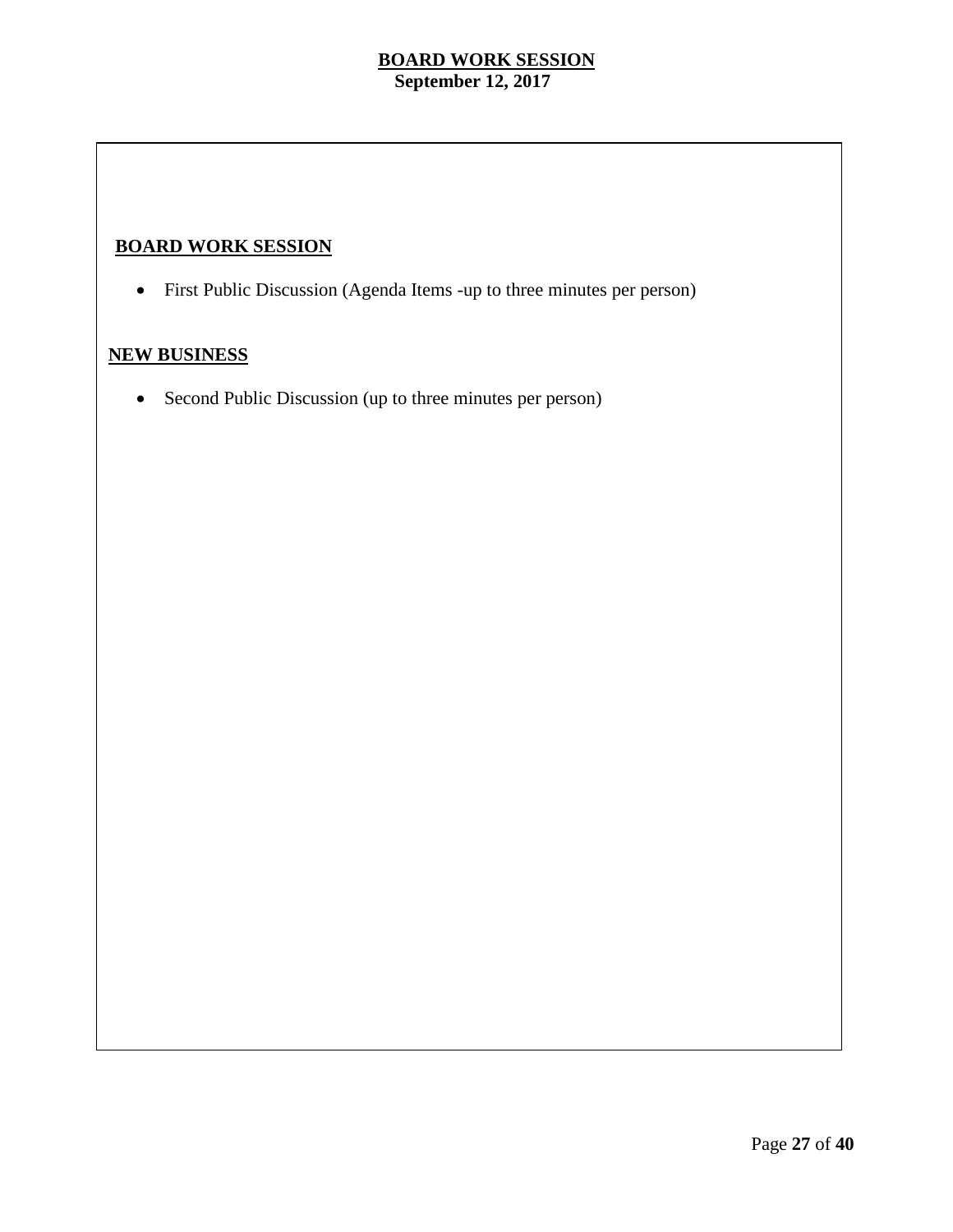## **BOARD WORK SESSION**

**September 12, 2017**

## **A. CURRICULUM & INSTRUCTION**

#### **Board Goals**

- **Continue to improve student achievement at all grade levels for all students and close achievement gaps where they exist.**
- **Create a cost-effective budget that provides for educational resources as well as preventive maintenance and ongoing facilities improvement in all schools.**
- **Enhance communication with and outreach to internal and external stakeholders.**
- **Create an actionable plan "Cherry Hill Public Schools 2020: A clear vision for the future," to encompass items to be included in a referendum.**

The Superintendent recommends the following:

6. Approval of Attendance at Conferences and Workshops for the 2017-2018 School Year

#### **ITEM 1. APPROVAL OF ATTENDANCE AT CONFERENCES AND WORKSHOPS FOR THE 2017-2018 SCHOOL YEAR**

WHEREAS, certain Cherry Hill School District employees have requested authorization to attend the conference(s)/workshop(s) listed below, and

WHEREAS, the attendance of each employee at the specified conference/workshop is educationally necessary, fiscally prudent and 1) directly related to and within the scope of the employee's current responsibilities and the District's professional development plan, and 2) critical to the instructional needs of the District or furthers the efficient operation of the District;

NOW, THEREFORE, BE IT RESOLVED, that the Cherry Hill Board of Education authorizes the attendance of the employees at the specified conferences/workshops listed below, and be it

FURTHER RESOLVED, that the Board hereby determines that the estimated expenses related to the authorized travel listed below are justified and THEREFORE authorizes payment of any registration fees and reimbursement of statutorily authorized travel expenditures to the designated employees, not to exceed District budgetary limitations and to be in accordance with the provisions of *N.J.S.A.* 18A:11-12, the District's travel policy and procedures, State travel payment guidelines established by the Department of Treasury in NJOMB circular letter 08-13-OMB, and with guidelines established by the federal Office of Management and Budget:

| # | <b>NAME</b>      | <b>CONFERENCE</b>              | <b>DATE</b> | <b>COST</b><br>NOT TO EXCEED |
|---|------------------|--------------------------------|-------------|------------------------------|
| A | Trina Scott      | NJPSAFEA-NJ Leadership         | 12/11/17    | \$594.00                     |
|   | Malberg          | Academy Series 4,              | 1/23/18     | Registration/Mileage         |
|   |                  | Glassboro, NJ                  | 5/7/18      | <b>CHASA Funds</b>           |
| B | Thomas Vasta     | <b>Field Repairs for Small</b> | 2/6/18      | \$347.19                     |
|   | <b>Marlkress</b> | Engines, New Brunswick, NJ     |             | Registration/Mileage/        |
|   |                  |                                |             | <b>Tolls</b>                 |
|   |                  |                                |             | <b>General Funds</b>         |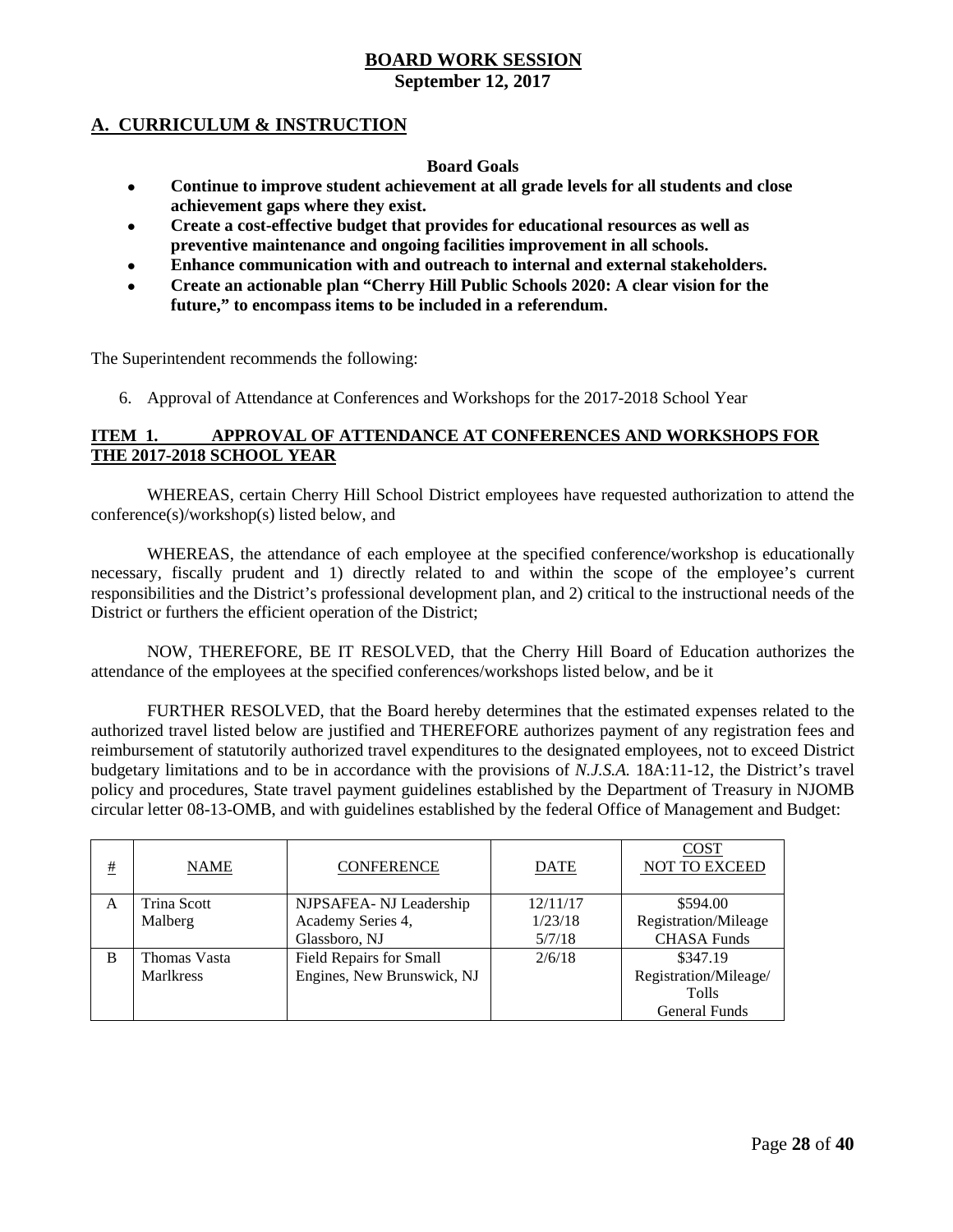## **A. CURRICULUM & INSTRUCTION**

#### **ITEM 1. APPROVAL OF ATTENDANCE AT CONFERENCES AND WORKSHOPS FOR THE 2017-2018 SCHOOL YEAR-CONTINUED**

| # | <b>NAME</b>      | <b>CONFERENCE</b>          | <b>DATE</b> | <b>COST</b><br>NOT TO EXCEED |
|---|------------------|----------------------------|-------------|------------------------------|
|   | Thomas Vasta     | Shop Repairs for Small     | 2/7/18      | \$347.19                     |
|   | <b>Marlkress</b> | Engines, New Brunswick, NJ |             | Registration/Mileage/        |
|   |                  |                            |             | <b>Tolls</b>                 |
|   |                  |                            |             | General Funds                |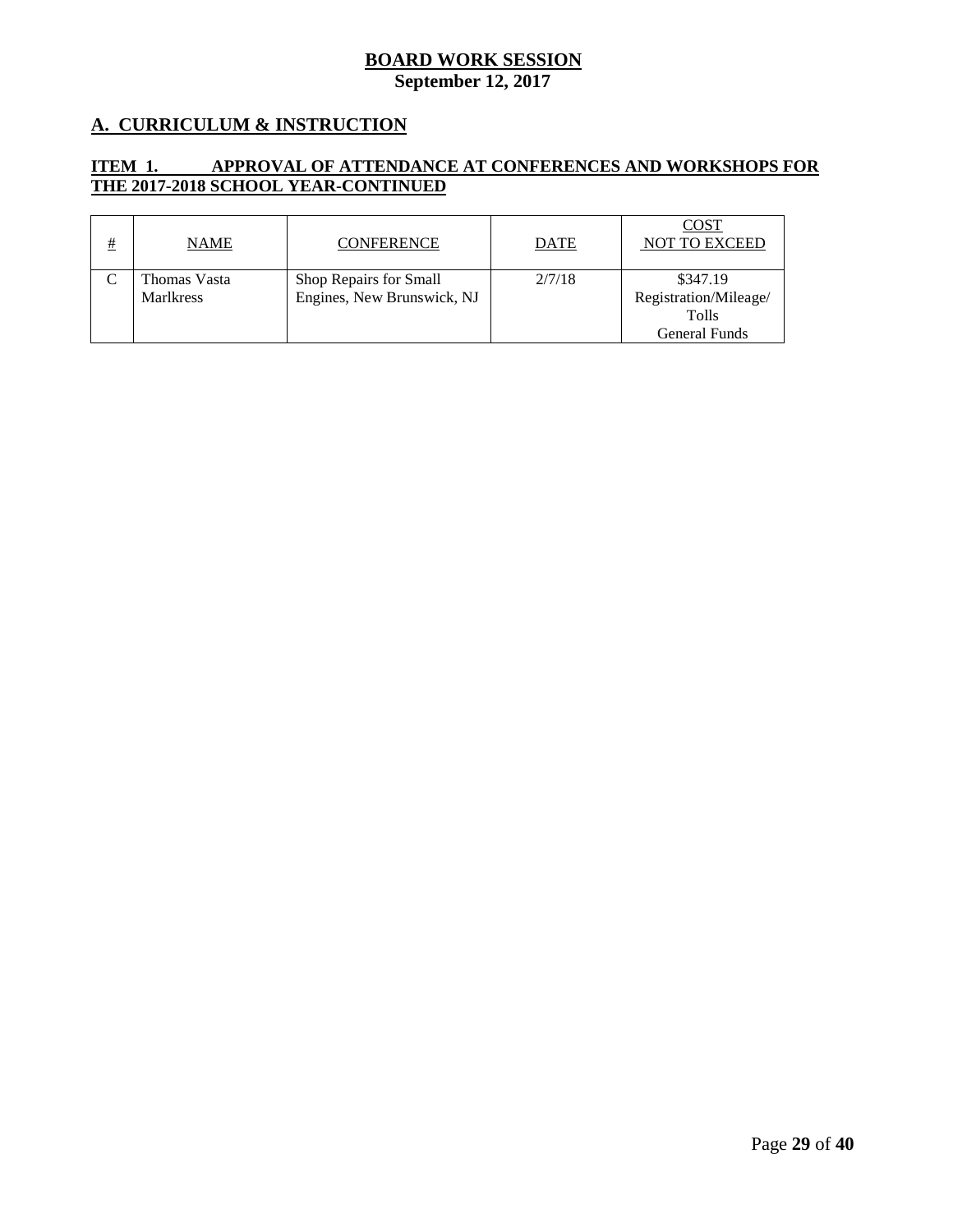## **B. BUSINESS AND FACILITIES**

#### **Board Goals**

- **Continue to improve student achievement at all grade levels for all students and close achievement gaps where they exist.**
- **Create a cost-effective budget that provides for educational resources as well as preventive maintenance and ongoing facilities improvement in all schools.**
- **Enhance communication with and outreach to internal and external stakeholders.**
- **Create an actionable plan, "Cherry Hill Public Schools 2020: A clear vision for the future," to encompass items to be included in a referendum.**

#### *The Superintendent recommends the following:*

- 1. Financial Reports<br>2. Resolution for the
- 2. Resolution for the Award of Transportation
- 3. Resolution for the Award of Change Orders
- 4. Acceptance of Donations

#### *The Superintendent recommends the following:*

## **ITEM 1. FINANCIAL REPORTS**

## a) BOARD SECRETARY'S CERTIFICATION AND TREASURER'S REPORT FOR JULY 2017

Pursuant to N.J.A.C. 6A:23A-16.10 (c) 3, I certify that as of July 31, 2017 no budgetary line item account has obligations and payments (contractual orders) which in total exceed the amount appropriated by the Cherry Hill Board of Education pursuant to N.J.S.A. 18A:22-8.1 and N.J.S.A. 18A:22-8.2 and no budgetary line item account has been over-expended in violation of N.J.A.C. 6:23- 2.12 (a) 1.

Pursuant to N.J.A.C. 6A:23A-16.10 (c) 4, the Cherry Hill Board of Education certifies that as of July 31, 2017 and after review of the Secretary's Monthly Financial Report and the Treasurer's Monthly Financial Report and upon consultation with the appropriate district officials, to the best of the Boards' knowledge, no major account or fund has been over-expended in violation of N.J.A.C. 6A:23A-16.10 (a) 1 and that sufficient funds are available to meet the district's financial obligations for the remainder of the fiscal year.

#### b) LINE ITEM TRANSFER REPORTS FOR THE MONTH OF JULY 2017

It is recommended that the 2017/2018 Budget be revised by the transfer of funds between line items as listed on the monthly transfer report. (Systems 3000 transfer report).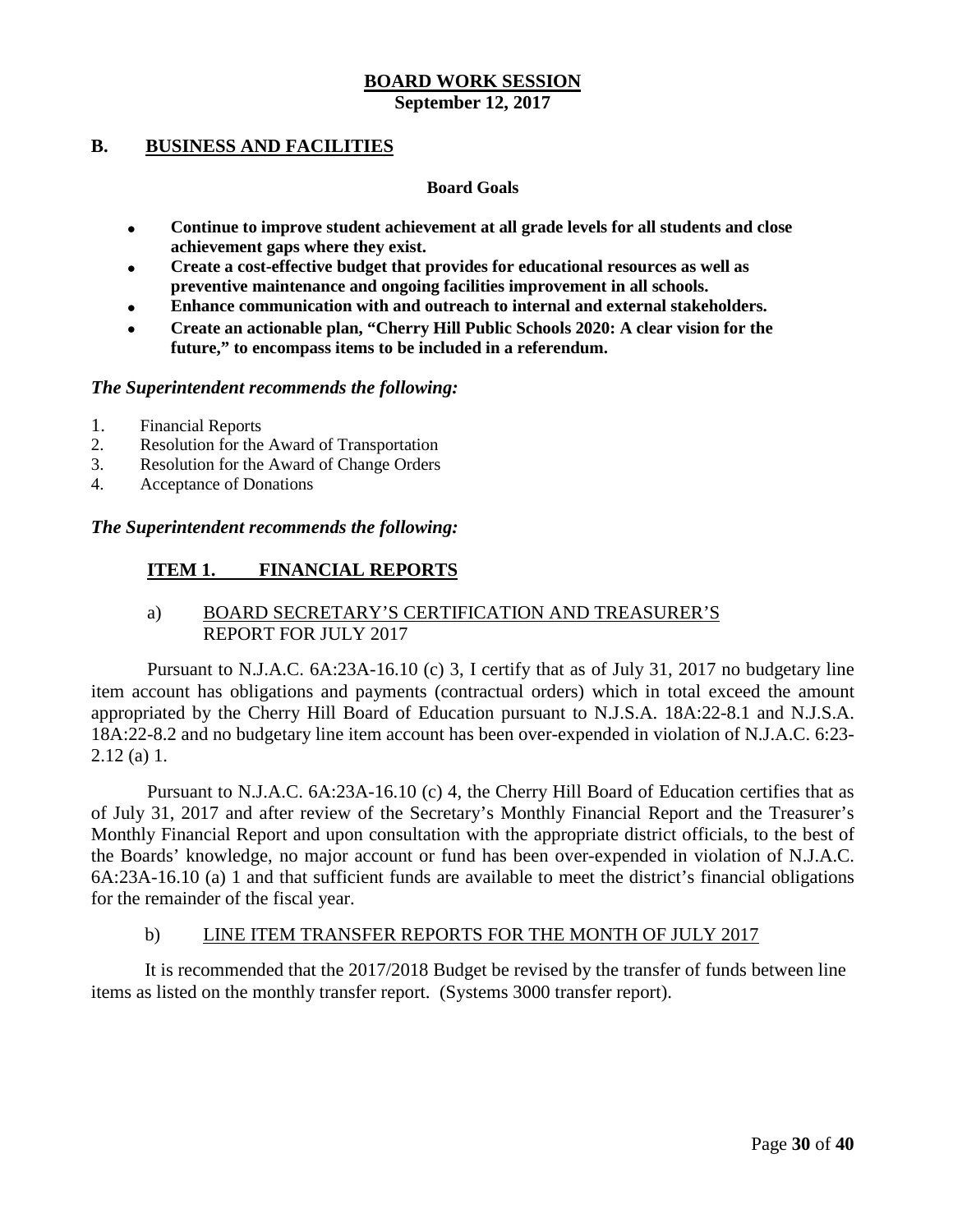#### **B. BUSINESS AND FACILITIES**

#### **ITEM 1. FINANCIAL REPORTS** continued

#### c) FOOD SERVICE OPERATING STATEMENT FOR JULY 2017

It is recommended that the Operating Statement for Cherry Hill Food Services for the month ending July 2017 be accepted as submitted.

#### d) SACC FINANCIAL REPORT FOR JULY 2017

It is recommended that the Financial Report for the Cherry Hill School Age Child Care Program for the months of July 2017 be accepted as submitted.

#### e) DISBURSEMENT OF FUNDS

| <b>FUND</b>                                      | <b>AMOUNT</b>          | <b>REPORT DATED</b>                  |
|--------------------------------------------------|------------------------|--------------------------------------|
| Payroll & FICA                                   | \$                     | <b>Payroll Dates:</b><br>$/17 - /17$ |
| <b>SACC</b><br>(1 <sup>st</sup> Bill List)       | \$1,665.00             | 8/15/17 thru 8/29/17                 |
| $(2nd$ Bill List)<br><b>SACC Bill List Total</b> | \$750.88<br>\$2,415.88 | 9/12/17                              |
| Food Service                                     | $\frac{1}{2}$          | /17                                  |
| <b>Grand Total</b>                               | \$                     |                                      |

#### f) APPROVAL OF BILL LIST

It is recommended that the Bill List dated , 2017 in the amount of \$ be approved as submitted.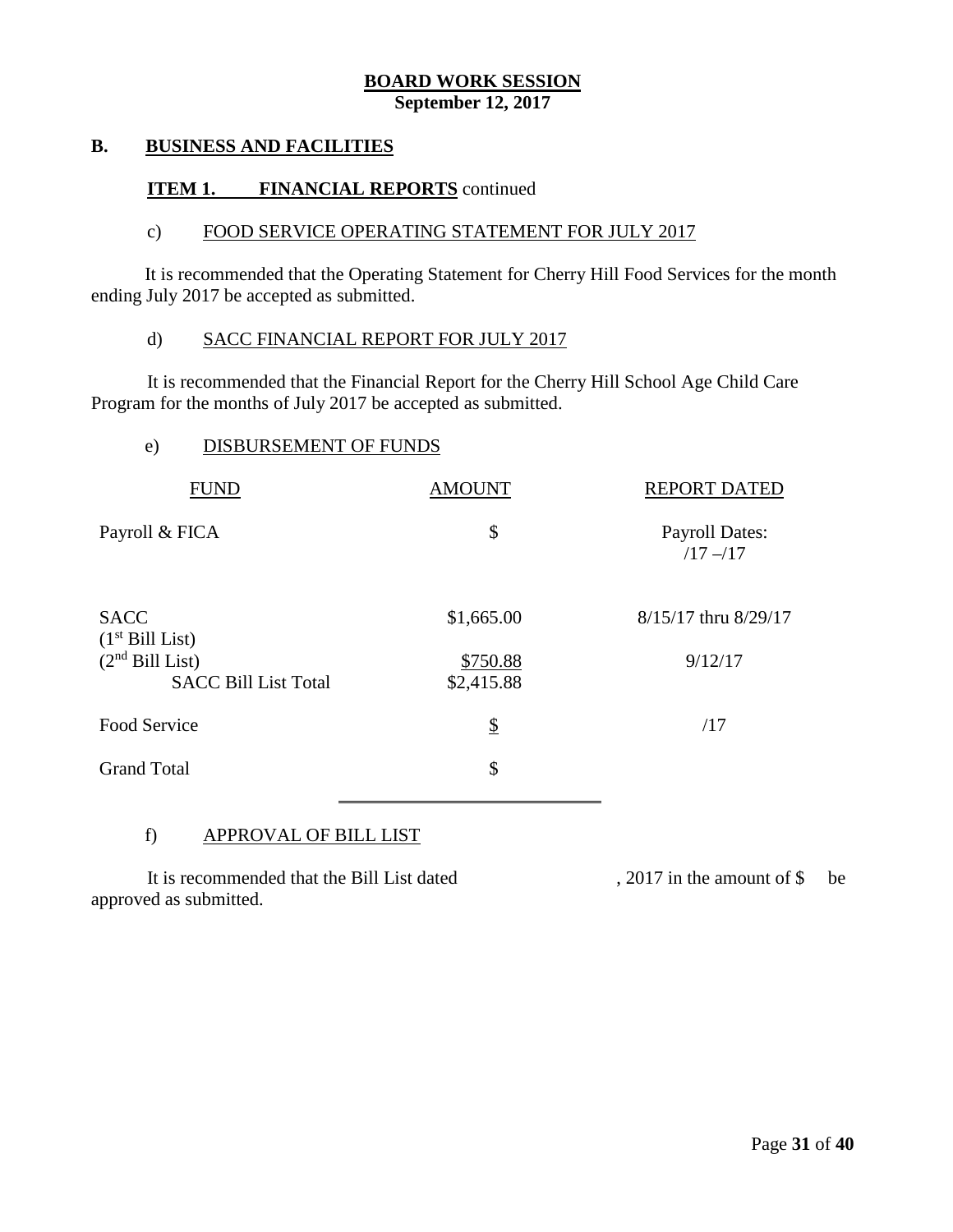#### **B. BUSINESS AND FACILITIES**

#### **ITEM 2. RESOLUTION FOR THE AWARD OF TRANSPORTATION**

#### **RECOMMENDATION:**

Quotes were solicited by the Transportation Department with the low quote awarded. It is recommended that prior administrative approval be ratified for the following route(s):

| <b>School</b>                     | Route                   | Original<br>Route | <b>Bus</b><br><b>Company</b> | # of<br>students | <b>Effective</b><br>Date | $#$ Days | Route<br>Cost per<br>diem | Aide<br>Cost<br>per<br>diem | <b>Total Cost</b> |
|-----------------------------------|-------------------------|-------------------|------------------------------|------------------|--------------------------|----------|---------------------------|-----------------------------|-------------------|
| Bancroft<br>School<br>Haddonfield | $Q-BNW2/$<br>Wheelchair | n/a               | First<br>Student, Inc.       |                  | $9/5/17$ -<br>11/30/17   | 59       | \$255.10                  | \$51.00                     | \$18,059.90       |

Account Code: 11-000-270-514-83-0001

#### **RECOMMENDATION:**

Quotes were solicited by the Transportation Department with the low quote awarded. It is recommended that prior administrative approval be ratified for the following route to transport McKinney-Vento / DCP&P student(s):

| <b>School</b>                          | Route    | <b>Transport</b><br>From | <b>Bus</b><br>Company               | # of<br>students | <b>Effective</b><br>Date | #<br><b>Days</b> | Route<br>Cost<br>per<br>diem | Aide<br>Cost<br>per<br>diem | <b>Total</b><br>Cost |
|----------------------------------------|----------|--------------------------|-------------------------------------|------------------|--------------------------|------------------|------------------------------|-----------------------------|----------------------|
| Archway<br>Lower<br>School<br>Atco, NJ | $Q-MA17$ | Pennsauken,<br>NJ        | West Berlin<br>Bus Service,<br>Inc. |                  | $9/7/17$ -<br>11/30/17   | 58               | \$139.00                     | n/a                         | 8,062.00             |

Account Code: 11-000-270-514-83-0001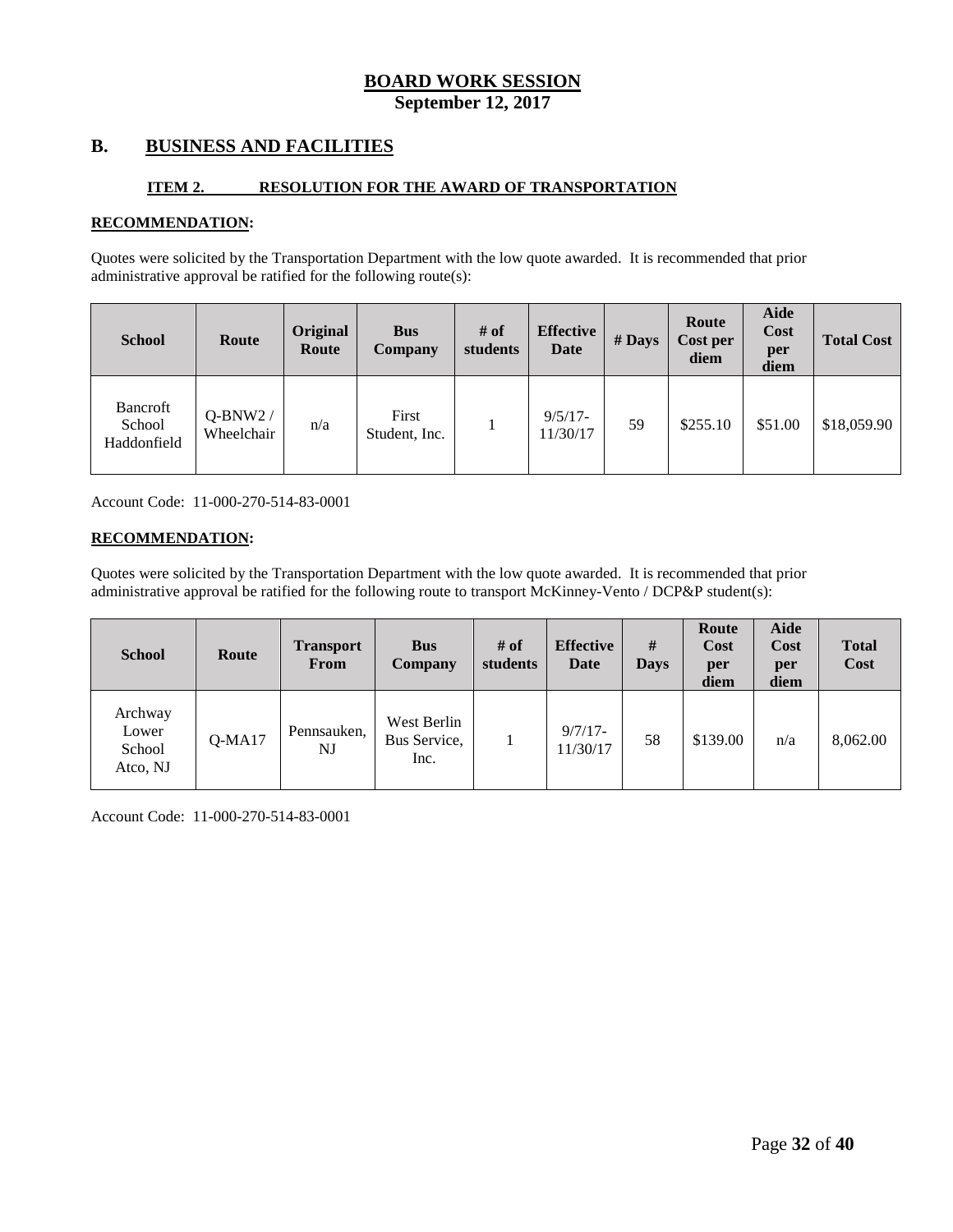## **B. BUSINESS AND FACILITIES**

#### **ITEM 2. RESOLUTION FOR THE AWARD OF TRANSPORTATION** – continued

#### **RECOMMENDATION:**

It is recommended that prior administrative approval be ratified for the following:

| <b>School</b>                                | Route                  | Original<br>Route | <b>Bus Company</b>             | # of<br>students | <b>Effective</b><br>Date | #<br><b>Days</b> | Route<br>Cost<br>per<br>diem | <b>Aide</b><br>Cost<br>per<br>diem | <b>Total Cost</b> |
|----------------------------------------------|------------------------|-------------------|--------------------------------|------------------|--------------------------|------------------|------------------------------|------------------------------------|-------------------|
| Kingsway<br>Learning<br>Center<br>Moorestown | $KM-1W/$<br>Wheelchair | $KM-1$            | Holcomb Bus<br>Service, Inc.   | $\mathbf{1}$     | $9/10/17$ -<br>6/19/18   | 183              | \$70.00                      | n/a                                | \$12,810.00       |
| The Bridge<br>Academy<br>(Jointure;<br>Host) | $BG-1$                 | n/a               | T&L<br>Transportation,<br>Inc. | $\overline{2}$   | $9/5/17$ -<br>6/15/18    | n/a              | n/a                          | n/a                                | \$31,250.40       |

Account Code: 11-000-270-514-83-0001

#### **ITEM 3. RESOLUTION FOR THE AWARD OF CHANGE ORDERS**

#### a) BID #1617-18 – VESTIBULE MODIFICATIONS AND RELATED WORK AT BARCLAY EARLY CHILDHOOD CENTER

#### **INFORMATION:**

Board approval is requested for Change Order 001, Project – Bid #1617-18 – Vestibule Modifications and Related Work at Barclay Early Childhood Center, to be issued to W. J. Gross, Inc., Sewell, New Jersey for labor and material to install heavy duty grade carpet entry tile in Vestibule V-1 (add) \$4,213.00.

#### **RECOMMENDATION:**

It is recommended that Change Order 001, Project – Bid #1617-18 Vestibule Modifications and Related Work at Barclay Early Childhood Center for labor and material to install heavy duty grade carpet entry tile in Vestibule V-1 (add) \$4,213.00 be issued to W. J. Gross, Inc., Sewell, New Jersey.

| Original contract amount | \$119,000.00 |
|--------------------------|--------------|
| Plus Change Order 001    | 4,213.00     |
| New contract amount      | \$123,213.00 |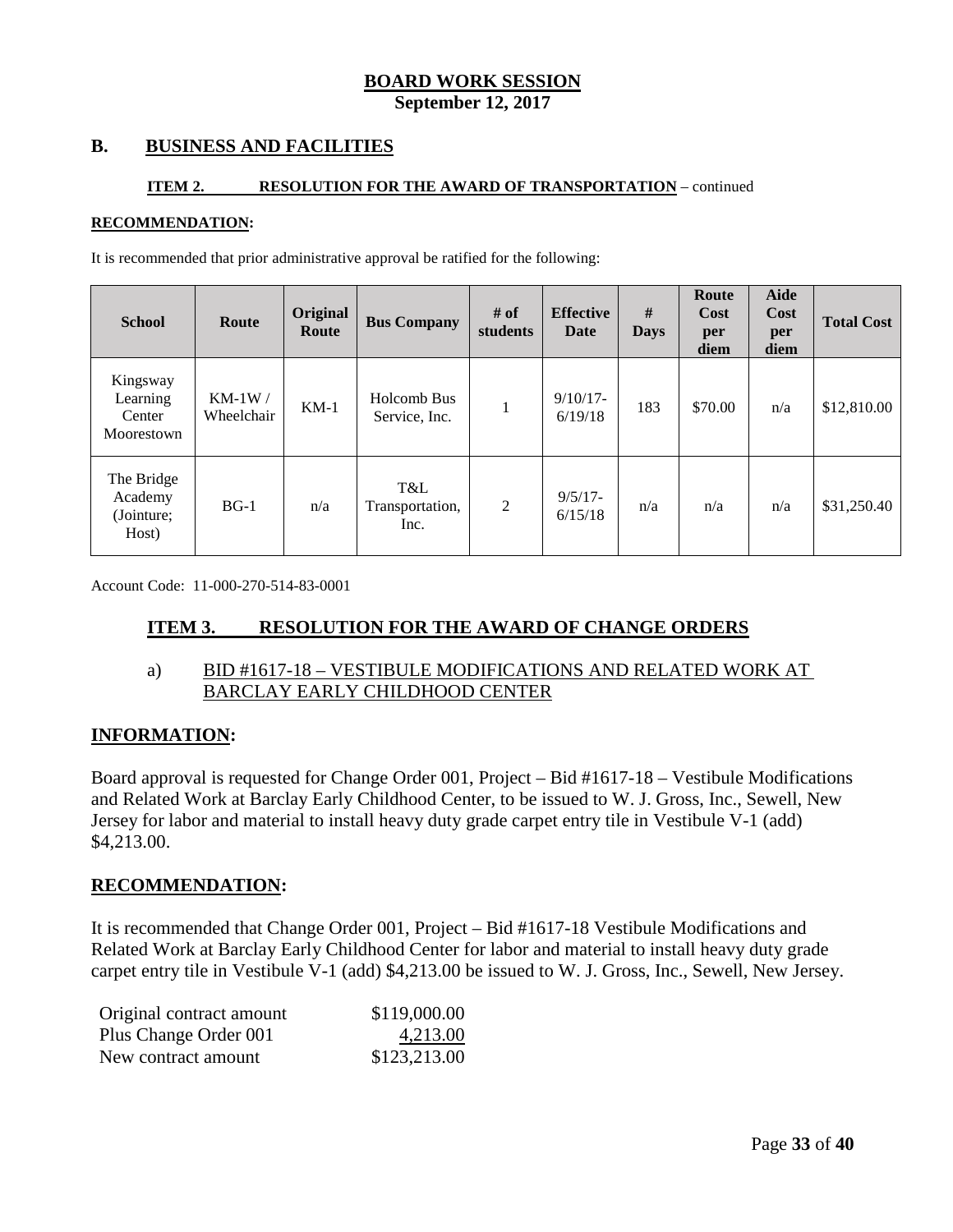## **B. BUSINESS AND FACILITIES**

## **ITEM 4. ACCEPTANCE OF DONATIONS**

| <b>SCHOOL</b> | <b>DONATION</b>                                                                | <b>GROUP OFFERING</b><br><b>DONATION</b>   | <b>VALUE</b> |
|---------------|--------------------------------------------------------------------------------|--------------------------------------------|--------------|
| Carusi        | Monetary- to be used for<br>Spanish Chromebook and<br>Cart                     | <b>Cherry Hill Education</b><br>Foundation | $$4,327.00*$ |
| <b>Barton</b> | Monetary- to be used for<br>Zenergy ball chairs and<br>activity tables         | <b>Cherry Hill Education</b><br>Foundation | $$3,689.00*$ |
| West          | Monetary- to be used for<br>Travel Expenses for "<br><b>Empire Mock Trial"</b> | <b>Cherry Hill Education</b><br>Foundation | $$1,550.00*$ |
| <b>Barton</b> | Monetary- to be used to<br>purchase Chrome Books<br>and cart                   | <b>Barton PTA</b>                          | \$8,930.00   |

\*Unexpended funds will be returned to Cherry Hill Education Foundation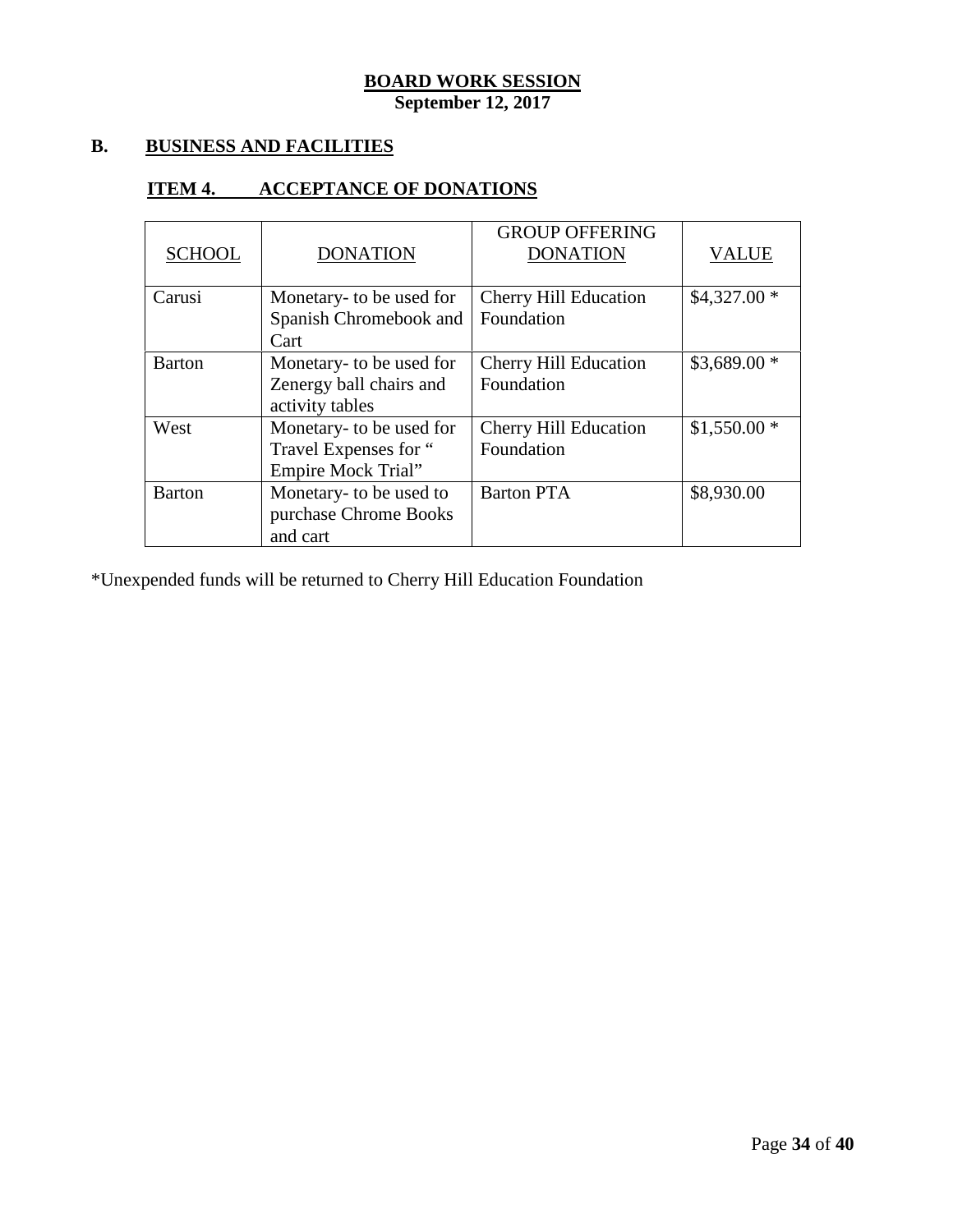# **BOARD WORK SESSION**

## **September 12, 2017**

## **C. HUMAN RESOURCES/NEGOTIATONS**

#### **Board Goals**

- **Continue to improve student achievement at all grade levels for all students and close achievement gaps where they exist.**
- **Create a cost-effective budget that provides for educational resources as well as preventive maintenance and ongoing facilities improvement in all schools.**
- **Enhance communication with and outreach to internal and external stakeholders.**
- **Create an actionable plan "Cherry Hill Public Schools 2020: A clear vision for the future," to encompass items to be included in a referendum.**

The Superintendent recommends the following:

- 1. Leaves of Absence—Certificated
- 2. Leaves of Absence—Non-Certificated

## **ITEM 1. LEAVES OF ABSENCE—CERTIFICATED**

#### (a) Leave of Absence, With/Without Pay

#### **RECOMMENDATION:**

Be it resolved that the persons listed be approved for a leave of absence, with/without pay in accord with the data presented.

| Name                 | Assignment                        | <b>Effective Date</b>               |
|----------------------|-----------------------------------|-------------------------------------|
| Lisa Aleardi         | CHHS West – Math                  | Leave with pay $9/01/17 - 10/06/17$ |
| Helena Dobromilski   | <b>CHHS East - English</b>        | Leave with pay 9/01/17-9/29/17      |
| Victoria Fieni       | Stockton $-5$ <sup>th</sup> Grade | Leave with pay 5/22/17-6/07/17;     |
|                      |                                   | Leave without pay 6/08/17-11/03/17  |
|                      |                                   | (revised for dates)                 |
| <b>Heather Foote</b> | Barclay – Special                 | Leave with pay 11/06/17-11/30/17;   |
|                      | Education                         | Leave without pay 12/01/17-6/30/18  |
| Diane Oesau          | Mann – Media Specialist           | Leave without pay $9/13/17-9/15/17$ |
| Alexandra Romano     | $Rosa - Science$                  | Leave with pay 10/30/17-11/30/17;   |
|                      |                                   | Leave without pay 12/01/17-3/26/18  |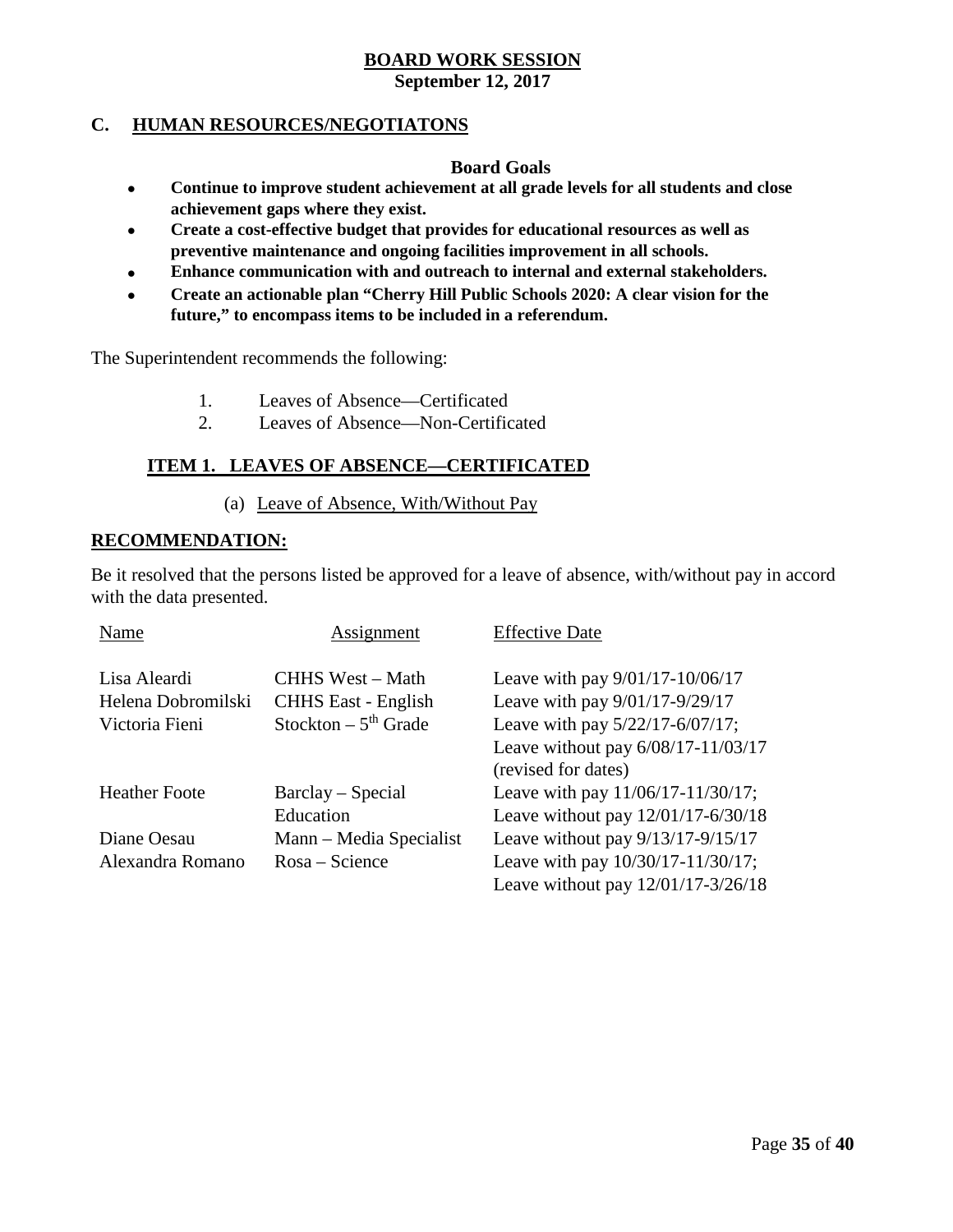## **C. HUMAN RESOURCES/NEGOTIATONS**

## **ITEM 2. LEAVES OF ABSENCE—NON-CERTIFICATED**

## (a) Leave of Absence, With/Without Pay

#### **RECOMMENDATION:**

Be it resolved that the persons listed be approved for a leave of absence, with/without pay in accord with the data presented.

| Name                      | Assignment                    | <b>Effective Date</b>                  |
|---------------------------|-------------------------------|----------------------------------------|
| <b>Esther Fishman</b>     | Harte – Educational Assistant | Leave without pay 9/01/17-TBD          |
| Debra Formanek            | Beck – Educational Assistant  | Leave with pay $10/26/17 - 10/27/17$ ; |
|                           |                               | Leave without pay 10/31/17-11/01/17    |
| Dawn Lanuez               | Paine – Educational Assistant | Leave without pay $9/01/17 - 1/31/18$  |
| Donna Orliner             | <b>CHHS East – Secretary</b>  | Leave with pay 8/21/17-8/25/17         |
| <b>Susan Overs-Dehart</b> | Paine – Educational Assistant | Leave without pay $9/01/17 - 10/01/17$ |
| Lisa Semple               | Sharp – Educational Assistant | Intermittent leave without pay         |
|                           |                               | $9/01/17 - 11/03/17$                   |
| Kevin Taylor              | <b>CHHS East – Cleaner</b>    | Leave with pay 7/26/17-8/28/17;        |
|                           |                               | Leave without pay $8/29/17-9/22/17$    |
|                           |                               | (revised for dates)                    |
| Wanda Toledo              | CHHS West – Cleaner           | Leave with pay $6/26/17 - 7/04/17$ ;   |
|                           |                               | Leave without pay 7/05/17-8/21/17      |
|                           |                               | (revised for dates)                    |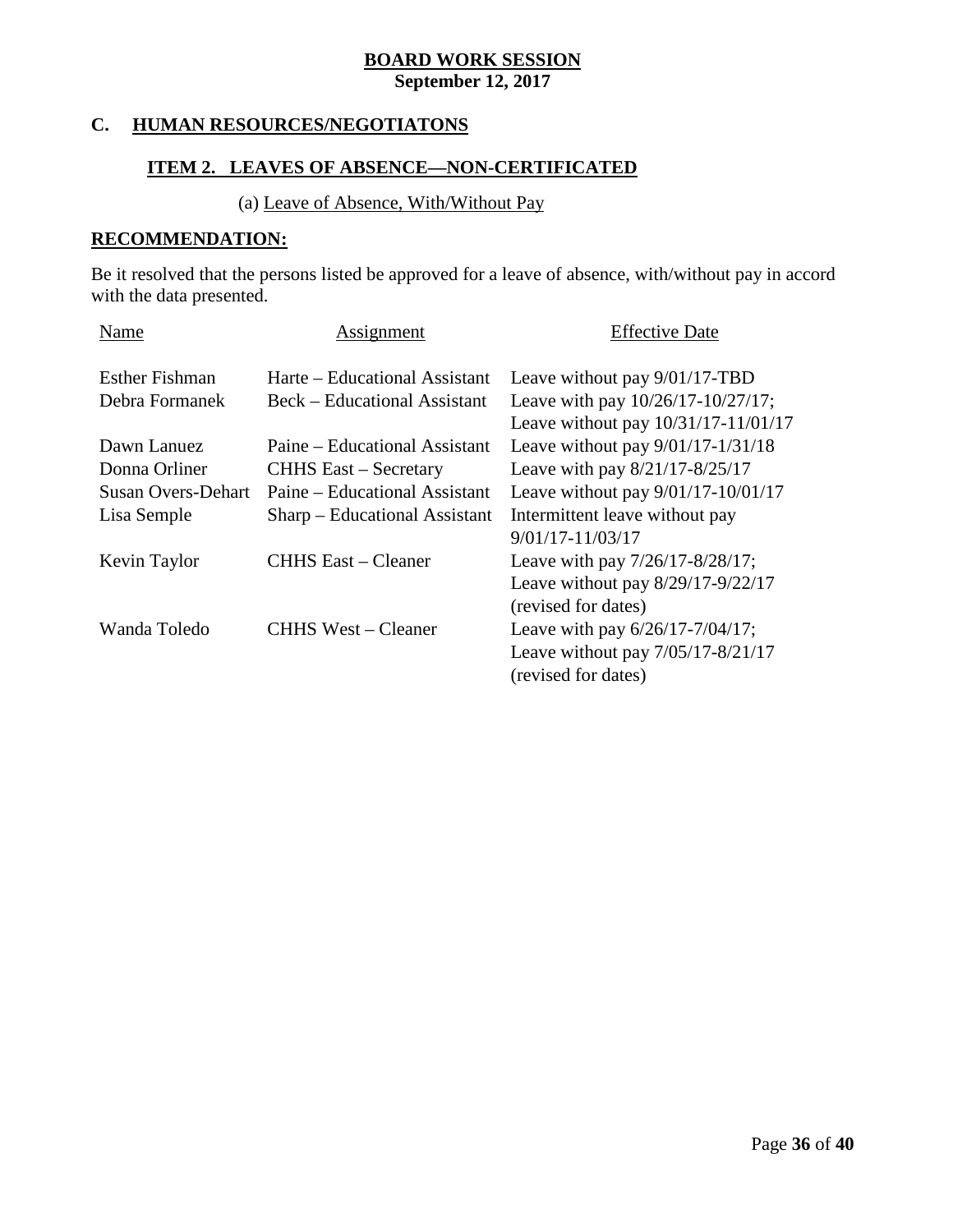## **D. POLICIES & LEGISLATION COMMITTEE**

#### **Board Goals**

- **Continue to improve student achievement at all grade levels for all students and close achievement gaps where they exist.**
- **Create a cost-effective budget that provides for educational resources as well as preventive maintenance and ongoing facilities improvement in all schools.**
- **Enhance communication with and outreach to internal and external stakeholders.**
- **Create an actionable plan "Cherry Hill Public Schools 2020: A clear vision for the future," to encompass items to be included in a referendum.**

The Superintendent recommends the following:

- 2. Second Reading of Policy and Regulation
- 3. First Reading of Policy
- 4. Waiver of Regulation 2340: Field Trips
- 5. Resolution for Recognition of Week of Respect
- 6. Resolution for Recognition of School Violence Awareness Week

#### **ITEM 1. SECOND READING OF POLICY AND REGULATION**

**Draft Policy & Regulation – 5330.01:** Administration of Medical Marijuana

#### **RECOMMENDATION:**

It is recommended that the policy be approved for second reading and adoption as presented.

#### **ITEM 2. FIRST READING OF POLICY**

■ Draft Policy– 5756: Transgender Students

#### **RECOMMENDATION:**

It is recommended that the policy be approved for first reading as revised.

#### **ITEM 3. WAIVER OF REGULATION 2340: FIELD TRIPS**

It is recommended that the Regulation be waived to accommodate the trip listed below.

| School             | Trip              | Location       | Dates          | # School<br>Days<br>Missed |
|--------------------|-------------------|----------------|----------------|----------------------------|
| Rosa Middle School | $8TH$ grade class | Washington, DC | $6/6 - 6/7/18$ |                            |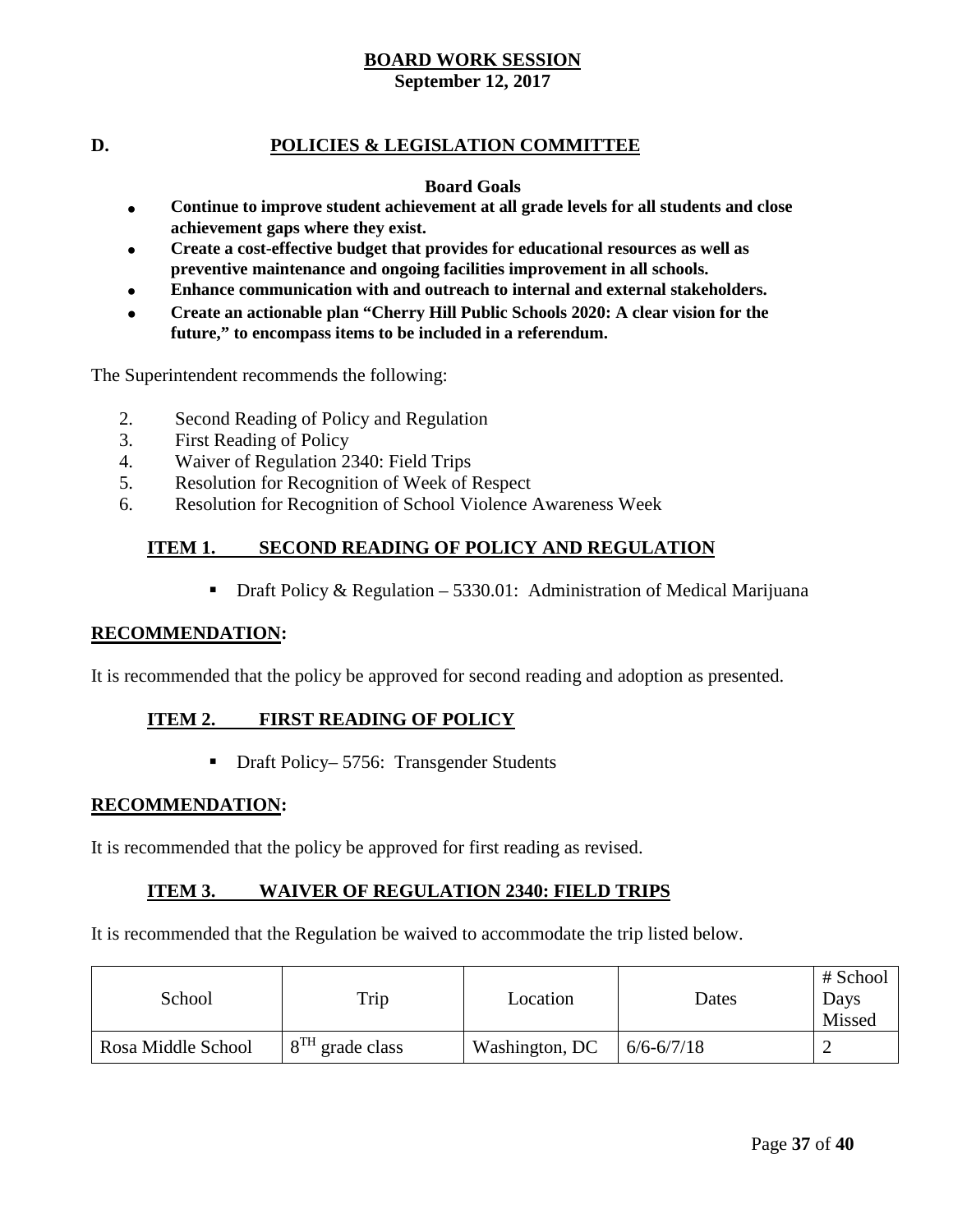## **D. POLICIES & LEGISLATION COMMITTEE**

## **ITEM 4. RESOLUTION FOR RECOGNITION OF WEEK OF RESPECT**

#### **RECOMMENDATION:**

WHEREAS**,** Public Law 2010, Chapter 122 which supplements chapter 36 of Titles 18A of the New Jersey Statutes declares the week of October 2, 2017 as "Week of Respect" and

WHEREAS, for the 2017-2018 school year, all public school districts and approved charter schools are required to designate the first full week in October as "Week of Respect" and

WHEREAS The Cherry Hill Public School district supports the value of providing an opportunity for students, parents, school district personnel to recognize the importance of character education; and to provide appropriate instruction focusing on preventing harassment, intimidation or bullying; now be it

RESOLVED That the Cherry Hill Board of Education designates the week of October 2, 2017 as "Week of Respect" and directs the Superintendent to have all schools participate in activities appropriately designed to promote character education in our schools.

## **ITEM 5. RESOLUTION FOR RECOGNITION OF SCHOOL VIOLENCE AWARENESS WEEK**

#### **RECOMMENDATION:**

WHEREAS**,** Public Law 2001, Chapter 298 which supplements chapter 36 of Titles 18A of the New Jersey Statutes declares the week of October 16, 2017 as "School Violence Awareness Week" and

WHEREAS, for the 2017-2018 school year, all public school districts and approved charter schools are required to designate the third week in October as School Violence Awareness Week; and

WHEREAS The Cherry Hill Public School district supports the value of providing an opportunity for students, parents, school district personnel and law enforcement personnel to discuss methods for keeping our schools safe from violence; to create school safety plans; and to recognize those students in need of help; and

WHEREAS, The Cherry Hill Public School district encourages the participation of law enforcement personnel in discussion of methods designed to keep our schools safe from violence and welcomes their participation in safety education for our children; now be it

RESOLVED That the Cherry Hill Board of Education designates the week of October 16, 2017 as "Annual School Violence Awareness Week" and directs the Superintendent to have all schools participate in activities appropriately designed to prevent violence in our schools.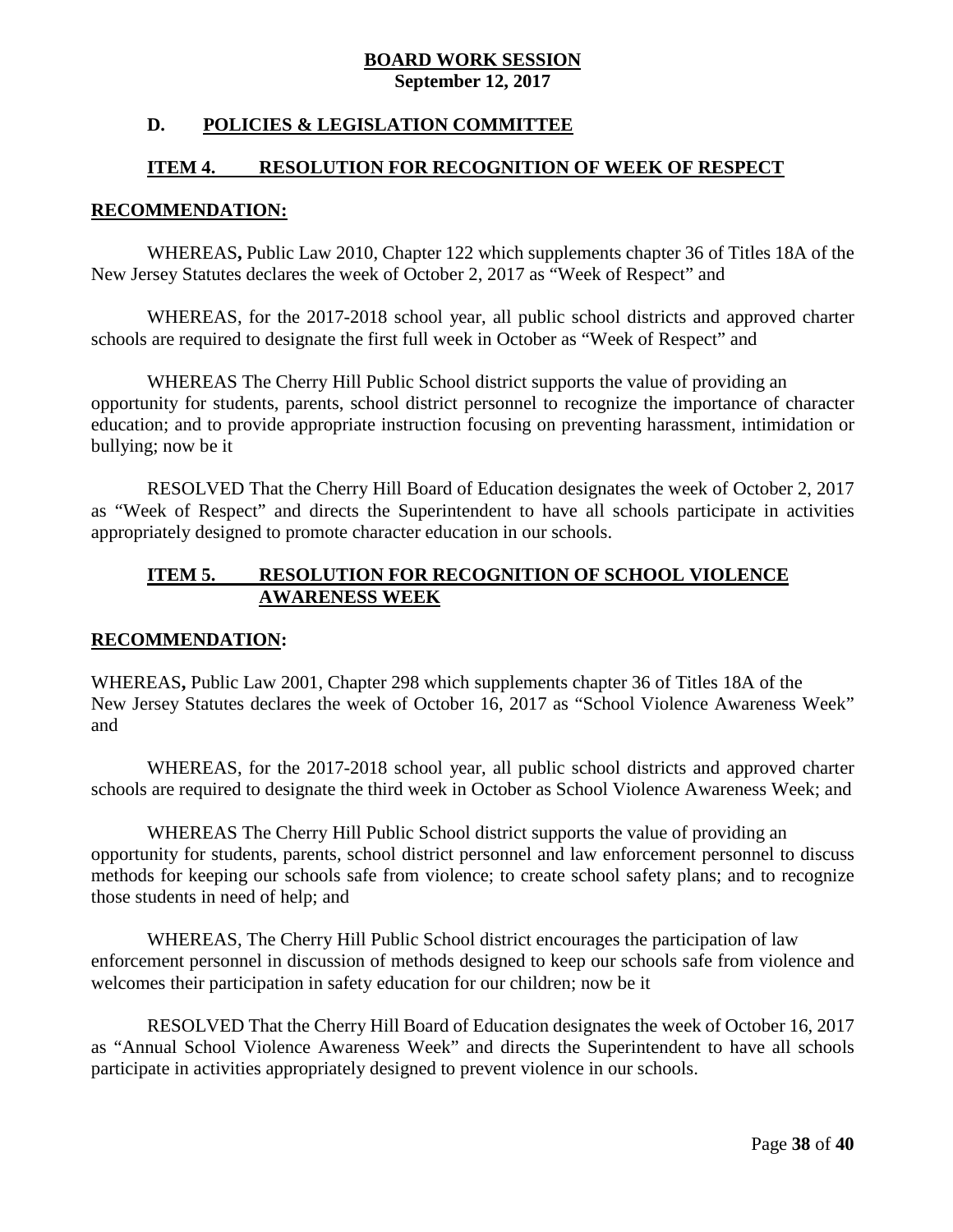## **E. STRATEGIC PLANNING**

#### **Board Goals**

- **Continue to improve student achievement at all grade levels for all students and close achievement gaps where they exist.**
- **Create a cost-effective budget that provides for educational resources as well as preventive maintenance and ongoing facilities improvement in all schools.**
- **Enhance communication with and outreach to internal and external stakeholders.**
- **Create an actionable plan, "Cherry Hill Public Schools 2020: A clear vision for the future," to encompass items to be included in a referendum.**

**NO ITEMS**